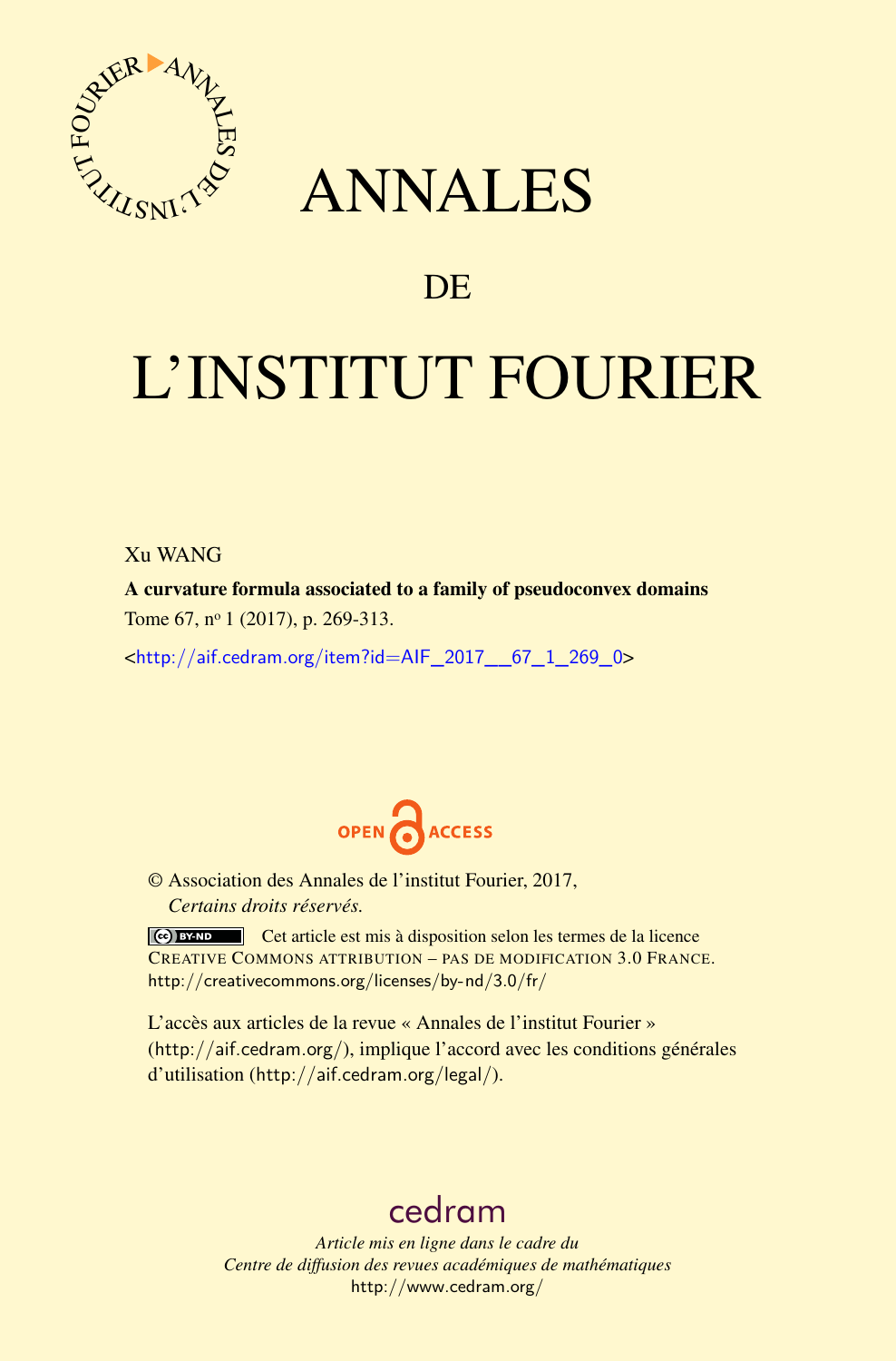# A CURVATURE FORMULA ASSOCIATED TO A FAMILY OF PSEUDOCONVEX DOMAINS

#### **by Xu WANG (\*)**

ABSTRACT. — We shall give a definition of the curvature operator for a family of weighted Bergman spaces  $\{\hat{\mathcal{H}}_t\}$  associated to a smooth family of smoothly bounded strongly pseudoconvex domains  $\{D_t\}$ . In order to study the "boundary term" in the curvature operator, we shall introduce the notion of geodesic curvature for the associated family of boundaries  $\{\partial D_t\}$ . As an application, we get a variation formula for the norms of Bergman projections of currents with compact support. A flatness criterion for  $\{\mathcal{H}_t\}$  and its applications to triviality of fibrations are also given in this paper.

Résumé. — Nous définissons l'opérateur de courbure pour une famille d'espaces de Bergman pondérés {H*t*} associés à une famille lisse de domaines lisses bornés strictement pseudoconvexes {*Dt*}. Afin d'étudier le "terme au bord" dans l'opérateur de courbure, nous introduisons la notion de courbure géodésique pour la famille des bords associés. Comme application, nous obtenons une formule de variation pour les normes de projections de Bergman des courants à support compact. Un critère de platitude pour  $\{\mathcal{H}_t\}$  et ses applications à la trivialité des fibrations sont également données dans cet article.

#### **1. Introduction**

In 2005, Berndtsson [\[3\]](#page-43-0) found that the functional version of the classical Brunn–Minkowski inequality, i.e. the Prekopa theorem [\[43\]](#page-44-0), can be seen as a special case of the subharmonicity property of the Bergman kernel (see [\[38,](#page-44-1) [39\]](#page-44-2) for early results with different point of view). It opens another door (so called complex Brunn–Minkowski theory) of studying complex geometry by using the Brunn–Minkowski theory in convex geometry. Below,

Keywords: Brunn–Minkowski theory, Prekopa theorem, *∂*-equation, Hörmander theory. Math. classification: 32A25, 32L25, 32G05.

<sup>(\*)</sup> Research supported by the Knut and Alice Wallenberg Foundation, and the China Postdoctoral Science Foundation.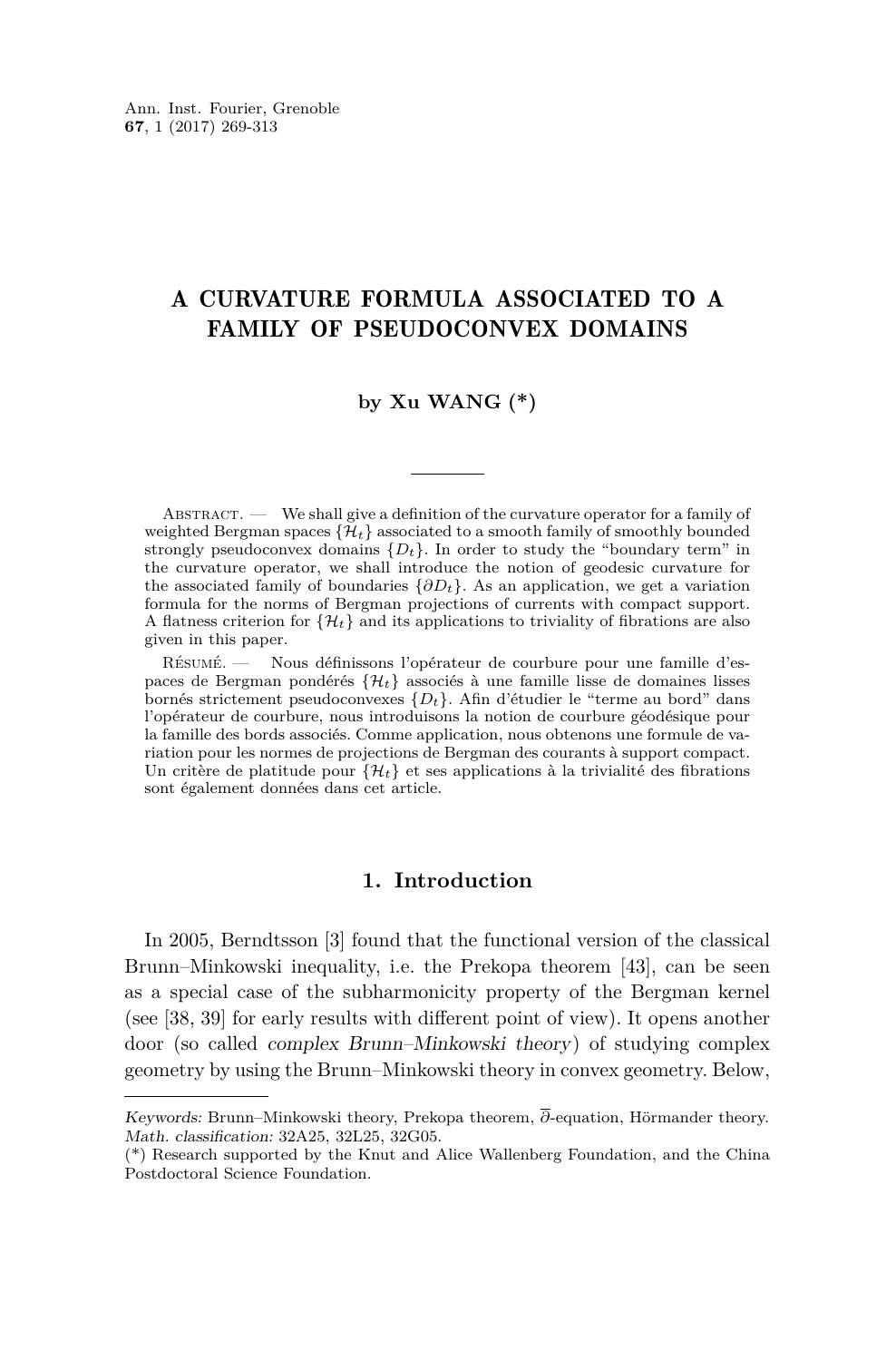we shall give a short account of the complex Brunn–Minkowski theory, and a simple example to show our motivation to write this paper.

Heuristically speaking, the Prekopa theorem can be seen as a version of inverse Hölder inequality. In [\[8\]](#page-43-1), Berndtsson gave another form of the classical Hölder inequality:

THEOREM A (Hölder inequality). — Let  $\phi(t, x)$  be convex in *t*. Then

(1.1) 
$$
t \mapsto \log \int_{\mathbb{R}^n} e^{\phi(t,x)} dx, \ dx = dx^1 \wedge \cdots \wedge dx^n,
$$

is convex (if the integral is convergent).

Proof. — The proof follows by differentiating with respect to *t*:

$$
\left(\log \int e^{\phi}\right)_{tt} = \left(\int e^{\phi}\right)^{-2} \left(\int e^{\phi}\int (\phi_{tt}e^{\phi} + \phi_t^2 e^{\phi}) - \left(\int \phi_t e^{\phi}\right)^2\right).
$$

Notice that, by the Cauchy–Schwarz inequality, we have

(1.2) 
$$
\left(\int \phi_t e^{\phi}\right)^2 \leqslant \int e^{\phi} \int \phi_t^2 e^{\phi}.
$$

Thus  $\phi_{tt} \geq 0$  implies that  $\left(\log \int e^{\phi}\right)_{tt} \geq 0$ .

The following result is due to Prekopa:

<span id="page-2-0"></span>THEOREM B (Prekopa theorem). — Let  $\phi(t, x)$  be convex in t and x. Then

(1.3) 
$$
t \mapsto -\log \int_{\mathbb{R}^n} e^{-\phi(t,x)} dx,
$$

is convex.

There are many ways to prove Theorem [B.](#page-2-0) A famous observation of Brascamp–Lieb (see [\[16\]](#page-43-2)) is: one may use a weighted  $L^2$ -estimates of the *d*-operator to prove Theorem [B.](#page-2-0)

In [\[2\]](#page-43-3), Berndtsson showed that one may also use Hörmander's weighted *L* 2 -estimates of the *∂*-operator (see [\[29\]](#page-44-3)) to prove Theorem [B.](#page-2-0) Moreover, in [\[3\]](#page-43-0), he established the following complex version of Theorem [B:](#page-2-0)

<span id="page-2-1"></span>THEOREM C (Berndtsson's theorem). — Let  $\phi(t, z)$  be a plurisubharmonic function on a pseudoconvex domain  $D \subset \mathbb{C}_t^m \times \mathbb{C}_z^n$ . Then

$$
(1.4) \t\t (t,z) \mapsto \log K^t(z,z),
$$

is plurisubharmonic or equal to  $-\infty$  identically on *D*, where each  $K^t$  denotes the weighted Bergman kernel associated to the fibre  $D_t := D \cap (\{t\} \times$  $\mathbb{C}^n$ ) and the weight  $\phi^t := \phi|_{D_t}$ .

$$
\qquad \qquad \Box
$$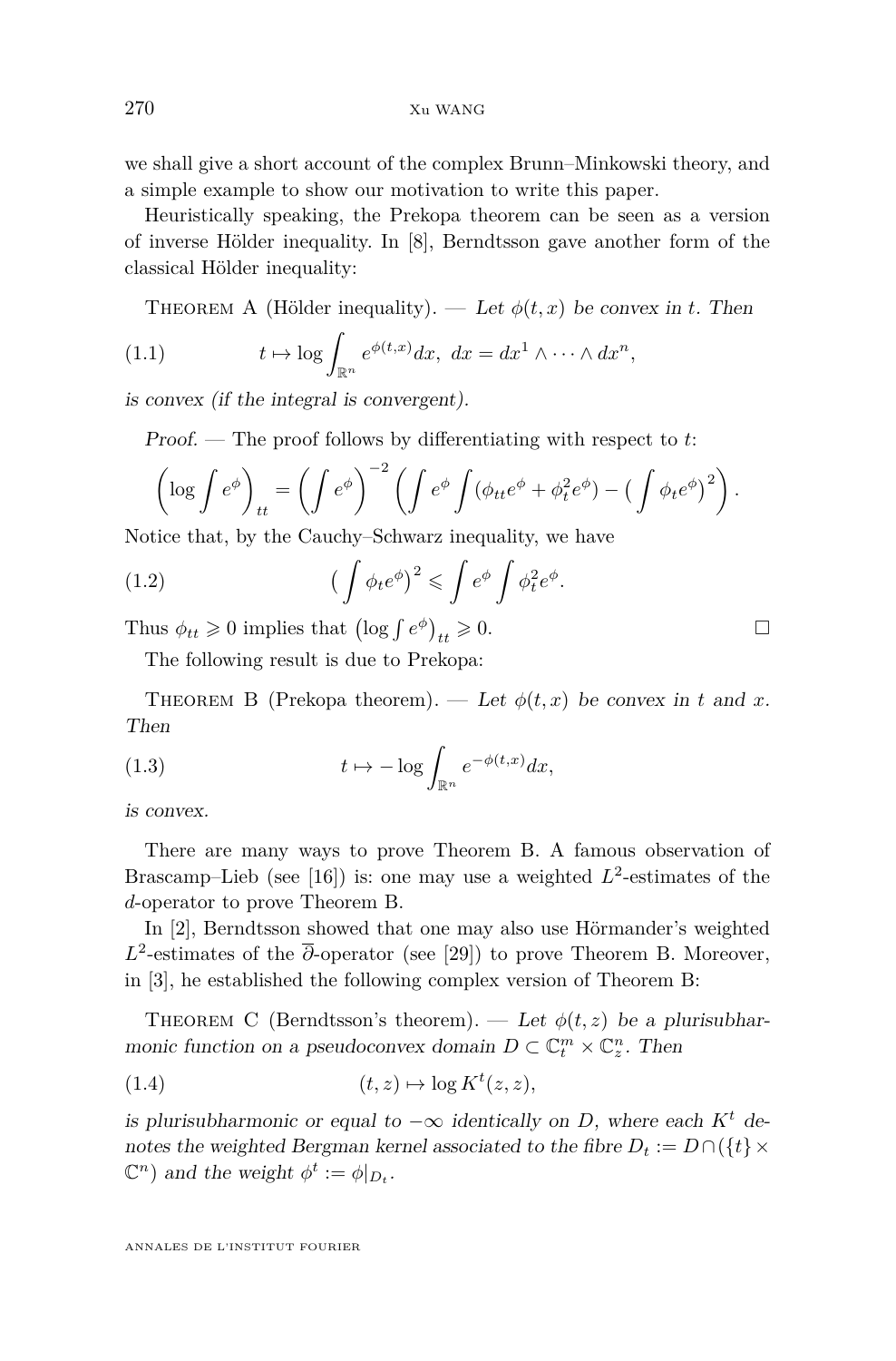In [\[3\]](#page-43-0), Berndtsson gave two proofs of Theorem [C.](#page-2-1) A crucial step in his first proof is also the Hörmander's  $L^2$ -estimates of the  $\overline{\partial}$ -operator. Later in [\[4\]](#page-43-4), he pointed out that it will be more natural to look at Theorem [C](#page-2-1) as a curvature property of the direct image bundle (see [\[4,](#page-43-4) Theorem 1.1 and 1.2]). This is a milestone in the complex Brunn–Minkowski theory (see [\[12\]](#page-43-5)).

The complex Brunn–Minkowski theory has proved to be very useful in several complex variables and complex geometry (see [\[5,](#page-43-6) [9,](#page-43-7) [10,](#page-43-8) [13,](#page-43-9) [14,](#page-43-10) [15\]](#page-43-11) and references therein). This paper is an attempt to study the curvature formula of the direct image bundle associated to general Stein-fibrations (see [\[23,](#page-44-4) [40,](#page-44-5) [41,](#page-44-6) [34,](#page-44-7) [44,](#page-44-8) [52\]](#page-45-0) for other generalizations and related results). The new results are the boundary term of the curvature formula and its relation with interpolation family of convex bodies.

Let us start by looking at an almost trivial case of Theorem [B.](#page-2-0) Let

$$
(1.5) \qquad \qquad \mathcal{F} := \{ [a(t), b(t)] \}_{0 \leq t \leq 1},
$$

be a family of line segments. Let

$$
D := \{ (t, x) \in \mathbb{R}^2 : a(t) < x < b(t), \ 0 < t < 1 \},
$$

be the total space. Assume that  $b(t) > a(t)$  for each  $0 \leq t \leq 1$  and  $a, b$  are smooth on a neighborhood of [0*,* 1]. Put

$$
\theta(a) = \frac{d^2a}{dt^2}, \ \theta(b) = -\frac{d^2b}{dt^2}.
$$

Let us introduce the following definitions:

DEFINITION 1.1. — We call  $\theta$  the geodesic curvature of  $\mathcal{F}$ .

<span id="page-3-0"></span>DEFINITION 1.2. — We call F an interpolation family if  $\theta \equiv 0$ .

Remark.  $\mathcal{F}$  is an interpolation family if and only if both *a* and *b* are affine functions.

<span id="page-3-1"></span>DEFINITION 1.3. — We call  $\mathcal F$  a trivial family if there exists a real constant *c* such that for every  $0 < t < 1$ ,  $[a(t), b(t)] = [a(0), b(0)] + ct$ .

Put

(1.6) 
$$
\phi(t,x) = 0, \text{ on } D, \quad \phi(t,x) = \infty, \text{ on } \mathbb{R}^2 \backslash D,
$$

then convexity of *D* is equivalent to convexity of  $\phi$ . Thus Theorem B implies that if *D* is convex then

(1.7) 
$$
\Phi: t \mapsto -\log(b(t) - a(t)) = -\log \int_{\mathbb{R}} e^{-\phi(t,x)} dx
$$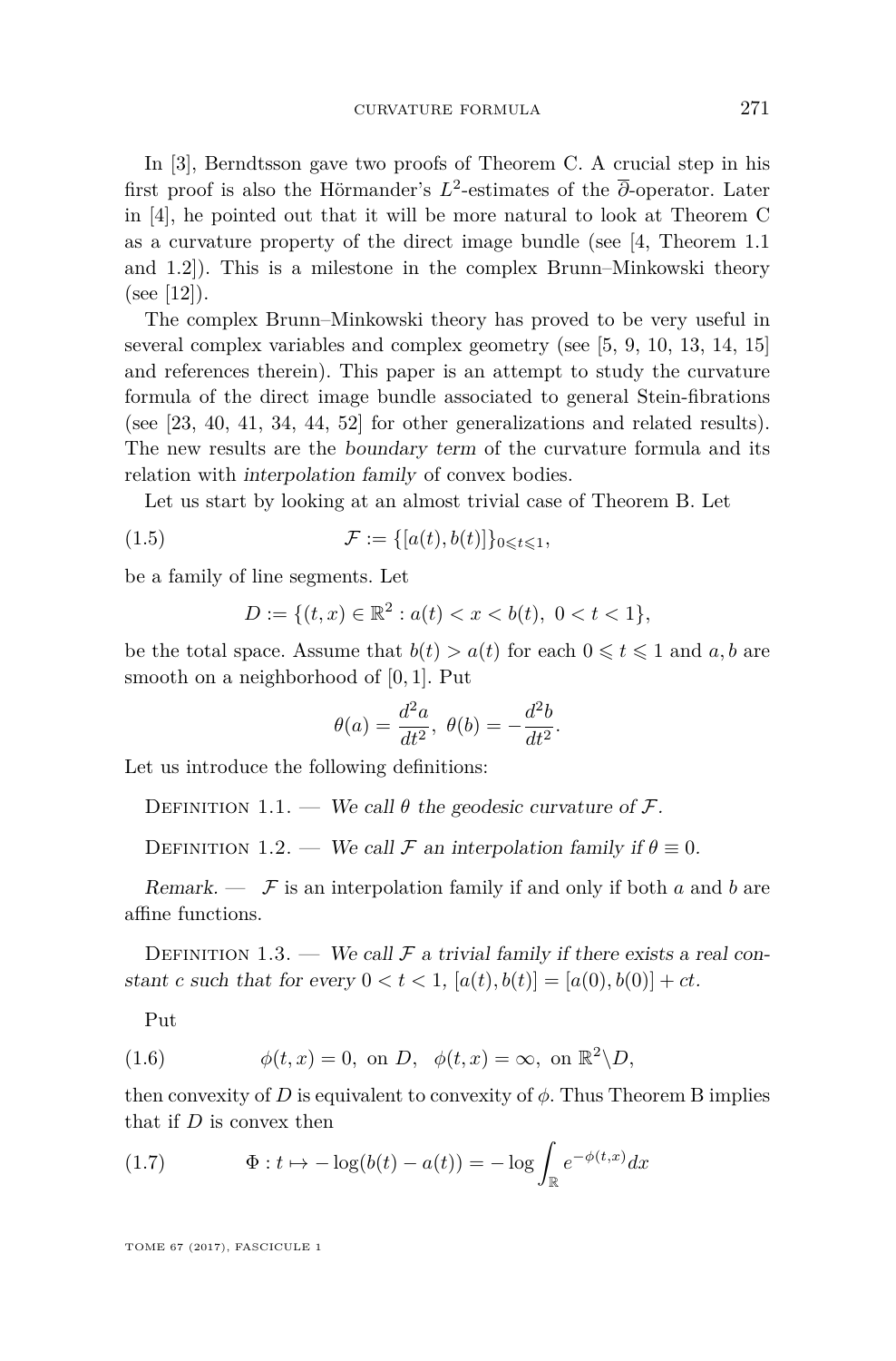is convex on (0*,* 1). Moreover, by direct computation,

(1.8) 
$$
\ddot{\Phi} = \frac{(b-a)(\ddot{a}-\ddot{b}) + (\dot{a}-\dot{b})^2}{(b-a)^2}, \ \ddot{\Phi} := \frac{d^2\Phi}{dt^2}, \ \dot{a} := \frac{da}{dt}.
$$

We call

(1.9) 
$$
Geo := \frac{(b-a)(\ddot{a}-\ddot{b})}{(b-a)^2} = \frac{\theta(a)+\theta(b)}{b-a},
$$

the geodesic term in  $\ddot{\Phi}$  and

(1.10) 
$$
R := \frac{(\dot{a} - \dot{b})^2}{(b - a)^2}
$$

the remaining term in  $\ddot{\Phi}$ . Thus we have:

<span id="page-4-0"></span>PROPOSITION 1.4. — The remaining term in  $\ddot{\Phi}$  is always non-negative. Moreover, if the total space *D* is convex then the geodesic term in  $\ddot{\Phi}$  is also non-negative.

<span id="page-4-1"></span>PROPOSITION  $1.5.$  — Assume that the total space *D* is convex then affine-ness of  $\Phi$  is equivalent to triviality of  $\mathcal{F}.$ 

In this paper, we shall study the counterparts of the above notions in complex geometry. In the next secion, we shall define the notion of geodesic curvature (see Definition [2.8\)](#page-13-0) for a smooth family of smoothly bounded Stein domains (see Definition [2.5\)](#page-9-0). Then Definition [2.10,](#page-13-1) interpolation family of Stein domains, can be seen as a generalization of Definition [1.2;](#page-3-0) and Definition [2.16,](#page-16-0) trivial family of Stein domains, can be seen as a generalization of Definition [1.3.](#page-3-1)

Our main result, Theorem [2.11,](#page-14-0) is a curvature formula associated to variation of Stein manifolds. Let  $\{D_t\}$  be a smooth family of smoothly bounded *n*-dimensional Stein domains. Let  $\mathcal L$  be a holomorphic line bundle on the total space  $D$ . Let  $h$  be a smooth Hermitian metric on  $\mathcal{L}$ . We shall consider the associated family of Bergman spaces

$$
\mathcal{H}:=\{\mathcal{H}_t\},
$$

where each  $\mathcal{H}_t$  is the space of  $L^2$ -holomorphic  $\mathcal{L}|_{D_t}$ -valued  $(n,0)$ -forms on *Dt*. Then Theorem [2.11](#page-14-0) reads that: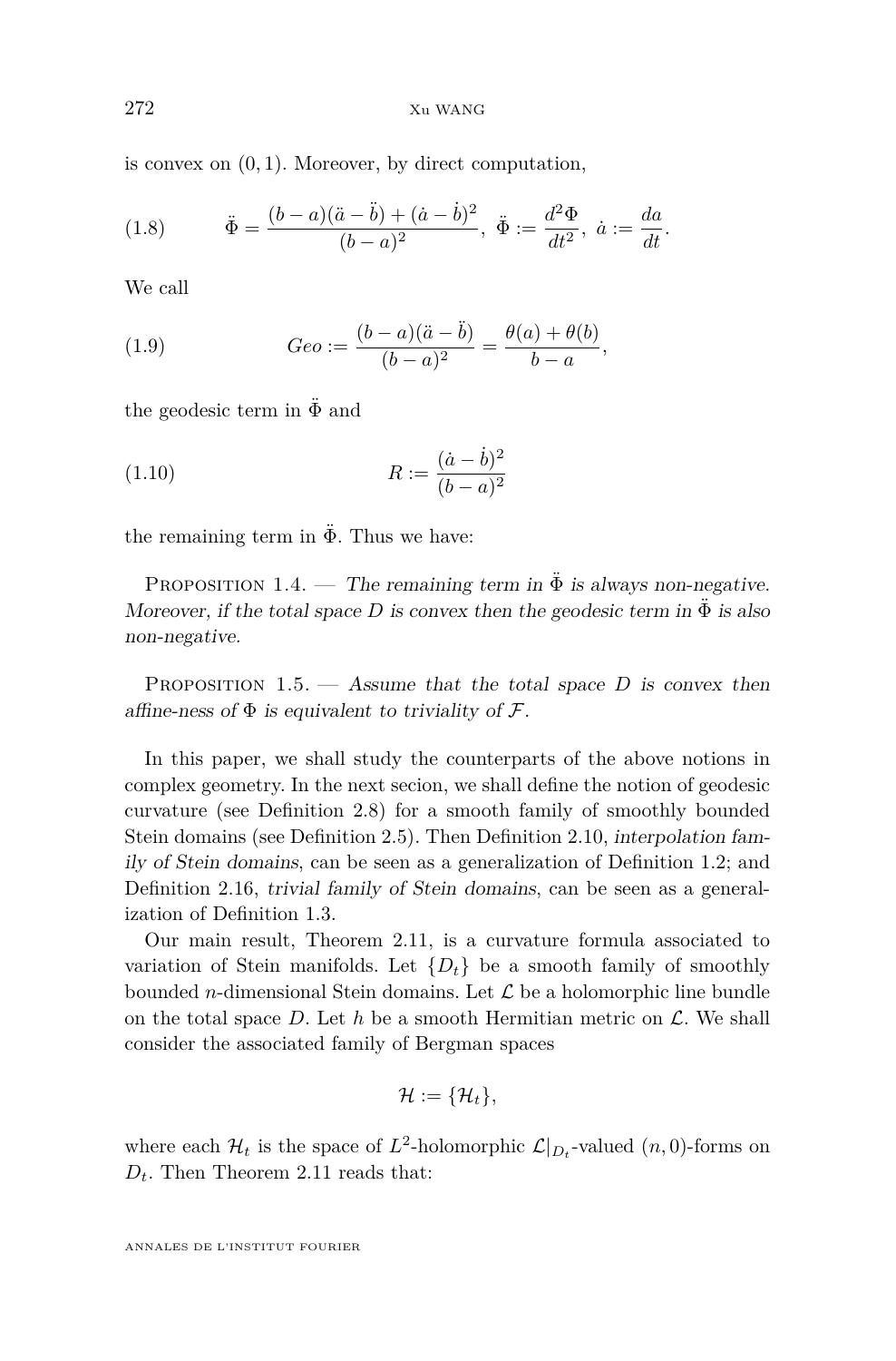MAIN THEOREM. — Assume that  $\mathcal L$  is flat or relatively ample. Then the curvature of  $H$  contains two terms: the geodeisc term and the remaining term. The remaining term is always semi-positive in the sense of Nakano. Moreover, if the total space is pseudoconvex and  $\mathcal L$  is semi-positive on the total space then the geodesic term is also semi-positive in the sense of Nakano.

Thus our main result can be seen as a generalization of Proposition [1.4.](#page-4-0) In Section [2.5,](#page-14-1) we shall give a definition of the holomorphic section of the dual of  $H$  (see Definition [2.14\)](#page-15-0). Then our main application, Corollary [2.15,](#page-16-1) can be stated as follows:

APPLICATION. — If the total space is pseudoconvex and  $\mathcal L$  is nonnegative on the total space then  $\log ||f||$  is plurisubharmonic for every holomorphic section *f* of the dual of H.

Corollary [2.15](#page-16-1) can be seen as a generalization of Theorem [C](#page-2-1) (see the remark behind [\[4,](#page-43-4) Theorem 1.1]). In Section [5.2,](#page-29-0) we shall also use Corollary [2.15](#page-16-1) to study variation of the Bergman projection of currents with compact support. In particular, we shall give a variation formula for the derivatives of the Bergman kernel (see Theorem [5.2\)](#page-31-0).

In Section [6,](#page-34-0) we shall discuss the counterparts of Proposition [1.5](#page-4-1) in complex case. We shall show that under some assumptions (see Theorem [2.17\)](#page-16-2), flatness of  $H$  and triviality of  $D$  are equivalent. As a direct corollary, we shall give a triviality criterion for a class of holomorphic motions (see Corollary [2.18\)](#page-16-3) of planar domains.

#### **Acknowledgement**

I would like to thank Bo-Yong Chen for introducing me this topic, Bo Berndtsson for many inspiring discussions relating the curvature of the direct images, his useful comments on this paper and suggestions on paper writing. Thanks are also given to Qing-Chun Ji for his constant support and encouragement.

I would also like to thank Laszlo Lempert for pointing out a mistake in the first version of this paper regarding the assumptions of Lemma [2.9.](#page-13-2) After the first version of this manuscript was completed, Laszlo Lempert kindly sent me a preprint [\[51\]](#page-45-1) of Dat Vu Tran. In [\[51\]](#page-45-1), Dat Vu Tran gave a careful study of curvature of Hilbert fields (see also [\[33\]](#page-44-9)) and showed that the curvature operator associated to a famlily of planar domains with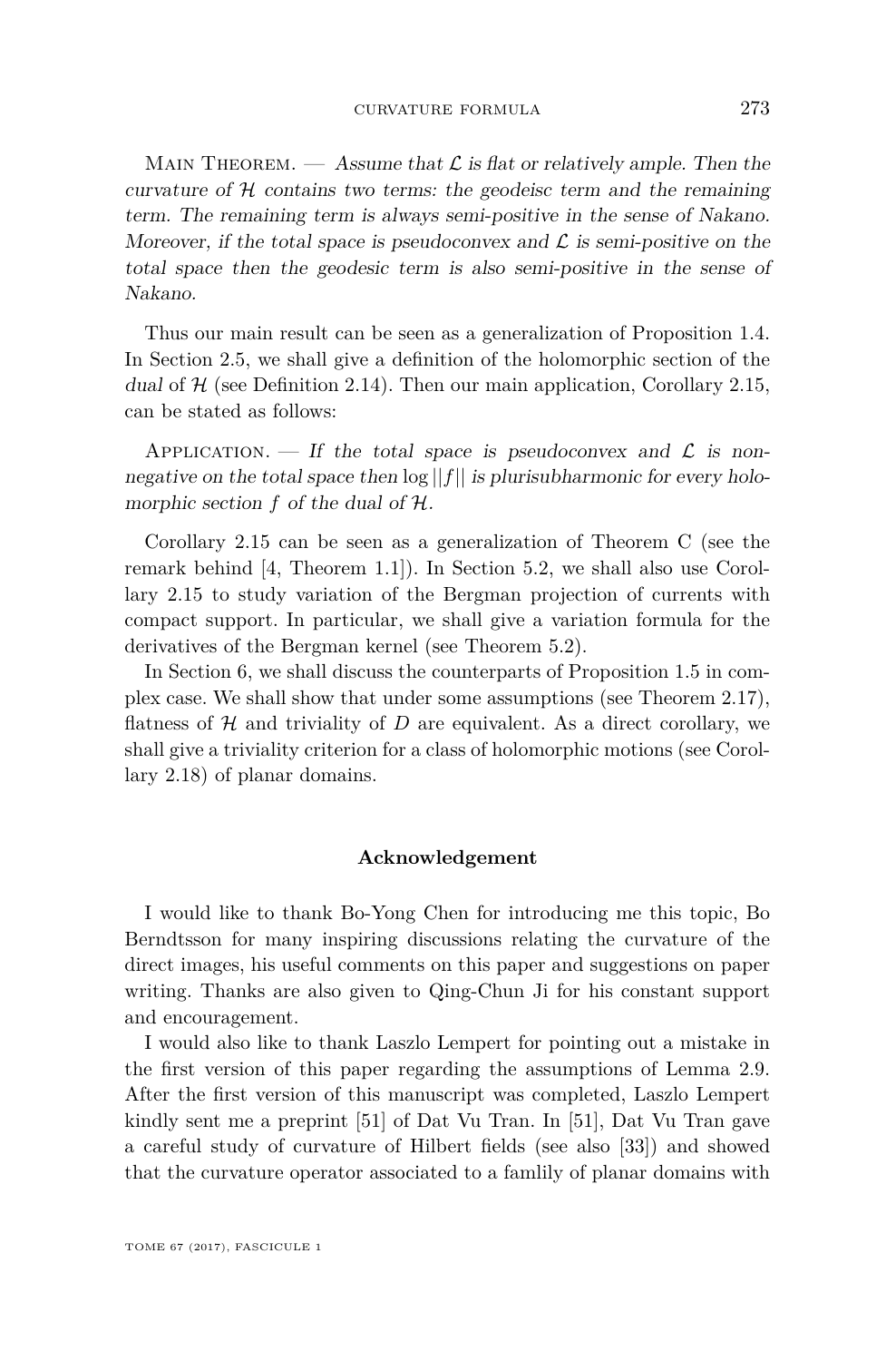pseudoconvex global space is semi-positive, which covers our main theorem in case each fibre is one-dimensional.

Last but not least, thanks are due to the referee for pointing out several inaccuracies in this paper and hopefully making this paper more readable.

#### **2. Basic definitions and results**

#### **2.1. List of notations**

- 1.  $\pi : \mathcal{X} \to \mathbb{B}$  is a holomorphic submersion.
- 2. *D* is an open subset in  $\mathcal{X}, D_t := D \cap \pi^{-1}(t)$ .
- 3.  $\mathcal{L}$  is a holomorphic line bundle over  $\mathcal{X}$  and  $L_t := \mathcal{L}|_{D_t}$ .
- 4.  $\mathcal{H}_t$  is the space of  $L^2$  holomorphic  $L_t$ -valued  $(n,0)$ -forms on  $D_t$ .
- 5.  $\mathcal{H} := {\mathcal{H}_t}_{t \in \mathbb{B}}$ .
- 6.  $i_t$ : the inclusion mapping  $D_t \hookrightarrow D$ .
- 7. *t*: coordinate system on  $\mathbb{B}$ ,  $t^j$  components of  $t$ ,  $\partial_{t^j} = \partial/\partial t^j$ .
- 8.  $\sum d\bar{t}^j \otimes \overline{\partial}_{t^j}$  is the  $\overline{\partial}$ -operator on H.
- 9.  $\sum dt^j \otimes D_{t^j}$  is the (1,0)-part of the Chern connection on  $\mathcal{H}$ .
- 10.  $\Theta_{j\bar{k}} := [D_{t^j}, \partial_{t^k}]$ : curvature operators on H.
- 11.  $\theta_{i\bar{k}}(\rho)$ : geodesic curvature of  $\{\partial D_t\}.$
- 12.  $\eta, \zeta, \mu$ : local coordinates on a fixed fibre  $D_t$ ,  $\mu^{\lambda}$ : components of  $\mu$ .
- 13.  $e^{-\phi}$ : local representative of a Hermitian metric *h* on a line bundle  $\mathcal{L}$ .
- 14.  $\phi_j := \partial \phi / \partial t^j$ ,  $\phi_{j\lambda} := \partial^2 \phi / \partial t^j \partial \mu^\lambda$ ,  $\phi_{\lambda \bar{\nu}} := \partial^2 \phi / \partial \mu^\lambda \partial \bar{\mu}^\nu$ .
- 15.  $(\rho^{\bar{\lambda}\nu})$ ,  $(\phi^{\bar{\lambda}\nu})$ : inverse matrix of  $(\rho_{\lambda\bar{\nu}})$ ,  $(\phi_{\lambda\bar{\nu}})$  respectively.
- 16.  $\delta_V := V$  y means contraction of a form with a vector field *V*;
- 17.  $\alpha, \beta \in \mathbb{N}^n$ ,  $|\alpha| := \alpha_1 + \cdots + \alpha_n$ ,  $f_\alpha := \partial^{|\alpha|} f / (\partial \mu^1)^{\alpha_1} \cdots (\partial \mu^n)^{\alpha_n}$ .

#### **2.2. Set up**

Let  $\pi : \mathcal{X} \to \mathbb{B}$  be a holomorphic submersion from an  $(n+m)$ -dimensional complex manifold  $\mathcal X$  to the unit ball  $\mathbb B$  in  $\mathbb C^m$ . Let  $D$  be an open subset of  $X$ . Put

$$
D_t = D \cap \pi^{-1}(t).
$$

The following assumption will be used throughout this paper.

The restriction of  $\pi$  to the closure of D (with respect to the topology

<span id="page-6-0"></span>(A1) structure of the total space  $\mathcal{X}$ ) is proper, and  $D_t$  is non-empty for every *t* in B.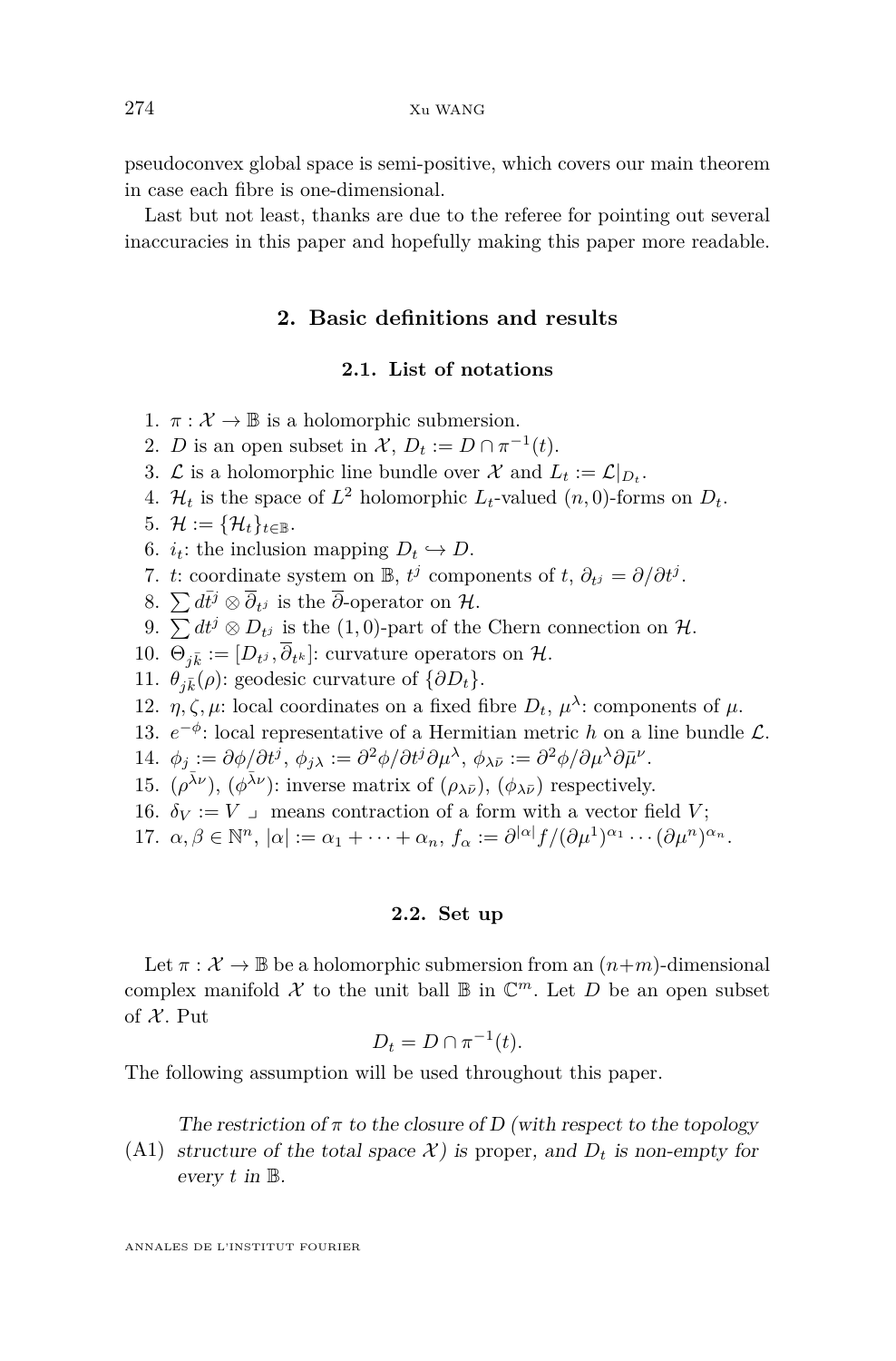Let  $\mathcal L$  be a holomorphic line bundle over  $\mathcal X$ . Put

$$
L_t := \mathcal{L}|_{D_t}.
$$

We shall consider the following family of vector spaces associated to  ${D_t}_{t\in\mathbb{B}}$ :

$$
\mathcal{H}_t := \{ f \in H^0(D_t, K_{D_t} + L_t) : \int_{D_t} i^{n^2} \{ f, f \} < \infty \},
$$

where  $\{\cdot,\cdot\}$  is the canonical sesquilinear pairing (see [\[18,](#page-43-12) p. 268]) with respect to  $h$ . If we fix a local holomorphic frame, say  $e$ , of  $\mathcal{L}$ , and write  $h(e,e) = e^{-\phi}$ , then

$$
\{f(z)\otimes e, f(z)\otimes e\} = e^{-\phi(z)}f(z)\wedge \overline{f(z)}.
$$

Put

 $\mathcal{H} = {\mathcal{H}_t}_{t \in \mathbb{R}}$ .

Remark. — We know that each fibre  $\mathcal{H}_t$  is an infinite dimensional Hilbert space, moreover, the element in  $\mathcal{H}_t$  may not be smooth up to the boundary. Thus it is not easy to give a good definition of the curvature operator on  $H$  (see [\[33\]](#page-44-9) for a careful study of this subject). In order to make things easier, we shall only define the curvature operator on sections that are smooth up to the boundary.

Let  $i_t$  be the inclusion mapping

 $i_t : D_t \hookrightarrow D.$ 

We shall introduce the following definition:

<span id="page-7-0"></span>DEFINITION 2.1. — We call  $u : t \mapsto u^t \in \mathcal{H}_t$  a smooth section of  $\mathcal{H}$  if there exists an  $\mathcal{L}\text{-valued } (n,0)\text{-form, say } \mathbf{u}$ , such that

(2.2) 
$$
i_t^* \mathbf{u} = u^t, \ \forall \ t \in \mathbb{B},
$$

and **u** is smooth up to the boundary of *D*. We shall denote by  $\Gamma(\mathcal{H})$  the space of smooth sections of H.

Remark. — One may choose **u** in the above definition such that **u** is smooth on the total space  $\mathcal{X}$ .

In order to give a precise definition of the  $\overline{\partial}$ -operator on H, we shall introduce the following definition (see [\[7\]](#page-43-13), see also [\[31,](#page-44-10) p. 46] or [\[53\]](#page-45-2) for the admissible coordinate method):

<span id="page-7-1"></span>DEFINITION 2.2. — We call a smooth *L*-valued  $(n, 0)$ -form **u** on X a representative of  $u \in \Gamma(\mathcal{H})$  if  $i_t^*(\mathbf{u}) = u^t$  for all  $t \in \mathbb{B}$ .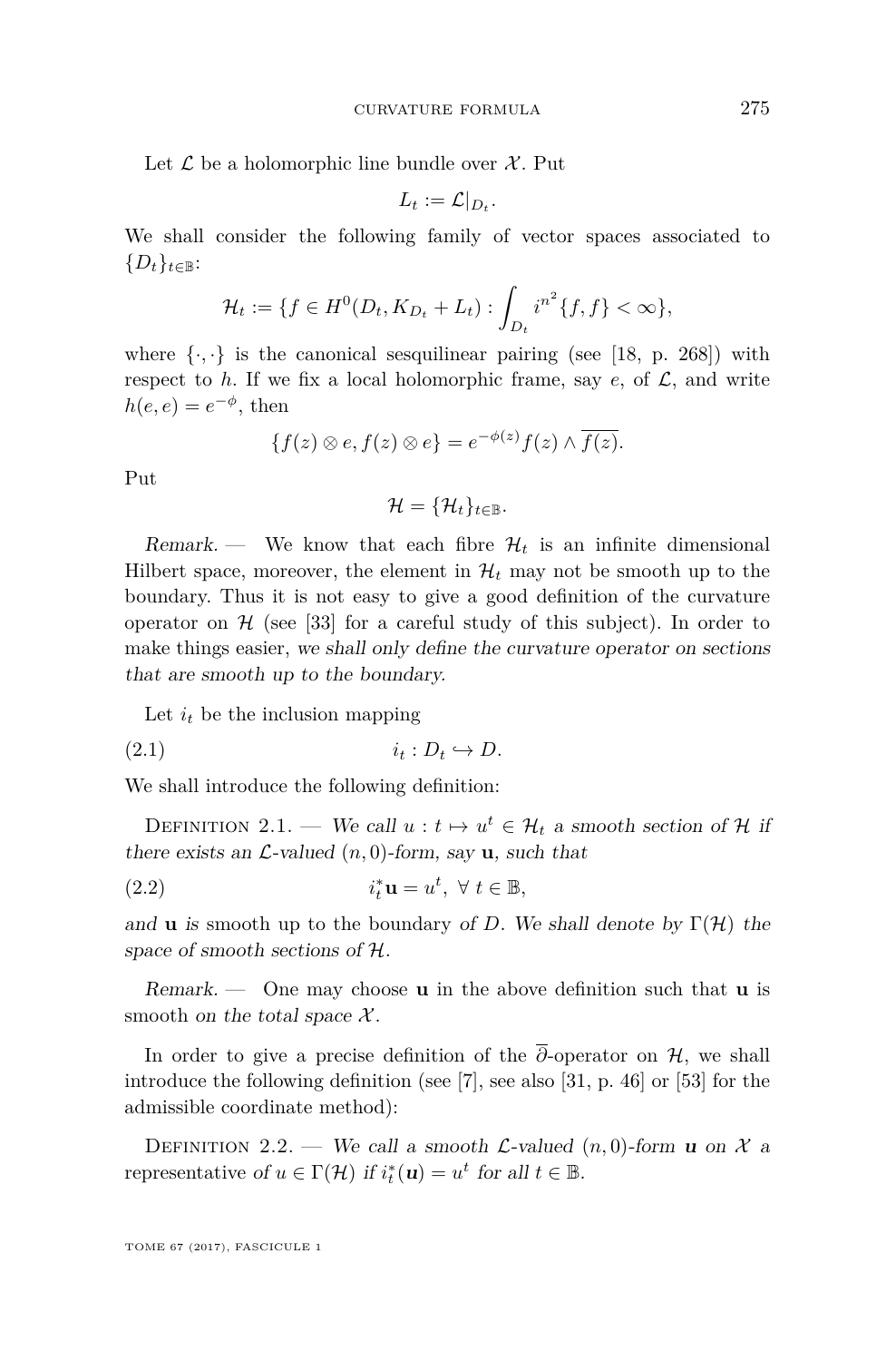$\overline{\partial}$ **-operator on** H. Let **u** be a representative of  $u \in \Gamma(\mathcal{H})$ . Then one may write

(2.3) 
$$
\overline{\partial} \mathbf{u} = \sum dt^j \wedge \eta_j + d\overline{t}^j \wedge \nu_j.
$$

Since  $\mathbf{u} \wedge dt$ ,  $dt := dt^1 \wedge \cdots \wedge dt^m$ , does not depend on the choice of **u** and

(2.4) 
$$
\overline{\partial}(\mathbf{u} \wedge dt) = \sum d\overline{t}^j \wedge \nu_j \wedge dt,
$$

we know that each  $i_t^* \nu_j$  does not depend on the choice of  $\nu_j$ . Let us define

$$
\overline{\partial}_{t^j} u : t \mapsto i_t^* \nu_j.
$$

Then the  $\overline{\partial}$ -operator on H can be defined as

<span id="page-8-3"></span>
$$
\overline{\partial} u := \sum d\overline{t}^j \otimes \overline{\partial}_{t^j} u.
$$

From the definition, we know that  $\overline{\partial}u \equiv 0$  on B if and only if **u**  $\wedge dt$  is holomorphic on *D*. We shall introduce the following definition:

<span id="page-8-4"></span>DEFINITION 2.3. — Let *u* be a smooth section of  $H$ . We call *u* a holomorphic section of  $H$  if  $\mathbf{u} \wedge dt$  is holomorphic on  $D$ .

**Chern connection on**  $H$ . We shall write the  $(1,0)$ -part of the Chern connection on  $\mathcal{H}$  as  $\sum dt^j \otimes D_t$ , By definition, each  $D_{t^j}$  should satisfy

<span id="page-8-0"></span>(2.6) 
$$
\partial_{t^j}(u,v)=(D_{t^j}u,v)+(u,\overline{\partial}_{t^j}v),\ \forall\ u,v\in\Gamma(\mathcal{H}),
$$

where  $\partial_{t} = \partial/\partial t^j$  and  $(\cdot, \cdot)$  denotes the inner product on  $\mathcal{H}_t$ .

<span id="page-8-2"></span>DEFINITION  $2.4.$  — We say that the Chern connection is well defined on H if for every  $1 \leq j \leq m$ , there exists a C-linear operator  $D_{t}$  :  $\Gamma(\mathcal{H}) \rightarrow$  $\Gamma(\mathcal{H})$  such that [\(2.6\)](#page-8-0) is true.

Remark. — By using Hamilton's theorem (see [\[28\]](#page-44-11)), in Section [4](#page-20-0) (see Proposition [4.1\)](#page-22-0), we shall prove that the Chern connection is well defined on  $H$  if  $D$  satisfies  $(A1)$  and the following assumption:

There is a smooth real valued function  $\rho$  on X such that for each  $t \in \mathbb{B}$ ,  $\rho|_{\pi^{-1}(t)}$  is strictly plurisubharmonic in a neighborhood of the

<span id="page-8-1"></span>(A2) closure (with respect to the topology on  $\pi^{-1}(t)$ ) of  $D_t$ . Moreover,  $D_t = \{ \rho < 0 \} \cap \pi^{-1}(t)$  and the gradient of  $\rho|_{\pi^{-1}(t)}$  has no zero point on  $\partial D_t$ .

Remark. — In Section [3.2,](#page-18-0) we shall prove that  $(A1)$  and  $(A2)$  together implies that every smooth vector field on the base B has a smooth lift on X that tangent to the boundary of D. Thus in this case,  $\{D_t\}$  is locally trivial as a smooth family.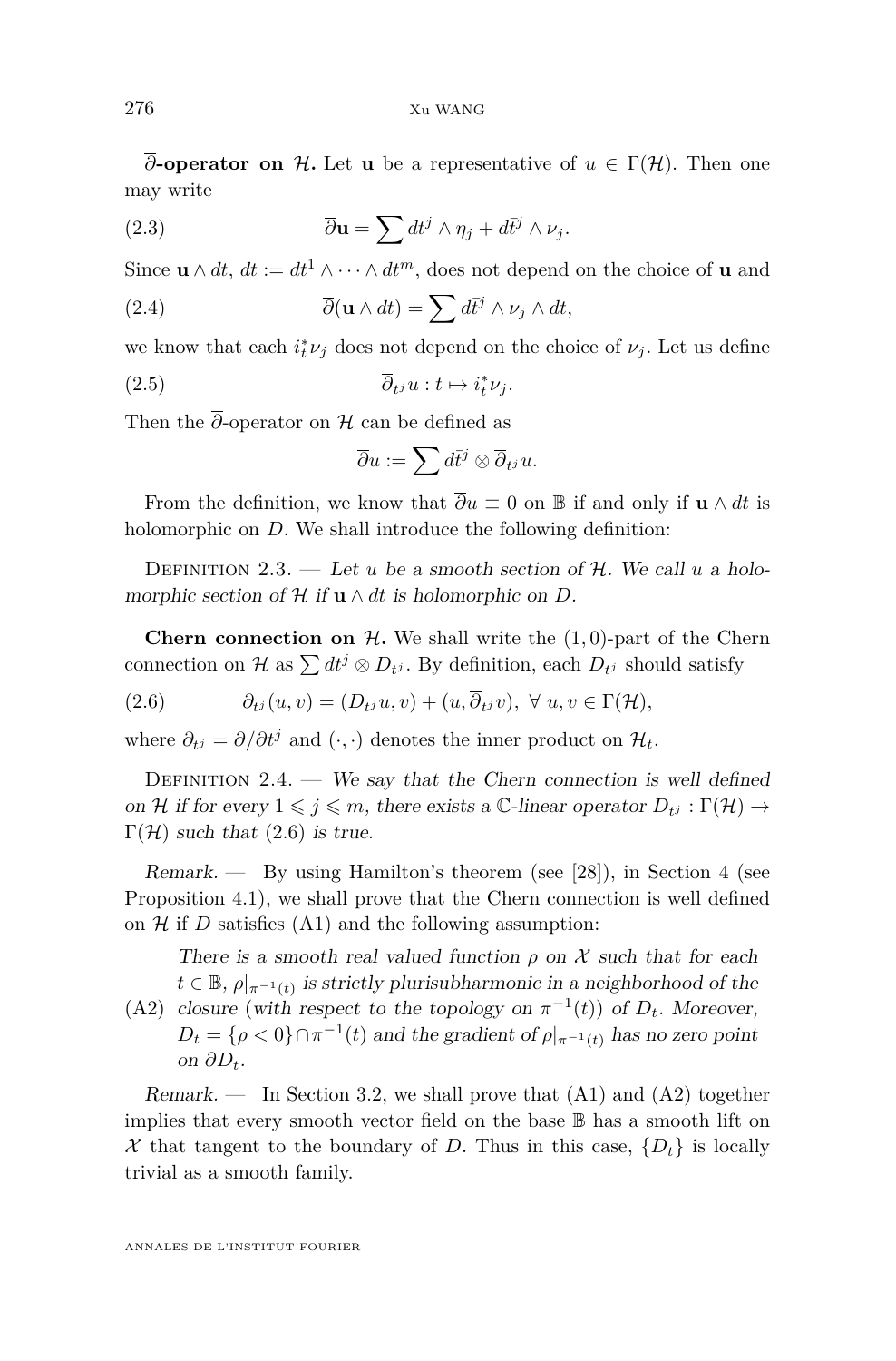<span id="page-9-0"></span>DEFINITION 2.5.  $\{D_t\}$  is said to be a smooth family of smoothly bounded Stein domains if *D* satisfies [\(A1\)](#page-6-0) and [\(A2\)](#page-8-1).

Assume that *D* satisfies [\(A1\)](#page-6-0) and [\(A2\)](#page-8-1). Then we can define the curvature operators on  $H$  as follows:

<span id="page-9-1"></span>
$$
(2.7) \qquad \Theta_{j\bar{k}}u := [D_{t^j}, \overline{\partial}_{t^k}]u = D_{t^j}\overline{\partial}_{t^k}u - \overline{\partial}_{t^k}D_{t^j}u, \ \forall \ u \in \Gamma(\mathcal{H}).
$$

#### **2.3. Previous results**

We shall give a short account of Berndtsson's results on "geodesic" formula for  $\Theta_{i\bar{k}}$ . Let us recall the following notions in his curvature formula.

**Geodesic curvature in the space of Kähler metrics.** Let us denote by  $\Theta(\mathcal{L}, h)$  the curvature of  $(\mathcal{L}, h)$ . If we write *h* locally as  $e^{-\phi}$  then we have

$$
\Theta(\mathcal{L}, h) = \partial \overline{\partial} \phi.
$$

If *D* is a product, say  $D = D_0 \times \mathbb{B}$ , and

(2.9) 
$$
i\partial\overline{\partial}\phi|_{D_0\times\{t\}} > 0, \ \forall \ t \in \mathbb{B},
$$

then  $\{i\partial\overline{\partial}\phi|_{D_0\times\{t\}}\}$  can be seen as a family of Kähler metrics on *D*<sub>0</sub>. Assume further that  $m = 1$ . Then there exists a smooth function, say  $c(\phi)$ , such that

(2.10) 
$$
\frac{(i\partial\overline{\partial}\phi)^{n+1}}{(n+1)!} = c(\phi)\frac{(i\partial\overline{\partial}\phi)^n}{n!} \wedge idt \wedge d\overline{t}.
$$

By [\[20,](#page-43-14) Proposition 3], if  $\{i\partial\overline{\partial}\phi|_{D_0\times\{t\}}\}$  is  $S^1$  invariant then

The path  $\{i\partial\overline{\partial}\phi|_{D_0\times\{t\}}\}$  defines a geodesic in the space of Kähler metrics on  $D_0$  if and only if  $c(\phi) \equiv 0$ .

In general,  $c(\phi)$  is called the *geodesic curvature* in the space of Kähler metrics. The geodesic curvature plays a crucial role on variation of Kähler metrics on projective manifolds; see [\[20,](#page-43-14) [37,](#page-44-12) [45\]](#page-45-3), to cite just a few. Another way to look at the geodesic curvature is to use the notion of horizontal lift.

**Horizontal lift.** The notion of horizontal lift is introduced by Siu in [\[47\]](#page-45-4). In [\[7\]](#page-43-13), Berndtsson found that one may also define the notion of horizontal lift with respect to a relative Kähler form (a smooth *d*-closed (1*,* 1)-form that is positive on each fibre). Let us recall his definition:

Let  $\omega$  be a relative Kähler form on  $\mathcal{X}$ . A (1,0)-vector field V on  $\mathcal{X}$  is said to be horizontal with respect to  $\omega$  if  $\langle V, W \rangle_{\omega} = 0$  for every (1,0)-vector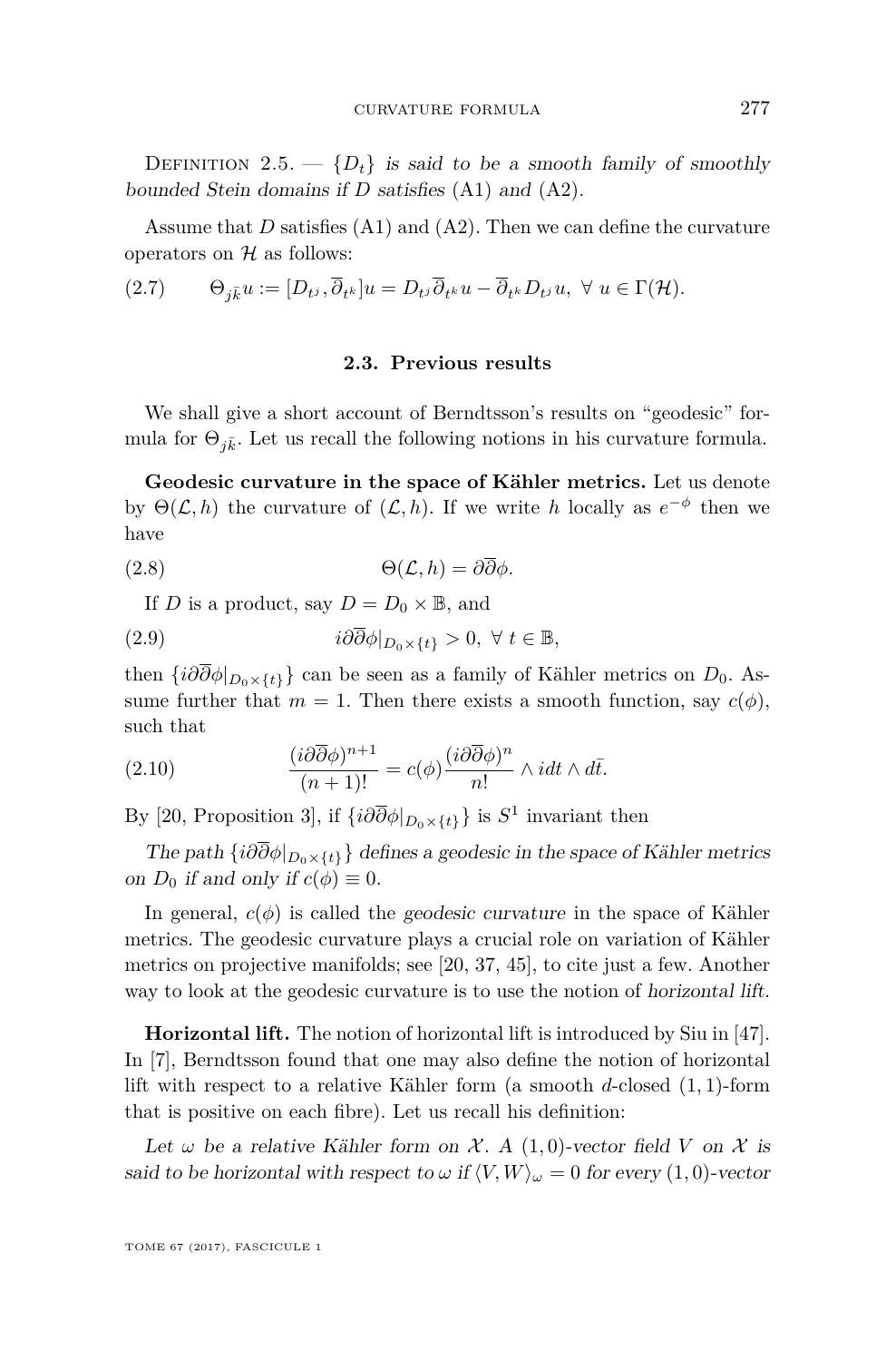field *W* such that  $\pi_*(W) = 0$ . Let *v* be a vector field on **B**. We call *V* a horizontal lift of *v* if *V* is horizontal with respect to  $\omega$  and  $\pi_* V = v$ .

By Berndtsson's formula (see [\[7,](#page-43-13) p. 3]), if we write  $\omega = i\partial\overline{\partial}\phi$  locally then for each  $1 \leq j \leq m$ ,  $\partial/\partial t^j$  has a unique horizontal lift, say  $V_j$ , as follows:

(2.11) 
$$
V_j = \partial/\partial t^j - \sum \phi_{j\bar{\nu}} \phi^{\bar{\nu}\lambda} \partial/\partial \mu^{\lambda}.
$$

Moreover, if  $m = 1$  then

(2.12) 
$$
\langle V_1, V_1 \rangle_{i \partial \overline{\partial} \phi} = c(\phi).
$$

By this formula, it is natural to define the notion of geodesic curvature for general base dimension *m* and general fibration *π*.

**Geodesic curvature of**  $\{h|_{L_t}\}$ . Let us assume that

 $i\Theta(\mathcal{L}, h)|_{D} > 0$ ,  $\forall t \in \mathbb{B}$ , or  $\Theta(\mathcal{L}, h) \equiv 0$  on *D*,

In case  $i\Theta(\mathcal{L}, h)|_{D_t} > 0$ ,  $\forall t \in \mathbb{B}$ , let  $V_j^h$  be the horizontal lift of the base vector fields  $\partial/\partial t^j$  with respect to  $i\Theta(\mathcal{L}, h)$ . We shall define the geodesic curvature of  $\{h|_{L_t}\}\$  as:

<span id="page-10-0"></span>(2.13) 
$$
c_{j\bar{k}}(h) := \langle V_j^h, V_k^h \rangle_{i\Theta(\mathcal{L},h)}; \text{ and } c_{j\bar{k}}(h) := 0 \text{ if } \Theta(\mathcal{L},h) \equiv 0 \text{ on } D.
$$

Another notion in Berndtsson's curvature formula is the following:

**Remaining term in Hörmander's** *L* 2 **-estimate (product case).** Assume that  $D = D_0 \times \mathbb{B}$ . Then the vector fields  $\partial/\partial t^j$  are well defined on  $\mathcal{X}$ . Fix

(2.14) 
$$
u_j \in \Gamma(\mathcal{H}), 1 \leq j \leq m
$$
, (see Definition 2.1).

Let  $a$  be the  $L^2$ -minimal solution of

$$
\overline{\partial}^t(\cdot) = c,
$$

where  $\overline{\partial}^t$  denotes the Cauchy–Riemann operator on  $D_t = D_0 \times \{t\}$  and

(2.15) 
$$
c := \sum (\partial/\partial t^j \cup \Theta(\mathcal{L}, h))|_{D_t} \wedge u_j = \sum \overline{\partial}^t \phi_j \wedge u_j.
$$

Then we have the following remaining term in Hörmander's  $L^2$ -estimate

$$
R := ||c||_{i\Theta(\mathcal{L},h)|_{D_t}}^2 - ||a||^2.
$$

By Hörmander's theorem (see [\[29\]](#page-44-3)), if  $D_0$  is pseudoconvex then  $R$  is nonnegative. Thus in our case, *R* is always non-negative. Now we can state the following theorem of Berndtsson (see [\[3\]](#page-43-0) and [\[4,](#page-43-4) Theorem 1.1]):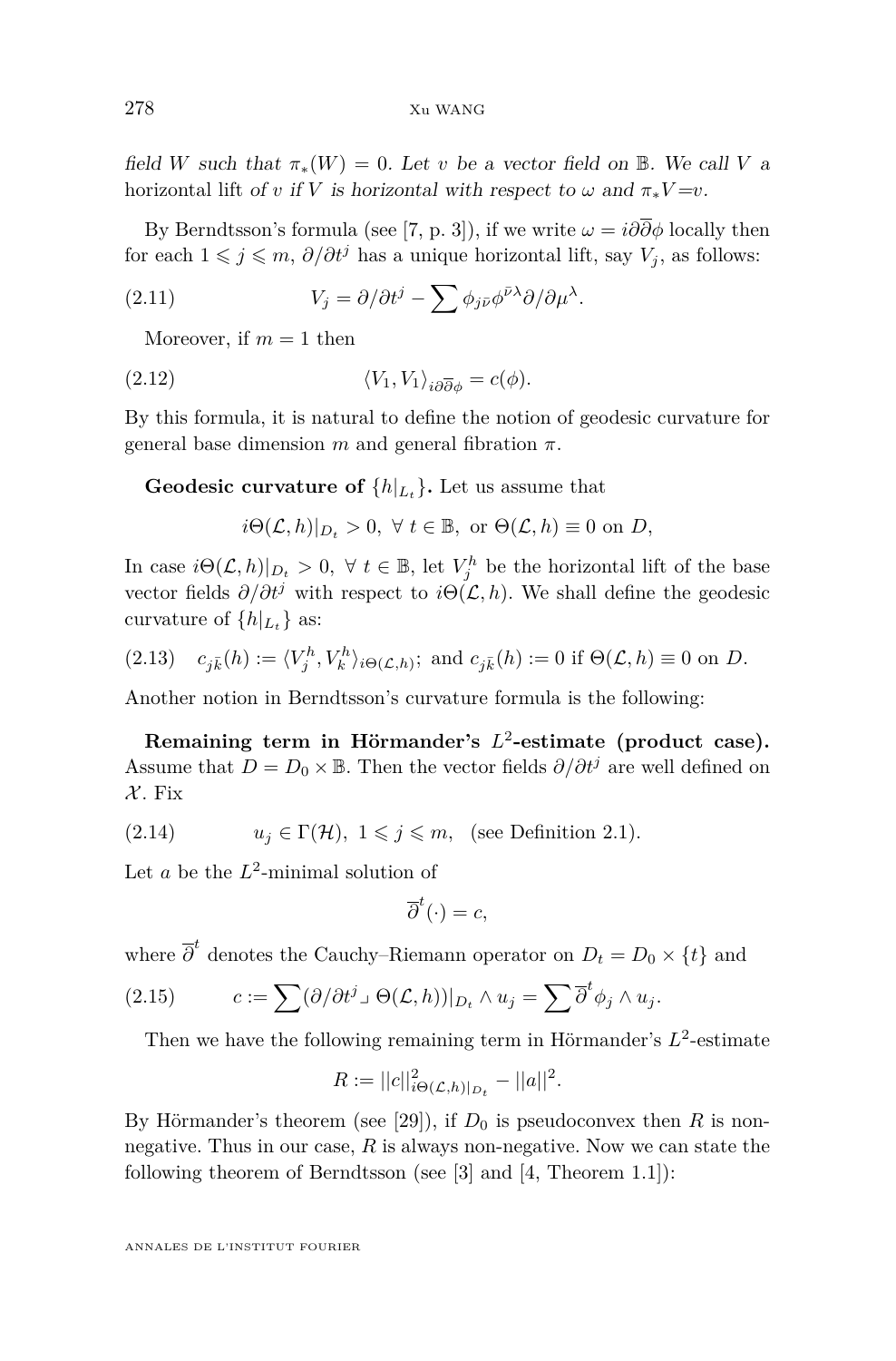<span id="page-11-2"></span>THEOREM 2.6. — Assume that  $D = D_0 \times \mathbb{B}$ , where  $D_0$  is a strongly pseudoconvex domain with smooth boundary. If  $i\Theta(\mathcal{L}, h)|_{D_0\times\{t\}} > 0$ ,  $\forall t \in$ B, then we have

(2.16) 
$$
\sum (\Theta_{j\bar{k}} u_j, u_k) = \sum (c_{j\bar{k}}(h) u_j, u_k) + R, \ R \geq 0.
$$

<span id="page-11-1"></span><span id="page-11-0"></span>If  $\Theta(\mathcal{L}, h) \equiv 0$  on *D* then

(2.17) 
$$
\sum (\Theta_{j\bar{k}} u_j, u_k) \equiv 0.
$$

Remark.  $-$  [\(2.16\)](#page-11-0) can be found in the proof of [\[4,](#page-43-4) Theorem 1.1]. [\(2.17\)](#page-11-1) is a direct application of  $[4, (2.4)]$  $[4, (2.4)]$ . A special case of  $(2.16)$  for variation of the Bergman kernel is given in [\[3\]](#page-43-0).

The counterpart of Theorem [2.6](#page-11-2) for a proper Kähler fibration was given in [\[7\]](#page-43-13) by Berndtsson. Let us recall the following notions in his formulae:

## **Remaining term in Hörmander's** *L* 2 **-estimate (Polarized fibration).** Let

$$
(2.18) \t\t \pi: D \to \mathbb{B},
$$

be a proper holomorphic submersion. Assume that  $\mathcal L$  is a relatively ample line bundle on *D*, i.e.  $i\Theta(\mathcal{L}, h)|_{D_t} > 0$ ,  $\forall t \in \mathbb{B}$ . By the Ohsawa–Takegoshi extension theorem (see [\[42,](#page-44-13) [48\]](#page-45-5)), we know that the dimension of  $\mathcal{H}_t$  :=  $H^0(D_t, K_{D_t} + L_t)$  does not depend on *t* and our bundle H is just the holomorphic vector bundle associated to the zero-th direct image sheaf  $\pi_*\mathcal{O}(K_{D/\mathbb{B}}+\mathcal{L})$ . For each *j*, let  $V_j^h$  be the horizontal lift of  $\partial/\partial t^j$  with respect to  $i\Theta(\mathcal{L}, h)$ . Let us denote by

(2.19) 
$$
\kappa: T_{\mathbb{B}} \to \{H^1(D_t, T_{D_t})\}_{t \in \mathbb{B}},
$$

the Kodaira–Spencer map associated to the holomorphic fibration  $\pi$ . By [\[30,](#page-44-14) Theorem 5.4, we know that each  $(\overline{\partial}V_j^h)|_{D_t}$  can be seen as a representative of the Kodaira–Spencer class  $\kappa(\partial/\partial t^j)$ . For each  $1 \leqslant j \leqslant m$ , let  $u_j$  be a smooth section of  $H$ . Put

$$
b = \sum (\overline{\partial} V_j^h)|_{D_t \cup u_j}.
$$

Let  $a$  be the  $L^2$ -minimal solution of

$$
\overline{\partial}^t(\cdot) = \partial_{\phi}^t b,
$$

where  $\partial_{\phi}^{t}$  is the restriction of the (1,0)-part of the Chern connection of  $\mathcal{L}$ on  $D_t$ . Then we have the following Hörmander type-remaining term:

$$
R^{h} := ||b||_{i\Theta(\mathcal{L},h)|_{D_t}}^2 - ||a||^2 \geq 0.
$$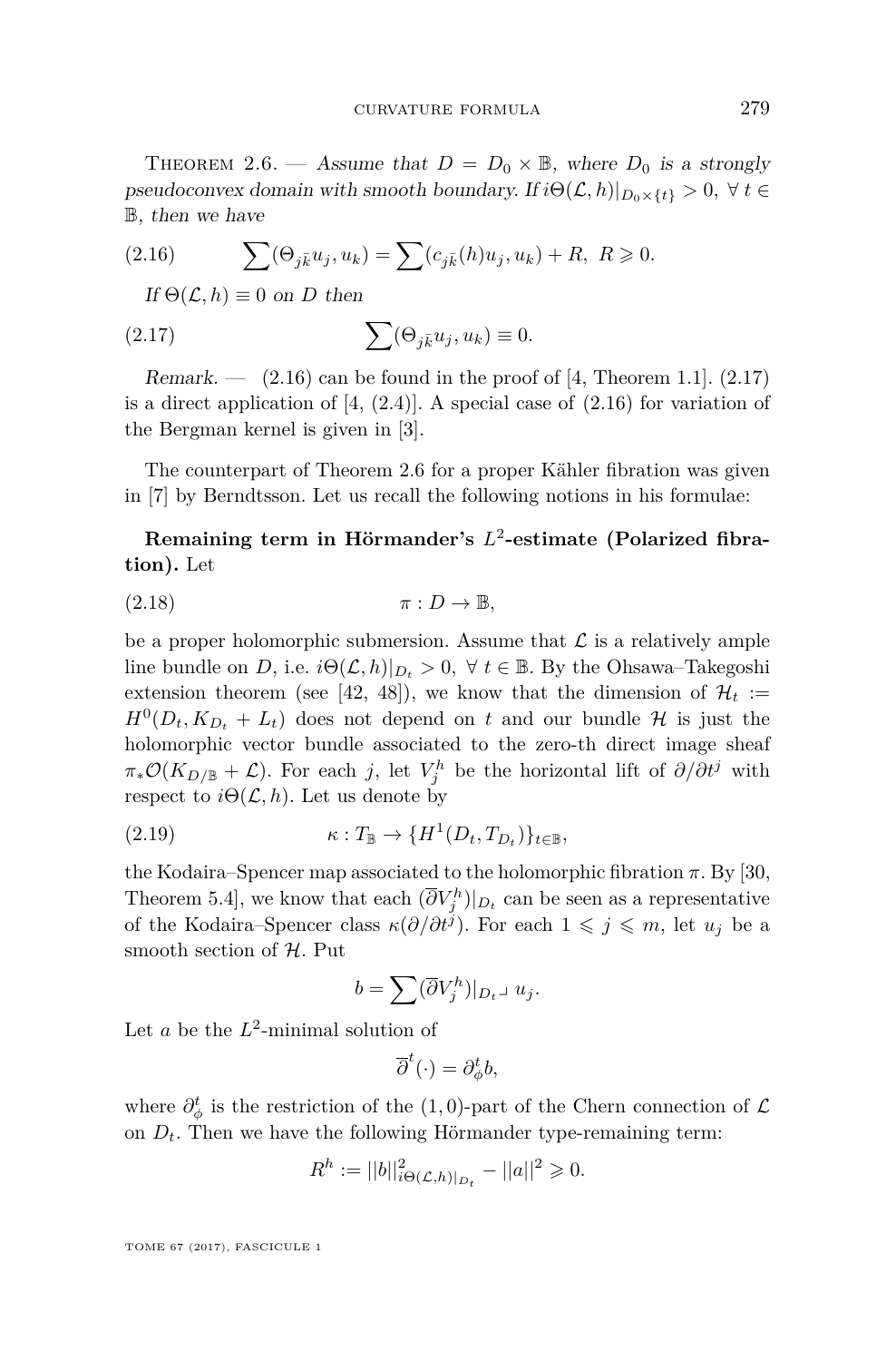**Remaining term in Hörmander's** *L* 2 **-estimate (Kähler fibration).** In this case, let us assume that the total space of the proper holomorphic submersion  $\pi : D \to \mathbb{B}$  possesses a Kähler form  $\omega$ . Let  $\mathcal L$  be a flat line bundle over *D*, i.e.  $\Theta(\mathcal{L}, h) \equiv 0$  on *D*. By [\[4,](#page-43-4) Theorem 8.1], we know that  $\pi_*\mathcal{O}(K_{D/\mathbb{B}}+\mathcal{L})$  is locally free. Let H be the associated vector bundle. For each *j*, let  $u_j$  be a smooth section of  $H$ . Put

$$
b = \sum (\overline{\partial} V_j^{\omega})|_{D_t} \text{, } u_j,
$$

where each  $V_j^{\omega}$  is the horizontal lift of  $\partial/\partial t^j$  with respect to the Kähler form *ω*. Consider

$$
\overline{\partial}^t(a) = \partial_{\phi}^t b,
$$

where  $a$  is the  $L^2$ -minimal solution. Then the associated Hörmander remaining term is

$$
R^{\omega} := ||b||_{\omega|_{D_t}}^2 - ||a||^2 \geq 0.
$$

Now we can state the following theorem of Berndtsson (see [\[7\]](#page-43-13)):

THEOREM 2.7. — Let  $\pi: D \to \mathbb{B}$  be a proper holomorphic submersion. Let  $(\mathcal{L}, h)$  be a holomorphic line bundle over *D*. If  $\mathcal L$  is relatively ample then we have

(2.20) 
$$
\sum (\Theta_{j\bar{k}} u_j, u_k) = \sum (c_{j\bar{k}}(h) u_j, u_k) + R^h.
$$

If  $\mathcal L$  is flat then

(2.21) 
$$
\sum (\Theta_{j\bar{k}} u_j, u_k) \equiv R^{\omega}
$$

Remark. — If  $\mathcal L$  is trivial then [\(2.21\)](#page-12-0) is just Griffiths' formula (see [\[25,](#page-44-15) p. 33]). In general, if the total space *D* is Kähler and there is a smooth Hermitian metric on  $\mathcal L$  with non-negative curvature then by [\[4,](#page-43-4) Thereom 1.2], we know that

*.*

<span id="page-12-0"></span>
$$
\sum (\Theta_{j\bar{k}} u_j, u_k) \geqslant 0.
$$

If the boundary of each fibre is non-empty then, in general, the boundary term should also appear in the curvature formula (see [\[39\]](#page-44-2)). Our main result is a study of the curvature of  $\mathcal H$  for fibrations with boundary.

#### **2.4. Basic notions for fibrations with boundary**

Let  $D = \{D_t\}_{t \in \mathbb{B}}$  be a smooth family of smoothly bounded Stein domains (see Definition [2.5\)](#page-9-0). We shall define the notion of "geodesic curvature" of {*∂Dt*} by using the notion of horizontal lift with respect to the Levi-form on the boundary of *D*. Let  $\rho$  be the defining function in [\(A2\)](#page-8-1). We call an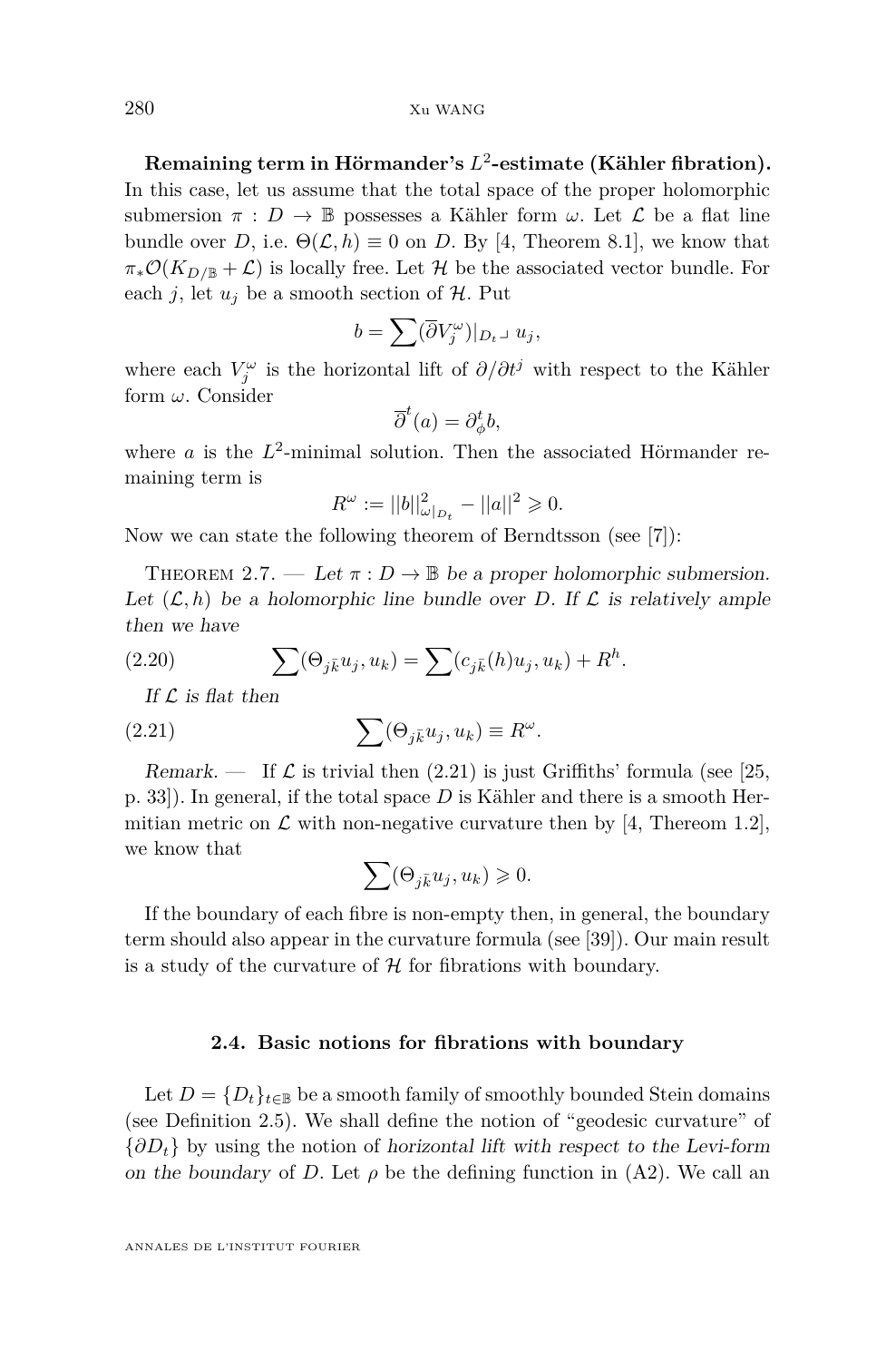(1*,* 0)-tangent vector field *V* on *∂D* horizonal with respect to the Levi-form if

$$
\langle V,W\rangle_{i\partial\overline\partial\rho}=0, \text{ on } \partial D,
$$

for every  $(1,0)$ -tangent vector field *W* on  $\partial D$  such that  $\pi_*(W) = 0$ .

Remark. — From the above definition, the notion of horizontal lift with respect to the Levi-form on the boundary is compatible with the usual notion of horizintal lift if we only consider the category of tangent vector fields on  $\partial D$ . Same as before, we shall also define the notion of geodesic curvature in the following sense:

<span id="page-13-0"></span>DEFINITION 2.8. — Assume that *D* satisfies [\(A1\)](#page-6-0) and [\(A2\)](#page-8-1) and for each *j*, *∂/∂t<sup>j</sup>* has a horizontal lift to *∂D* with respect to the Levi-form *i∂∂ρ* on *∂D*. Then we call

<span id="page-13-3"></span>(2.22) 
$$
\theta_{j\bar{k}}(\rho) := \langle V_j^{\rho}, V_k^{\rho} \rangle_{i\partial\overline{\partial}\rho},
$$

the geodesic curvature of  $\{\partial D_t\}_{t\in\mathbb{B}}$  with respect to the Levi form  $i\partial\overline{\partial}\rho$  on *∂D*.

Now a natural question is whether each base vector field has a horizontal lift (with respect to the Levi-form) to *∂D* or not. We have the following lemma:

<span id="page-13-2"></span>LEMMA 2.9 (Key Lemma). — Assume that *D* satisfies  $(A1)$  and  $(A2)$ . Put

$$
(2.23) \t\t \t\t \omega := i\partial\overline{\partial}(-\log - \rho),
$$

where  $\rho$  is the defining function in [\(A2\)](#page-8-1). For each *j*, let  $V_j$  be the horizontal lift (on *D*) of  $\partial/\partial t^j$  with respect to  $\omega$ . Then each  $V_j$  is smooth up to the boundary of *D* and  $V_i|_{\partial D}$  is horizontal with respect to the Levi form  $i\partial\overline{\partial}\rho$ on *∂D*. In particular, every smooth base vector field has a unique smooth horizontal lift with respect to the Levi form and the geodesic curvature  $\theta_{i\bar{k}}(\rho)$  is well defined on  $\partial D$ .

As a generalization of Definition [1.2,](#page-3-0) we shall introduce the following definition:

<span id="page-13-1"></span>DEFINITION 2.10. — Assume that *D* satisfies  $(A1)$  and  $(A2)$ . We call  ${D_t}_{t\in\mathbb{B}}$  an interpolation family in X if  $\theta_{i\bar{k}}(\rho) \equiv 0$  on  $\partial D$ .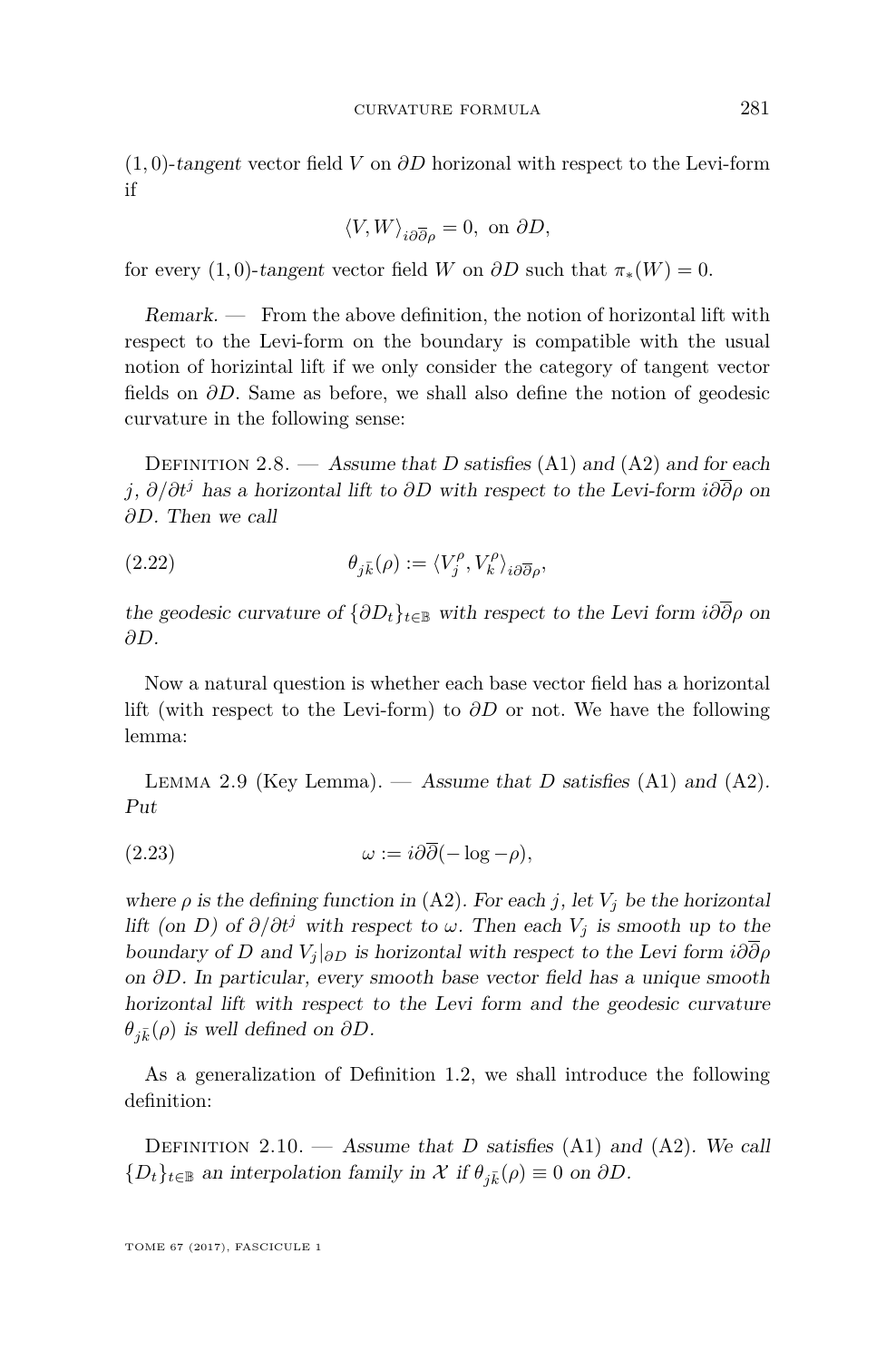**Remaining term in Hörmander's** *L* 2 **-estimate (fibration with boundary).** For each  $1 \leq j \leq m$ , let  $u_j$  be a smooth section of H (see Definition [2.1\)](#page-7-0). Put

<span id="page-14-3"></span>(2.24) 
$$
c = \sum (V_j \cup \Theta(\mathcal{L}, h))|_{D_t} \wedge u_j, \ b = \sum (\overline{\partial} V_j)|_{D_t} \cup u_j,
$$

where each  $V_j$  is the vector field in Lemma [2.9.](#page-13-2) Let *a* be the  $L^2$ -minimal solution of

$$
\overline{\partial}^t(\cdot) = \partial_{\phi}^t b + c,
$$

in  $L^2(D_t, K_{D_t} + L_t)$ . Put

<span id="page-14-2"></span>
$$
\omega^t := i\partial \overline{\partial} (-\log - \rho)|_{D_t}.
$$

Then we shall define

(2.25) 
$$
R := ||c||_{i\Theta(\mathcal{L},h)|_{D_t}}^2 + ||b||_{\omega^t}^2 - ||a||_{\omega^t}^2,
$$

if  $i\Theta(\mathcal{L}, h)|_{D_t} > 0$ ; and define

$$
R := ||b||_{\omega^t}^2 - ||a||_{\omega^t}^2,
$$

if  $\Theta(\mathcal{L}, h) \equiv 0$ . We shall show in Theorem [A.5](#page-42-0) that *R* is always non-negative.

#### **2.5. Main theorem**

<span id="page-14-1"></span><span id="page-14-0"></span>THEOREM 2.11.  $-$  Assume that *D* satisfies [\(A1\)](#page-6-0) and [\(A2\)](#page-8-1). If

(2.26) 
$$
i\Theta(\mathcal{L},h)|_{D_t} > 0, \ \forall \ t \in \mathbb{B}, \text{ or } \Theta(\mathcal{L},h) \equiv 0 \text{ on } D,
$$

then, using the above notation, see  $(2.7)$ ,  $(2.13)$ ,  $(2.22)$ ,  $(2.25)$ , we have the following curvature formula of  $H$ :

<span id="page-14-4"></span>
$$
(2.27)\quad \sum (\Theta_{j\bar{k}} u_j, u_k) = \sum \int_{\partial D_t} \theta_{j\bar{k}}(\rho) \langle u_j, u_k \rangle d\sigma + \sum (c_{j\bar{k}}(h) u_j, u_k) + R,
$$

where  $\langle \cdot, \cdot \rangle$  denotes the point-wise inner product with respect to  $i\partial \overline{\partial} \rho|_{D_t}$ and *h*, and the surface measure  $d\sigma$  with respect to  $i\partial\partial\rho|_{D_t}$  is defined as

$$
d\sigma := \frac{\sum \rho_{\bar{\lambda}} \rho^{\bar{\lambda}\nu} \partial/\partial \mu^{\nu}}{\sum \rho_{\bar{\lambda}} \rho^{\bar{\lambda}\nu} \rho_{\nu}} \mathop{\lrcorner} \frac{(i \partial \overline{\partial} \rho|_{D_t})^n}{n!}.
$$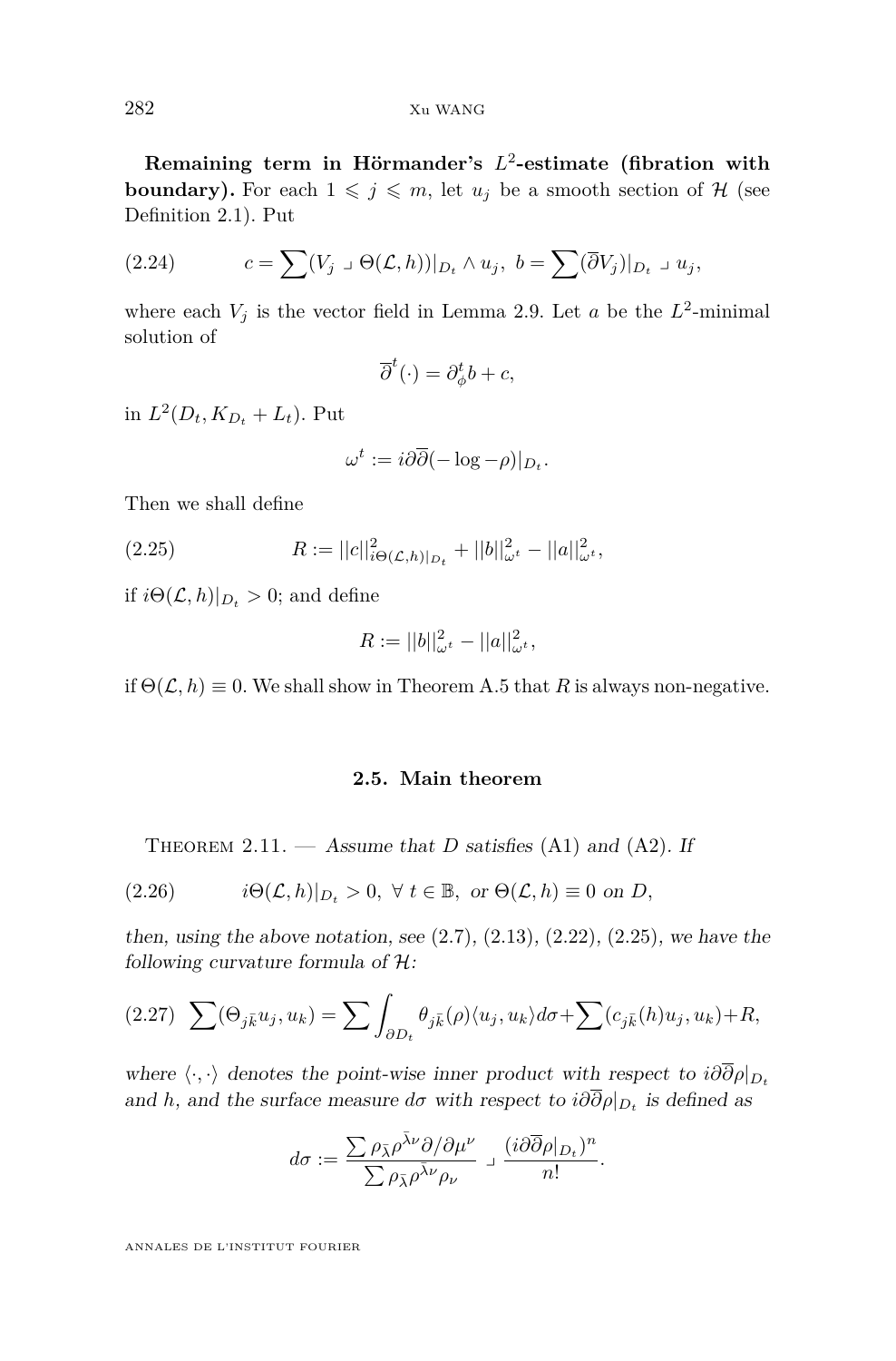#### **2.6. Applications**

We shall show how to use our main theorem to study the complex geometry counterparts of Theorem 1.4. Let us give some positive-curvature criterion of  $H$  first. Recall that,  $H$  is said to be semi-positive in the sense of Nakano if  $\sum (\Theta_{i\bar{k}} u_i, u_k) \geq 0$ , for all smooth sections  $u_1, \ldots, u_m$  of H. As a direct consequence of our main theorem, we shall prove that:

<span id="page-15-1"></span>COROLLARY 2.12. — Assume that *D* satisfies [\(A1\)](#page-6-0) and [\(A2\)](#page-8-1). If *D* is Stein and  $i\Theta(\mathcal{L}, h) \geq 0$  on D then H is semi-positive in the sense of Nakano.

Another very useful notion of positivity is the Griffiths positivity. Recall that H is said to be Griffiths semi-positive if  $\sum (\Theta_{j\bar{k}}u, u)\xi_j\bar{\xi}_k \geqslant 0$ , for every smooth section *u* of H and every  $\xi \in \mathbb{C}^m$ . It is known that a finite rank vector bundle is Griffiths semi-positive if and only if its dual bundle is Griffiths semi-negative. Moreover, the following is true:

Criterion for Griffiths semi-positivity.  $-$  A finite rank vector bundle is Griffiths semi-positive if and only if the log-norm of the holomorphic sections of its dual bundle are plurisubharmonic.

Then a natural question is whether there is a similar criterion in our case, i.e. for the infinite rank vector bundle  $H$ . As a first step, we have to define the notion of the holomorphic section of the dual of H.

<span id="page-15-2"></span>DEFINITION 2.13. — For each  $t \in \mathbb{B}$ , let  $f^t$  be a  $\mathbb{C}\text{-linear mapping from}$  $\mathcal{H}_t$  to  $\mathbb{C}$ . We call  $f : t \mapsto f^t$  a smooth section of the dual of  $\mathcal{H}$  if there exists a smooth section, say  $P(f)$ , of  $H$  such that

(2.28) 
$$
f^t(u^t) = (u^t, P(f)^t),
$$

for every  $u^t \in H_t$  and every  $t \in \mathbb{B}$ . We shall write the norm of  $f^t$  as  $||f^t|| := ||P(f)^t||.$ 

<span id="page-15-0"></span>DEFINITION 2.14. — Let  $f: t \mapsto f^t$  be a smooth section of the dual of H. We call *f* a holomorphic section if

$$
(2.29) \t t \mapsto f^t(u^t)
$$

is holomorphic for every holomorphic section *u* of H.

 $Remark.$  — Inspired by [\[14\]](#page-43-10), we shall give a careful study of those holomorphic sections of the dual of  $H$  defined by a family currents with compact support in fibres.

Now we are ready to state the main application of our main theorem: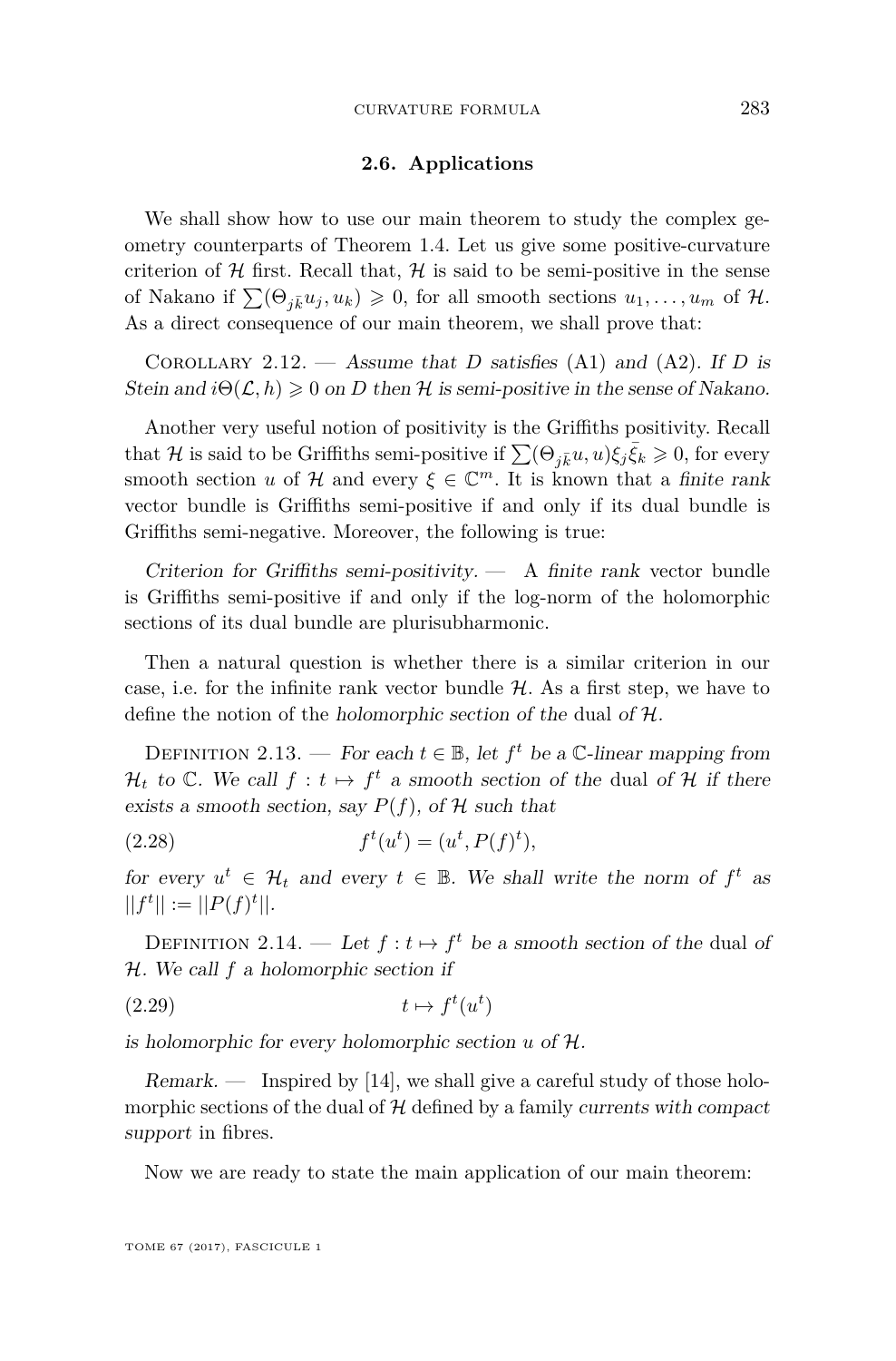<span id="page-16-1"></span>COROLLARY 2.15. — Assume that *D* satisfies [\(A1\)](#page-6-0) and [\(A2\)](#page-8-1). If *D* is Stein and  $i\Theta(\mathcal{L}, h) \geq 0$  on *D* then

$$
(2.30)\t\t \tlog||f||: t \mapsto \log||f^t|
$$

is plurisubharmonic for every holomorphic section *f* of the dual of H.

Remark.  $\cdots$  If we choose  $f^t$  as a fixed Dirac measure then we get the plurisubharmonicity of the Bergman kernel [\[3\]](#page-43-0). In Section [5,](#page-27-0) we shall also use Corollary [2.15](#page-16-1) to study variation of the deriatives of the Bergman kernel.

**Triviality and flatness.** In case every fibre  $D_t$  is compact without boundary, we know that the criterions for flatness of  $H$  are quite usefull in the study of the uniqueness problems of extremal Kähler metrics (see [\[5,](#page-43-6) [10\]](#page-43-8)). In our case, we call  $H$  a flat bundle if

(2.31) 
$$
\Theta_{j\bar{k}}u\equiv 0, \ \forall \ 1\leqslant j,k\leqslant m.
$$

for every smooth section  $u$  of  $H$ . From Proposition [1.4,](#page-4-0) one may guess that flatness of H should be related to triviality of the fibration  $\pi$ . Let us introduce the following definition as a generalization of Definition [1.3.](#page-3-1)

<span id="page-16-0"></span>DEFINITION 2.16. — Assume that *D* satisfies  $(A1)$  and  $(A2)$ . We call  ${D_t}_{t \in \mathbb{B}}$  a trivial family, or *D* is trivial, if there exists a biholomorphic mapping  $\Phi: D_0 \times \mathbb{B} \to D$  such that

(2.32) 
$$
\Phi(D_0 \times \{t\}) = D_t, \ \forall \ t \in \mathbb{B},
$$

and  $\Phi_*(\partial/\partial t^j)$  extends to a smooth (1,0)-vector field on X for every 1  $\leq$  $j \leqslant m$ .

The following theorem can be seen as a generalization of Proposition [1.5:](#page-4-1)

<span id="page-16-2"></span>THEOREM  $2.17.$   $-$  Assume that *D* satisfies [\(A1\)](#page-6-0) and [\(A2\)](#page-8-1). Assume further that the total space *D* is Stein. If  $K_{\mathcal{X}/\mathbb{B}} + \mathcal{L}$  is trivial on each fibre of  $\pi$  and  $\Theta(\mathcal{L}, h) \equiv 0$  on *D* then flatness of  $\mathcal{H}$  and triviality of *D* are equivalent.

As a direct corollary of Theorem [2.17,](#page-16-2) we have

<span id="page-16-3"></span>COROLLARY 2.18. — Let  $D_0$  be a smooth domain in  $\mathbb{C}$ . Let

$$
(2.33) \t\t\t F: (t, z) \mapsto (t, z + a(t)\overline{z})
$$

be a mapping from  $\mathbb{B} \times D_0$  to  $\mathbb{B} \times \mathbb{C}$ . Assume that a is holomorphic on  $\mathbb{B}$ and

(2.34) 
$$
|a| < 1
$$
, on  $\mathbb{B}$ ,  $a(0) = 0$ .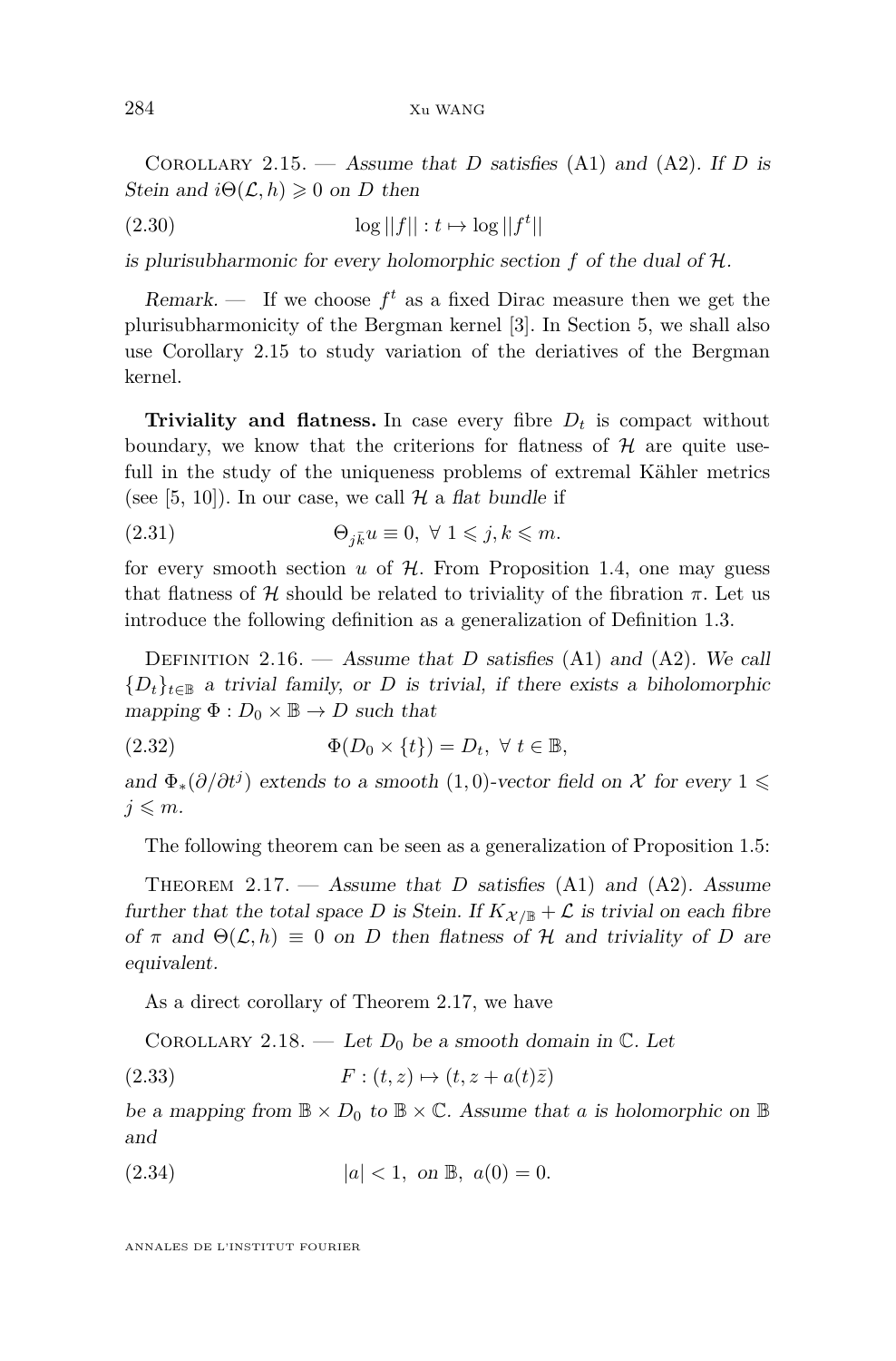Then  ${F({t \xrightarrow k B_0)}_{t \in \mathbb{B}}}$  is a trivial family if and only if  $a \equiv 0$  on  $\mathbb{B}$ .

Remark. — One may also give a direct proof of Corollary [2.18](#page-16-3) by introducing the notion of Kodaira–Spencer class for deformations with boundary, we leave it to the interested reader.

#### **3. Geodesic curvature and interpolation family**

In this section, we shall give two proofs of Lemma [2.9](#page-13-2) and show that our Definition of interpolation family (see Definition [2.10\)](#page-13-1) is compatible with the usual definition of interpolation family of Hermitian norms on  $\mathbb{C}^n$  for  $n \geqslant 1$ .

**Relation with Levi-flatness.** By the definition of the geodesic curvature  $\theta_{i\bar{k}}(\rho)$  (see Definition [2.8\)](#page-13-0) of  $\{\partial D_t\}$ , we have:

Assume that every fibre  $D_t$  is one dimensional. Then  $\{D_t\}$  is an interpolation family if and only if the boundary of *D* is Levi flat.

For higher fibre dimension case, the criterion for interpolation family (see [\[45\]](#page-45-3) and references therein) is not so obvious. We will give a study of it in Section [3.3.](#page-19-0) Let us prove our Key Lemma first.

#### <span id="page-17-1"></span>**3.1. First proof of Lemma [2.9](#page-13-2)**

Since  $V_j$  is a lift of  $\partial/\partial t^j$ , locally one may write,

(3.1) 
$$
V_j = \partial/\partial t^j - \sum v_j^{\lambda} \partial/\partial \mu^{\lambda}.
$$

Put  $\psi = -\log -\rho$ . By definition, we know that each  $V_i$  is determined by

<span id="page-17-2"></span><span id="page-17-0"></span>
$$
\langle V_j,\partial/\partial\mu^\nu\rangle_{i{\partial\overline\partial} \psi}\equiv 0, \text{ on } D, \; \forall \; 1\leqslant \nu\leqslant n,
$$

thus

(3.2) 
$$
v_j^{\lambda} = \sum \psi_{j\bar{\nu}} \psi^{\bar{\nu}\lambda}, \text{ on } D.
$$

**Fibre dimension one case.** If  $n = 1$ , by direct computation, we have

(3.3) 
$$
V_j := \frac{\partial}{\partial t^j} - \frac{\rho_j \rho_{\bar{\mu}} - \rho \rho_{j\bar{\mu}}}{|\rho_\mu|^2 - \rho \rho_{\mu \bar{\mu}}} \frac{\partial}{\partial \mu}.
$$

By Assumption [\(A2\)](#page-8-1),  $\rho_{\mu}$  has no zero point near the boundary and  $\rho_{\mu\bar{\mu}} > 0$ near the boundary, thus  $V_j$  is smooth up to the boundary of  $D$ . Further-more, [\(3.3\)](#page-17-0) implies that  $V_j(\rho) = 0$  on  $\{\rho = 0\}$ . Notice that, in case  $n = 1$ ,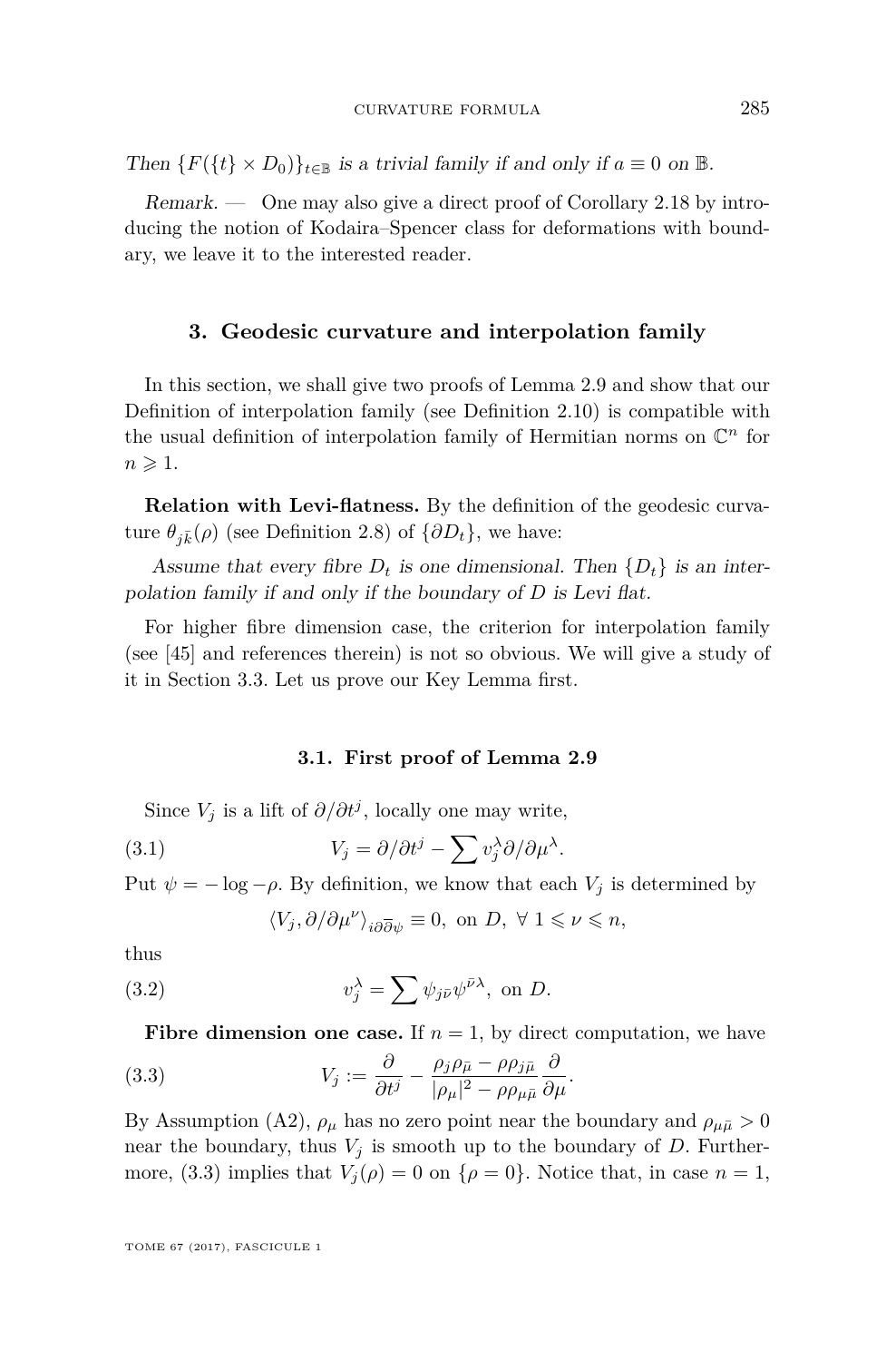every tangent vector field on *∂D* is horizontal with respect to the Levi-form on  $\partial D$ . Thus we know that if  $n = 1$  then  $V_i|_{\partial D}$  is the horizontal lift of  $\partial/\partial t^j$ with respect to the Levi-form.

**General case.** The general case can also be proved by direct computation (see the second proof below). But there is also a simple proof as follows: If  $n \ge 2$ , fix  $x_0 \in \partial D_0$ , then by Assumption [\(A2\)](#page-8-1),  $(\rho_{\lambda \bar{\nu}})(x_0)$  is a positive definite matrix, thus one may choose local coordinates around  $x_0$ such that

$$
(\rho_{\lambda\bar{\nu}}(x_0)) = I_n, \ \rho_{\nu}(x_0) = 0, \ \forall \ \nu \geq 2,
$$

where  $I_n$  is the identity matrix. Now we have

$$
v_j^1(x_0) = \frac{\rho_j \rho_{\bar{1}} - \rho \rho_{j\bar{1}}}{|\rho_1|^2 - \rho}(x_0) = \frac{\rho_j}{\rho_1}(x_0), \ v_j^\lambda(x_0) = \rho_{j\bar{\lambda}}(x_0), \ \forall \ \lambda \geq 2.
$$

By Assumption [\(A2\)](#page-8-1), we know that  $\rho_1(x_0) \neq 0$ , thus  $V_j$  is smooth up to the boundary and

$$
V_j(\rho)(x_0) = \rho_j(x_0) - \sum v_j^{\lambda} \rho_{\lambda}(x_0) = \rho_j(x_0) - \rho_j(x_0) = 0.
$$

Moreover, we have

$$
\langle V_j, \partial/\partial \mu^\lambda \rangle_{i\partial \overline{\partial} \rho}(x_0) = \rho_{j\overline{\lambda}}(x_0) - v_j^\lambda(x_0) = 0, \ \forall \ \lambda \geq 2,
$$

which implies that each  $V_j$  is horizontal with respect to the Levi form. The proof is complete.

#### **3.2. Second proof of Lemma [2.9](#page-13-2)**

<span id="page-18-0"></span>In this subsection, we will give an explicit formula for each  $V_j$ . Here we shall use some computations from [\[17\]](#page-43-15). Put

<span id="page-18-2"></span>
$$
\rho^{\alpha} = \sum \rho^{\bar{\beta}\alpha} \rho_{\bar{\beta}}, \quad |\partial \rho|^2 = \sum |\rho_{\alpha}|^2.
$$

By  $(3.1)$  and  $(3.2)$ , we have

(3.4) 
$$
V_j = \partial/\partial t^j - \sum \psi_{j\bar{\nu}} \psi^{\bar{\nu}\lambda} \partial/\partial \mu^{\lambda},
$$

where  $\psi = -\log -\rho$ . One may verify that (see [\[17\]](#page-43-15))

(3.5) 
$$
\psi^{\bar{\alpha}\beta} = (-\rho) \left( \rho^{\bar{\alpha}\beta} + \frac{\rho^{\bar{\alpha}}\rho^{\beta}}{\rho - |\partial \rho|^2} \right).
$$

By direct computation, we have

<span id="page-18-1"></span>(3.6) 
$$
\sum \psi_{j\bar{\alpha}} \psi^{\bar{\alpha}\beta} = -\frac{\rho^{\beta} \rho_j}{\rho - |\partial \rho|^2} + \sum \left( \rho^{\bar{\alpha}\beta} \rho_{j\bar{\alpha}} + \frac{\rho^{\bar{\alpha}} \rho^{\beta} \rho_{j\bar{\alpha}}}{\rho - |\partial \rho|^2} \right).
$$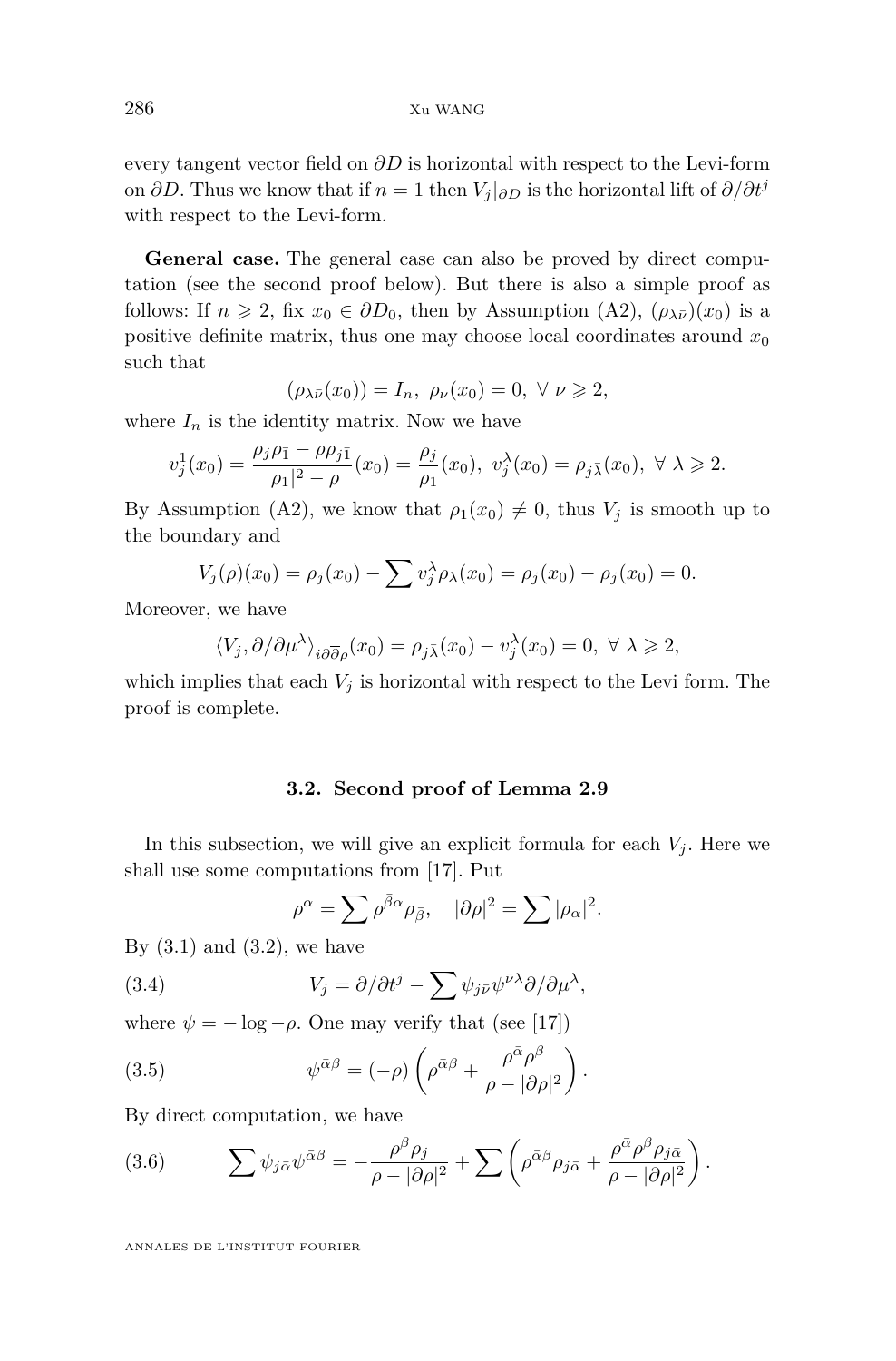From  $(3.6)$ , we know that each  $V_i$  is smooth up to the boundary of *D* and is tangent to the boundary of *D*. By a direct computation, we also have that each  $V_i$  is horizontal with respect to the Levi-form of the boundary of *D*. Thus the proof of Lemma [2.9](#page-13-2) is complete.

#### **3.3. Geodesic curvature for** {*∂Dt*}

<span id="page-19-0"></span>Denote by  $\hat{V}_j$  the horizontal lift of  $\partial/\partial t^j$  with respect to  $i\partial\overline{\partial}\rho$ . By the proof of [\(3.2\)](#page-17-2), we have

(3.7) 
$$
\hat{V}_j = \frac{\partial}{\partial t^j} - \sum \rho_{j\bar{\alpha}} \rho^{\bar{\alpha}\beta} \frac{\partial}{\partial \mu^{\beta}}.
$$

By [\(3.4\)](#page-18-2) and [\(3.6\)](#page-18-1) and a direct computation, we get

(3.8) 
$$
\theta_{j\bar{k}}(\rho) = \langle V_j, V_k \rangle_{i\partial \overline{\partial}\rho} = c_{j\bar{k}}(\rho) + \frac{|\partial \rho|^2 \hat{V}_j(\rho) \hat{V}_k(\rho)}{(\rho - |\partial \rho|^2)^2},
$$

where

<span id="page-19-2"></span>(3.9) 
$$
c_{j\bar{k}}(\rho) := \langle \hat{V}_j, \hat{V}_k \rangle_{i\partial \overline{\partial} \rho}.
$$

Thus we have:

<span id="page-19-1"></span>PROPOSITION 3.1. — Let  $\{D_t\}$  be a smooth family of smoothly bounded Stein domains. Then

(3.10) 
$$
\sum \theta_{j\bar{k}}(\rho)\xi^j\bar{\xi}^k \geq \sum c_{j\bar{k}}(\rho)\xi^j\bar{\xi}^k, \quad \forall \xi \in \mathbb{C}^m,
$$

on *∂D*. Moreover,  $\theta_{j\bar{k}}(\rho) \equiv c_{j\bar{k}}(\rho)$  if and only if each  $\hat{V}_j$  is tangent to the boundary of *D*.

#### **3.4. Relation with interpolation of norms**

Let *h* be a smooth Hermitian norm on the trivial vector bundle  $\mathbb{B} \times \mathbb{C}^n$ . Then for each  $t \in \mathbb{B}$ ,  $h^t := h|_{t \times \mathbb{C}^n}$  defines a Hermitian norm on  $\mathbb{C}^n$ . It is known that  $\{h^t\}$  defines an interpolation family if and only if the curvature of *h* vanishes identically on  $\mathbb{B}$  (see Semmes [\[45\]](#page-45-3)). Denote by  $N_t$  the unit ball in  $\mathbb{C}^n$  defined by  $h^t$ . We shall prove that:

PROPOSITION 3.2.  $\{-\}$   $\{h^t\}$  defines an interpolation family if and only if the geodesic curvature of  $\{\partial N_t\}$  vanishes identically.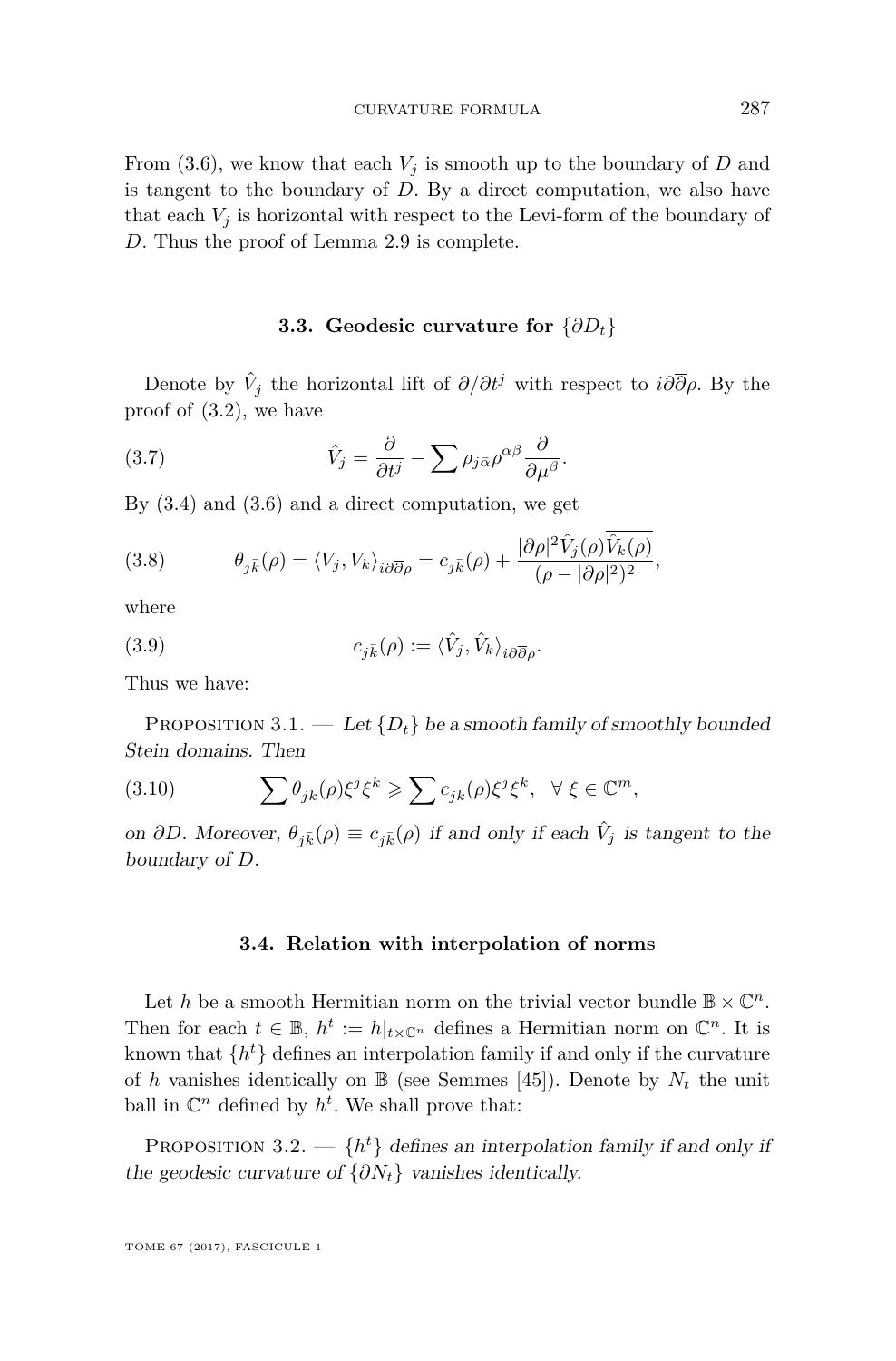Proof. — Let us write

$$
h^{t}(z) = \sum h_{\alpha\bar{\beta}}(t) z^{\alpha} \bar{z}^{\beta}.
$$

By definition,

$$
\rho(t,z) := h^t(z) - 1
$$

is a defining function for  $\{\partial N_t\}$ . By direct computation, we have that  $\hat{V}_j(\rho)$  vanishes identically. Thus by Proposition [3.1,](#page-19-1) the geodesic curvature,  $\theta_{i\bar{k}}(\rho)$ , of  $\{\partial N_t\}$  is equal to  $c_{i\bar{k}}(\rho)$ . By [\(3.9\)](#page-19-2),

(3.11) 
$$
c_{j\bar{k}}(\rho) = \langle \hat{V}_j, \hat{V}_k \rangle_{i\partial \overline{\partial}\rho} = \rho_{j\bar{k}} - \sum \rho_{j\bar{\alpha}} \rho^{\bar{\alpha}\beta} \rho_{\bar{k}\beta},
$$

thus we have

(3.12) 
$$
\theta_{j\bar{k}}(\rho) = \sum \left( h_{\alpha\bar{\beta},j\bar{k}} - \sum h_{\alpha\bar{\lambda},j} h^{\bar{\lambda}\nu} h_{\nu\bar{\beta},\bar{k}} \right) z^{\alpha} \bar{z}^{\beta}.
$$

Thus  $\theta_{j\bar{k}}(\rho)$  vanishes identically if and only if

<span id="page-20-1"></span>(3.13) 
$$
h_{\alpha\bar{\beta},j\bar{k}} - \sum h_{\alpha\bar{\lambda},j} h^{\bar{\lambda}\nu} h_{\nu\bar{\beta},\bar{k}} \equiv 0, \text{ on } \mathbb{B}.
$$

<span id="page-20-0"></span>Notice that [\(3.13\)](#page-20-1) is equivalent to that the curvature of *h* vanishes identically. The proof is complete.

### **4. Curvature formula**

#### <span id="page-20-2"></span>**4.1. Definition of the Chern connection**

By Definition [2.4,](#page-8-2) it suffices to find a linear operator  $D_{t_j}$  from  $\Gamma(\mathcal{H})$  to  $\Gamma(\mathcal{H})$  such that

(4.1) 
$$
\partial_{t^j}(u,v)=(D_{t^j}u,v)+(u,\overline{\partial}_{t^j}v), \ \forall \ u,v\in\Gamma(\mathcal{H}),
$$

is true. By Definition [2.2,](#page-7-1) the left hand side of [\(4.1\)](#page-20-2) can be written as

(4.2) *∂<sup>t</sup> <sup>j</sup>* (*π*∗(*cn*{**u***,* **v**}))*,*

where  $\mathbf{u}, \mathbf{v}$  are arbitrary representatives (see Definition [2.2\)](#page-7-1) of  $u, v$  and  $c_n = i^{n^2}$  such that  $c_n\{\mathbf{u}, \mathbf{u}\}\)$  is a positive  $(n, n)$ -form on the total space.

Assume that *D* satisfies [\(A1\)](#page-6-0) and [\(A2\)](#page-8-1). Let  $V_j$  be the vector fields in Lemma [2.9.](#page-13-2) Since  $V_j(\rho) = 0$  on  $\partial D$ , by Corollary [A.4,](#page-41-0) we have

(4.3) 
$$
\partial_{t^j}(\pi_*\{\mathbf{u}, \mathbf{v}\}) = \pi_* (L_{V_j}\{\mathbf{u}, \mathbf{v}\}).
$$

Let  $d^{\mathcal{L}}$  be the Chern connection on  $\mathcal{L}$ . Then we have

<span id="page-20-3"></span>
$$
d\{\mathbf{u},\mathbf{v}\} = \{d^{\mathcal{L}}\mathbf{u},\mathbf{v}\} + (-1)^n \{\mathbf{u}, d^{\mathcal{L}}\mathbf{v}\}.
$$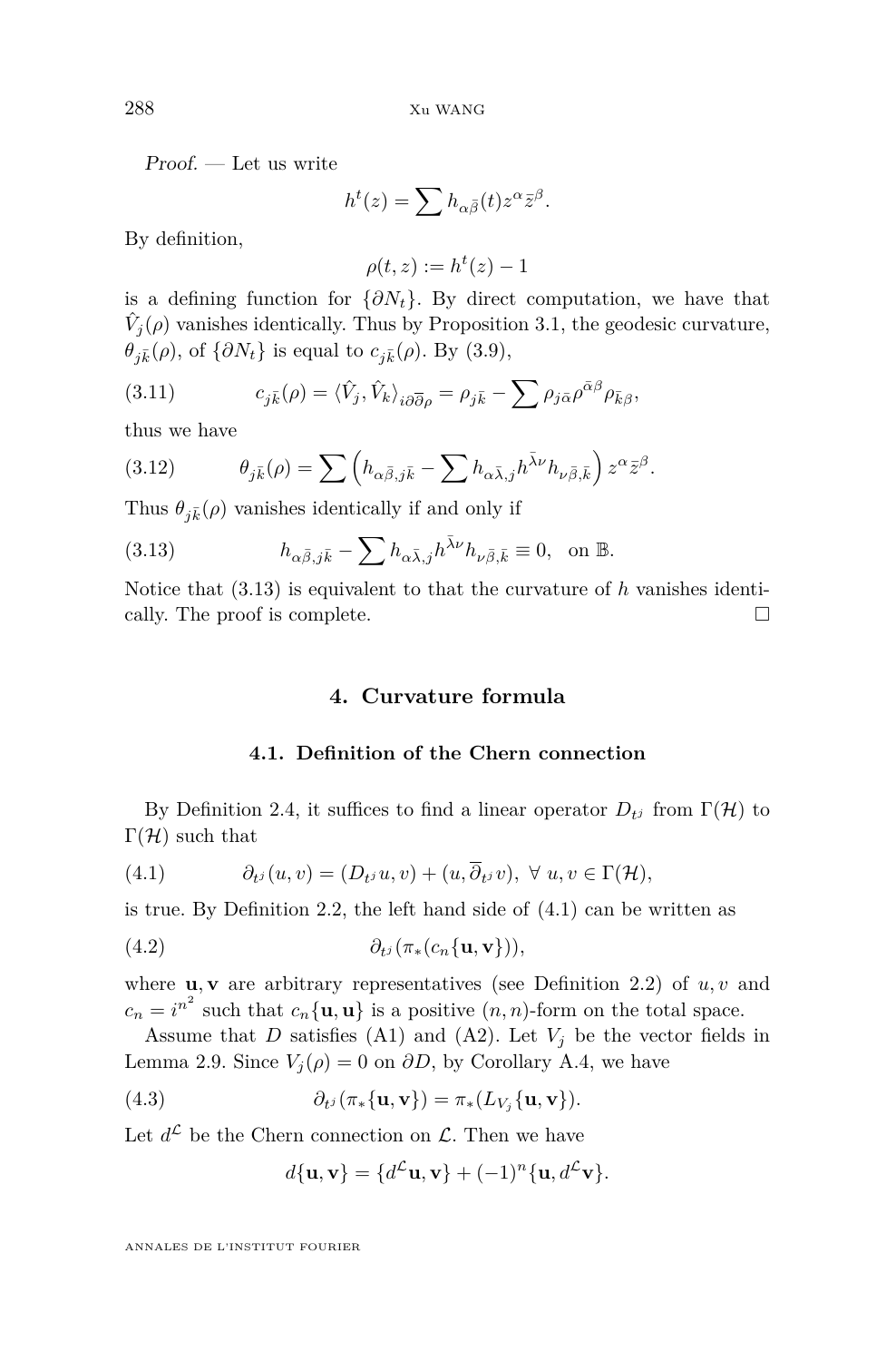Using Cartan's formula,

$$
L_{V_j} = d\delta_{V_j} + \delta_{V_j} d,
$$

we get that

$$
L_{V_j}\{\mathbf{u},\mathbf{v}\} = \{L_j\mathbf{u},\mathbf{v}\} + \{\mathbf{u},L_{\overline{j}}\mathbf{v}\},\
$$

where

$$
L_j := d^{\mathcal{L}} \delta_{V_j} + \delta_{V_j} d^{\mathcal{L}},
$$

and

$$
L_{\bar{j}} := d^{\mathcal{L}} \delta_{\bar{V}_j} + \delta_{\bar{V}_j} d^{\mathcal{L}}.
$$

Since **v** is an  $(n, 0)$ -form, we have

(4.4) 
$$
L_{\bar{j}}\mathbf{v} = \delta_{\bar{V}_j}\bar{\partial}\mathbf{v},
$$

By [\(2.5\)](#page-8-3), we know that  $L_{\bar{j}}\mathbf{v}$  is a representative of  $\partial_{t^j} v$ . Thus we have

<span id="page-21-1"></span>(4.5) 
$$
\partial_{t^j}(u,v) = \pi_*(c_n\{L_j\mathbf{u},\mathbf{v}\}) + (u,\overline{\partial}_{t^j}v), \ \forall \ u,v \in \Gamma(\mathcal{H}).
$$

Notice that the  $(n, 0)$ -part of  $L_j$ **u** can be written as

(4.6) 
$$
(\partial_{\phi} \delta_{V_j} + \delta_{V_j} \partial_{\phi}) \mathbf{u},
$$

where  $\partial_{\phi}$  denotes the (1,0)-component of  $d^{\mathcal{L}}$ . Thus we have

<span id="page-21-0"></span>
$$
\pi_*(c_n\{L_j\mathbf{u},\mathbf{v}\})(t) = \left(i_t^*(\partial_\phi\delta_{V_j} + \delta_{V_j}\partial_\phi)\mathbf{u},v^t\right).
$$

Assumption [\(A2\)](#page-8-1) implies that

$$
(4.7) \t\t \{v^t : v \in \Gamma(\mathcal{H})\}.
$$

is dense in the Hilbert space  $\mathcal{H}_t$  (see the proof of Lemma [4.7](#page-26-0) below). Thus there is a *unique* element, say  $\sigma^t$ , in  $\mathcal{H}_t$  such that

(4.8) 
$$
(i_t^*(\partial_\phi \delta_{V_j} + \delta_{V_j}\partial_\phi)\mathbf{u}, v^t) = (\sigma^t, v^t),
$$

which implies that there is a unique element,  $\sigma^t$ , in  $\mathcal{H}_t$  such that

(4.9) 
$$
\partial_{t^j}(u,v)=(\sigma^t,v^t)+(u,\overline{\partial}_{t^j}v), \ \forall \ u,v\in\Gamma(\mathcal{H}).
$$

Thus by Definition [2.4,](#page-8-2) we know that:  $H$  has a Chern connection if and only if

 $\sigma: t \to \sigma^t$ 

defines a smooth section of  $H$ , i.e.

<span id="page-21-2"></span>
$$
\sigma\in\Gamma(\mathcal{H}).
$$

By [\(4.8\)](#page-21-0),  $\sigma^t$  is the Bergman projection to  $\mathcal{H}_t$  of  $i_t^*( (\partial_\phi \delta_{V_j} + \delta_{V_j} \partial_\phi) \mathbf{u})$ . Thus by Hamilton's theorem (see [\[24,](#page-44-16) [27,](#page-44-17) [28\]](#page-44-11) or Appendix [A.2\)](#page-41-1), if  $\{D_t\}$  is a smooth family of smoothly bounded Stein domains then  $\sigma \in \Gamma(\mathcal{H})$  and

$$
(4.10) \t\t D_{tj}u = \sigma.
$$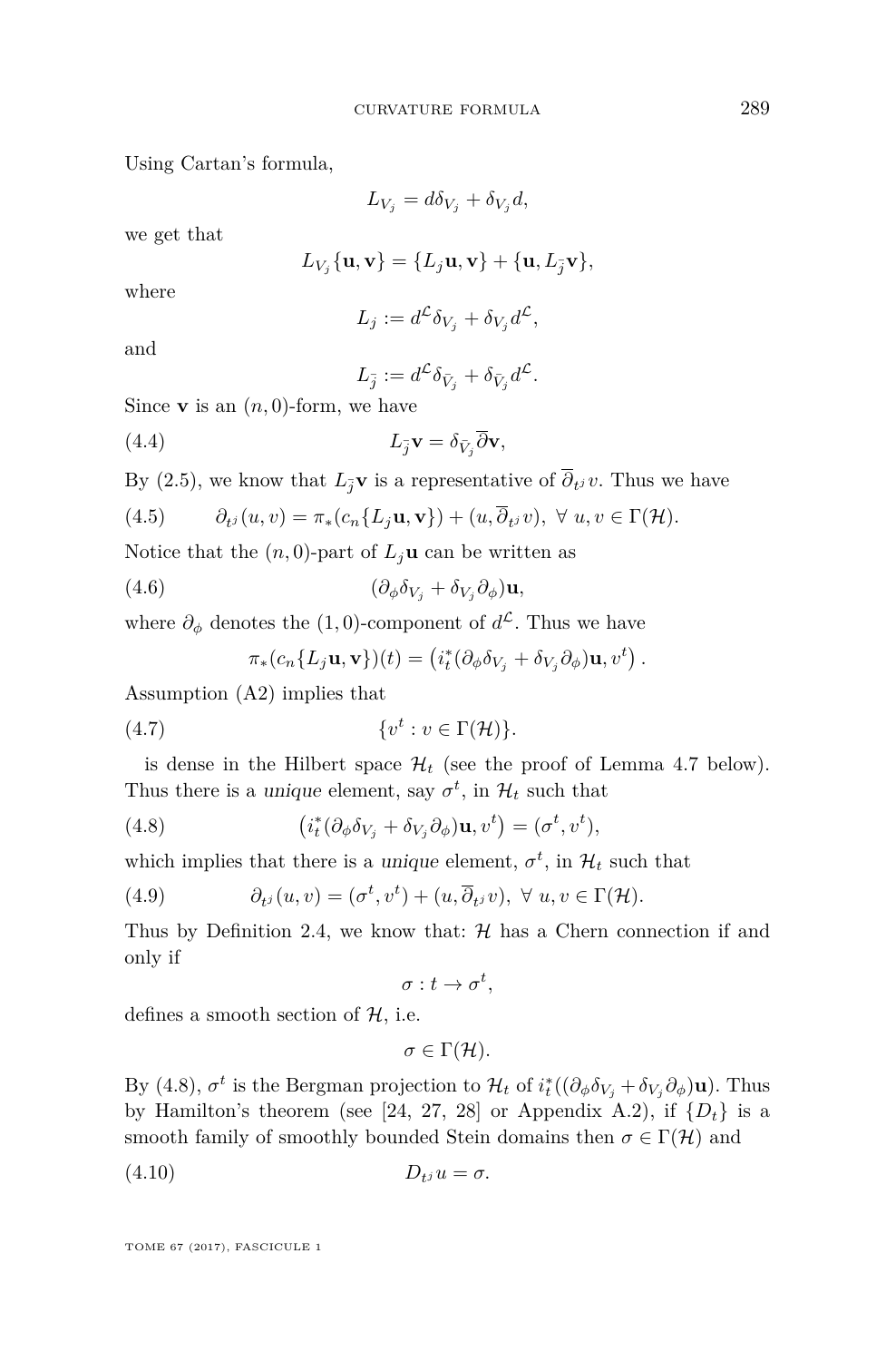Thus we have:

<span id="page-22-0"></span>PROPOSITION 4.1. — If *D* satisfies [\(A1\)](#page-6-0) and [\(A2\)](#page-8-1) then the Chern connection is well defined on H.

Now we are ready to compute the curvature of the Chern connection of  $H$ . First we shall show how to get a curvature formula for holomorphic sections of H.

#### <span id="page-22-1"></span>**4.2. Curvature formula for holomorphic sections**

Let  $u_1, \dots, u_m$  be holomorphic sections (see Definition [2.3\)](#page-8-4) of  $H$ . By definition of the Chern connection and [\(2.7\)](#page-9-1), we have

(4.11) 
$$
(\Theta_{j\bar{k}}u_j, u_k) = (D_{t^j}u_j, D_{t^k}u_k) - (u_j, u_k)_{j\bar{k}}.
$$

By  $(4.5)$ , we have

(4.12) 
$$
(u_j, u_k)_{j\bar{k}} = \pi_*(c_n\{L_j \mathbf{u}_j, L_k \mathbf{u}_k\}) + \pi_*(c_n\{L_{\bar{k}} L_j \mathbf{u}_j, \mathbf{u}_k\}).
$$

Since each  $u_j$  is a holomorphic section, we have  $i_t^*(L_{\bar{k}}\mathbf{u}_j) = (\overline{\partial}_{t^k}u_j)(t) \equiv 0$ . Thus

$$
(4.13) \qquad \pi_*\{L_jL_{\bar{k}}\mathbf{u}_j,\mathbf{u}_k\}=\partial_{t^j}\pi_*\{L_{\bar{k}}\mathbf{u}_j,\mathbf{u}_k\}-\pi_*\{L_{\bar{k}}\mathbf{u}_j,L_{\bar{j}}\mathbf{u}_k\}\equiv 0,
$$

which implies that

<span id="page-22-2"></span>(4.14) 
$$
(u_j, u_k)_{j\bar{k}} = \pi_* (c_n\{L_j \mathbf{u}_j, L_k \mathbf{u}_k\}) - \pi_* (c_n\{[L_j, L_{\bar{k}}] \mathbf{u}_j, \mathbf{u}_k\}).
$$

We shall use the following formula:

PROPOSITION 4.2.

$$
[L_j, L_{\bar{k}}] = d^{\mathcal{L}} \delta_{[V_j, \bar{V}_k]} + \delta_{[V_j, \bar{V}_k]} d^{\mathcal{L}} + \langle V_j, V_k \rangle_{i \Theta(\mathcal{L}, h)}.
$$

Proof. — By definition, locally we have

$$
L_j = L_{V_j} - V_j(\phi), \ L_{\bar{k}} = L_{\bar{V}_k}.
$$

Thus

$$
[L_j, L_{\bar{k}}]=[L_{V_j}, L_{\bar{V}_k}]-[V_j(\phi), L_{\bar{V}_k}]=L_{[V_j, \bar{V}_k]}+\bar{V}_k V_j(\phi).
$$

By Cartan's formula, we have

$$
L_{[V_j, \bar{V}_k]} = d^{\mathcal{L}} \delta_{[V_j, \bar{V}_k]} + \delta_{[V_j, \bar{V}_k]} d^{\mathcal{L}} + \delta_{[V_j, \bar{V}_k]} \partial \phi,
$$

Thus

$$
[L_j, L_{\bar{k}}] - \left(d^{\mathcal{L}} \delta_{[V_j, \bar{V}_k]} + \delta_{[V_j, \bar{V}_k]} d^{\mathcal{L}}\right) = \delta_{[V_j, \bar{V}_k]} \partial \phi + \bar{V}_k V_j(\phi).
$$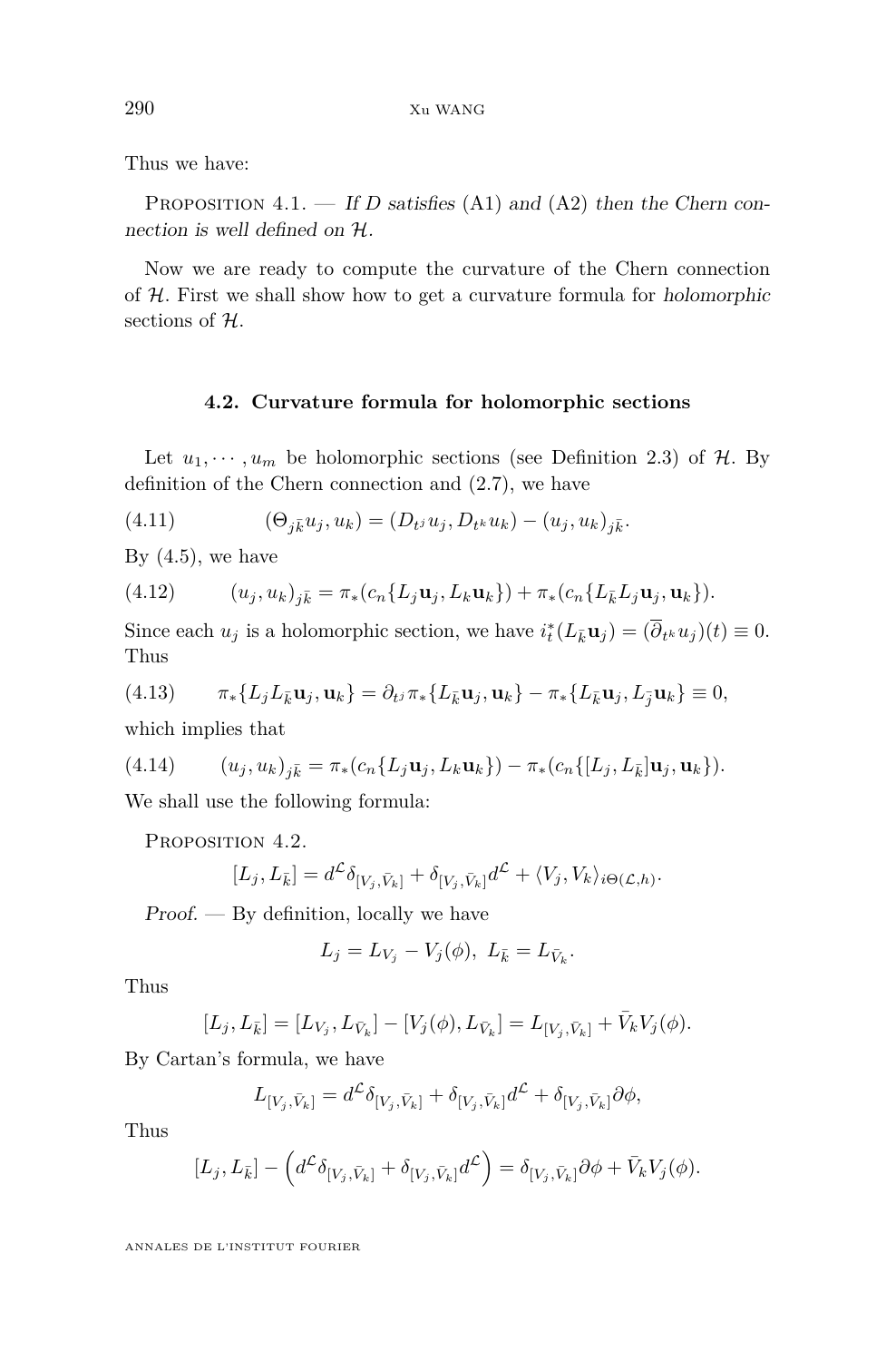By direct computation, we have

<span id="page-23-0"></span>(4.15) 
$$
\delta_{[V_j, \bar{V}_k]} \partial \phi + \bar{V}_k V_j(\phi) = \langle V_j, V_k \rangle_{i \Theta(\mathcal{L}, h)}.
$$

Thus the proposition follows.

Now we can prove the following:

<span id="page-23-4"></span><span id="page-23-3"></span>LEMMA 4.3. — If  $i\Theta(\mathcal{L}, h)|_{D_t} > 0$ ,  $\forall t \in \mathbb{B}$ , then

$$
(4.16)\quad \sum \pi_*(c_n\{[L_j, L_{\bar{k}}]u_j, u_k\}) = ||c||_{i\Theta(\mathcal{L},h)|_{D_t}}^2 + B + \sum (c_{j\bar{k}}(h)u_j, u_k),
$$

where  $c$  is defined by  $(2.24)$  and  $B$  is the boundary term defined by

<span id="page-23-2"></span>
$$
B := \sum \int_{\partial D_t} \theta_{j\bar{k}}(\rho) \langle u_j, u_k \rangle d\sigma
$$

If  $i\Theta(\mathcal{L}, h) \equiv 0$  on *D* then

(4.17) 
$$
\sum \pi_*(c_n\{[L_j, L_{\bar{k}}]u_j, u_k\}) = B.
$$

<span id="page-23-1"></span> $Proof.$  — By the above proposition, we have

(4.18) 
$$
\sum \pi_*(c_n\{[L_j, L_{\bar{k}}] \mathbf{u}_j, \mathbf{u}_k\}) = \sum c_n \int_{\partial D_t} {\delta}_{[V_j, \bar{V}_k]} u_j, u_k + I,
$$

where

(4.19) 
$$
I := \sum (\langle V_j, V_k \rangle_{i \Theta(\mathcal{L},h)} u_j, u_k).
$$

Now the boundary term can be written as

$$
\sum c_n \int_{\partial D_t} {\{\delta_{[V_j, \bar{V}_k]} u_j, u_k\}} = \sum \int_{\partial D_t} {\{\delta_{[V_j, \bar{V}_k]} \partial \rho \}\langle u_j, u_k \rangle d\sigma}.
$$

We shall prove  $\delta_{[V_j, \bar{V}_k]} \partial \rho = \theta_{j\bar{k}}(\rho)$  on  $\partial D$ . In fact, by [\(4.15\)](#page-23-0), we have

$$
\delta_{[V_j,\bar{V}_k]}\partial \rho + \bar{V}_k V_j(\rho) = \langle V_j, V_k \rangle_{i\partial \overline{\partial} \rho},
$$

and by our key lemma,  $V_j|_{\partial D} = V_j^{\rho}$ , thus  $\bar{V}_k V_j(\rho) \equiv 0$  on  $\partial D$  and

$$
\delta_{[V_j, \bar{V}_k]} \partial \rho \equiv \theta_{j\bar{k}}(\rho), \text{ on } \partial D.
$$

Thus

(4.20) 
$$
B = \sum c_n \int_{\partial D_t} \{ \delta_{[V_j, \bar{V}_k]} u_j, u_k \}.
$$

and  $(4.18)$  implies  $(4.17)$ . Now let us prove  $(4.16)$ : By  $(2.13)$ , we have

$$
\langle V_j, V_k \rangle_{i \Theta(\mathcal{L},h)} = c_{j\bar{k}}(h) + \langle V_j - V_j^h, V_k - V_k^h \rangle_{i \Theta(\mathcal{L},h)|_{D_t}}.
$$

Since

$$
(V_j - V_j^h) \mathbin{\lrcorner} (i\Theta(\mathcal{L}, h)|_{D_t}) = ((V_j - V_j^h) \mathbin{\lrcorner} i\Theta(\mathcal{L}, h))|_{D_t} = (V_j \mathbin{\lrcorner} i\Theta(\mathcal{L}, h))|_{D_t},
$$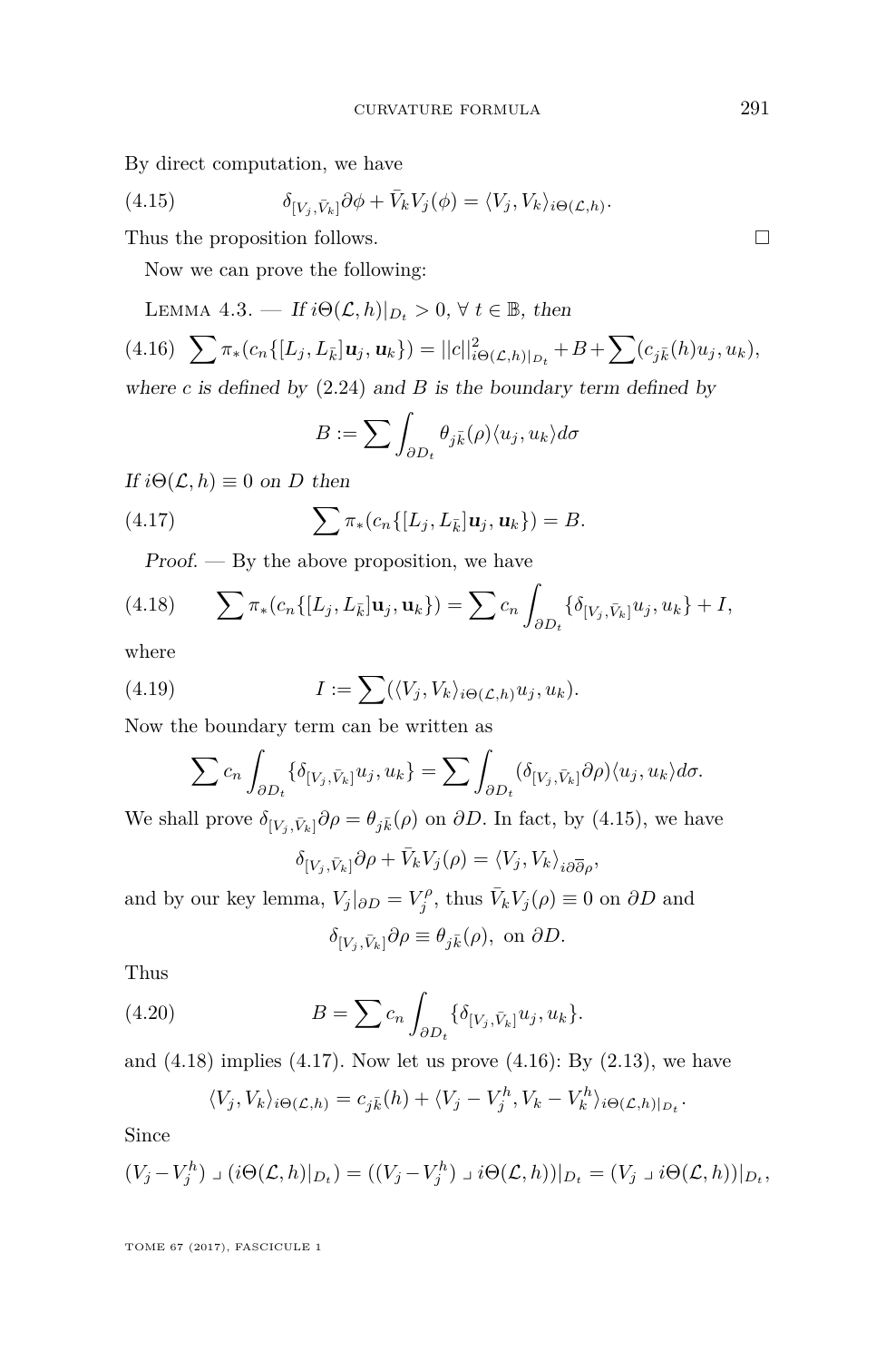by  $(2.24)$ , we have

(4.21) 
$$
I = \sum (c_{j\bar{k}}(h)u_j, u_k) + ||c||_{i\Theta(\mathcal{L},h)|_{D_t}}^2.
$$

Thus  $(4.16)$  follows.

By  $(4.11)$  and  $(4.14)$ , we have

<span id="page-24-1"></span>(4.22) 
$$
(\Theta_{j\bar{k}}u_j, u_k) = \pi_*(c_n\{[L_j, L_{\bar{k}}]u_j, u_k\})
$$
  
  $+ (D_{tj}u_j, D_{tk}u_k) - \pi_*(c_n\{L_ju_j, L_ku_k\}).$ 

Let  $a^j$  be the  $(n, 0)$ -part of  $i_t^*(L_j \mathbf{u}_j)$  and  $b^j$  be the  $(n-1, 1)$ -part of  $i_t^*(L_j \mathbf{u}_j)$ , i.e.

$$
a^{j} = i_{t}^{*}(\partial_{\phi}\delta_{V_{j}} + \delta_{V_{j}}\partial_{\phi})\mathbf{u}_{j} = i_{t}^{*}[\partial_{\phi}, \delta_{V_{j}}]\mathbf{u}_{j},
$$

and

$$
b^{j} = i_{t}^{*}(\overline{\partial} \delta_{V_{j}} + \delta_{V_{j}} \overline{\partial}) \mathbf{u}_{j} = (\overline{\partial} V_{j})|_{D_{t}} \mathbf{u}_{j}.
$$

Then we have

<span id="page-24-2"></span>(4.23) 
$$
||\sum D_{t}u_{j}||^{2} - \sum \pi_{*}(c_{n}\{L_{j}\mathbf{u}_{j}, L_{k}\mathbf{u}_{k}\}) = -||a||^{2} - \pi_{*}(c_{n}\{b, b\}),
$$
where *h* is defined in (2.24) and

where *b* is defined in [\(2.24\)](#page-14-3) and

$$
a = \sum ((D_{tj} uj)(t) - aj).
$$

We shall prove that:

PROPOSITION  $4.4. - a$  is the  $L^2$ -minimal solution of (4.24) *∂*  $t^{t}(a) = \partial_{\phi}^{t}b + c,$ 

where *b* and *c* are defined in [\(2.24\)](#page-14-3).

Proof. — Since  $i_t^*(\overline{\partial} \mathbf{u}_j) \equiv 0$  and  $i_t^*(\partial_\phi \mathbf{u}_j) \equiv 0$ , we have

(4.25) 
$$
\overline{\partial}^t a^j + \partial_{\phi}^t b^j = i_t^* (\overline{\partial} [\partial_{\phi}, \delta_{V_j}] + \partial_{\phi} [\overline{\partial}, \delta_{V_j}]) \mathbf{u}_j \n= i_t^* ([\overline{\partial}, [\partial_{\phi}, \delta_{V_j}]] + [\partial_{\phi}, [\overline{\partial}, \delta_{V_j}]]) \mathbf{u}_j.
$$

Since

(4.26) 
$$
[\overline{\partial}, [\partial_{\phi}, \delta_{V_j}]] + [\partial_{\phi}, [\overline{\partial}, \delta_{V_j}]] + [\delta_{V_j}, [\overline{\partial}, \partial_{\phi}]] \equiv 0,
$$

and  $[\overline{\partial}, \partial_{\phi}] \equiv \Theta(\mathcal{L}, h)$ , we get that

<span id="page-24-0"></span>(4.27) 
$$
\overline{\partial}^t a^j + \partial^t_\phi b^j = -(V_j \cup \Theta(\mathcal{L}, h))|_{D_t} \wedge u_j.
$$

Recall that by [\(4.10\)](#page-21-2), each  $D_t$ <sub>*j*</sub>  $u_j$  is just the Bergman projection to  $\mathcal{H}_t$  of  $a^j$ . Thus this proposition follows from [\(4.27\)](#page-24-0).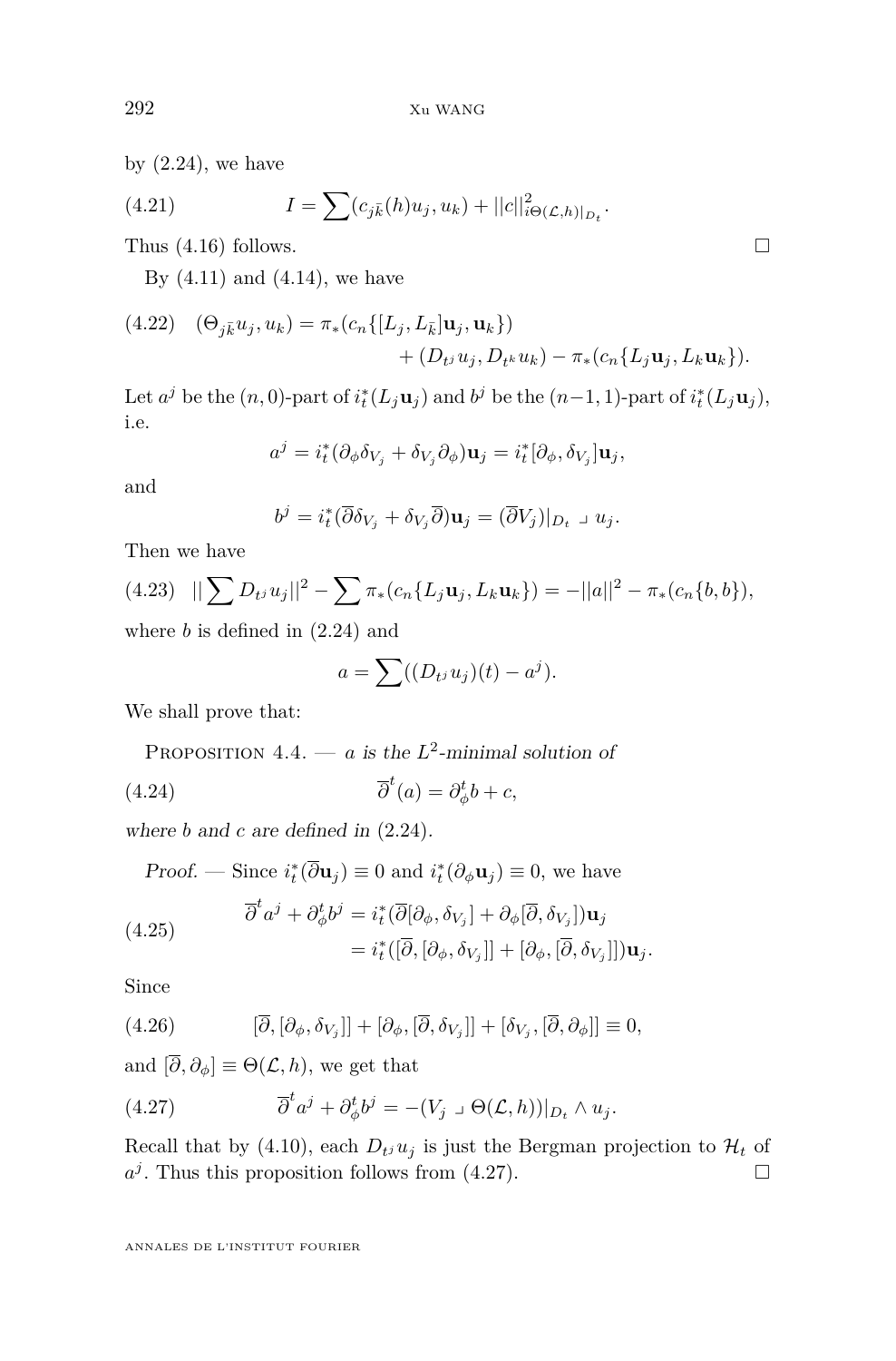By Lemma [4.3,](#page-23-4)  $(4.22)$  and  $(4.23)$ , we have (4.28)

<span id="page-25-1"></span>
$$
\sum (\Theta_{j\bar{k}} u_j, u_k) = \sum \int_{\partial D_t} \theta_{j\bar{k}}(\rho) \langle u_j, u_k \rangle d\sigma + \sum (c_{j\bar{k}}(h) u_j, u_k) + R',
$$

where

$$
R' = ||c||_{i\Theta(\mathcal{L},h)|_{D_t}}^2 - \pi_*(c_n\{b,b\}) - ||a||^2.
$$

Now let us prove that  $R' = R$ . It is enough to prove that

$$
-\pi_*(c_n\{b,b\}) = ||b||_{\omega^t}^2.
$$

But it follows directly from the following lemma:

LEMMA 4.5. — *b* is primitive with respect to  $\omega^t := i\partial\overline{\partial}(-\log - \rho)|_{D_t}$ .

Proof. — Recall that

$$
b=\sum (\overline{\partial}V_j)|_{D_t}\mathbin{\lrcorner} u_j.
$$

Since *b* is an  $(n-1, 1)$ -form, by definition of primitivity, it suffices to show that

$$
\omega^t \wedge b \equiv 0, \text{ on } D_t.
$$

Thus it is enough to prove that

<span id="page-25-0"></span>(4.29) 
$$
((\overline{\partial}V_j) \cup i\partial\overline{\partial}(-\log - \rho))|_{D_t} \equiv 0, \ \forall \ 1 \leq j \leq m.
$$

By definition of  $V_j$  in our Key Lemma,  $(V_j \cup i\partial \overline{\partial}(-\log -\rho))|_{D_t} = 0$ . Thus [\(4.29\)](#page-25-0) is true.

Remark. — Now we know that Theorem [2.11](#page-14-0) is true if each  $u_i$  is a holomorphic section of  $H$ . For finite rank vector bundles, the curvature operators are always pointwise defined, thus it is enough to find a curvature formula for holomorphic sections in finite rank case. One may guess that the same argument also works for the general infinite rank vector bundle. In the next subsection, we shall prove that at least the curvature operators for our bundle  $H$  are pointwise defined. Thus we know that  $(4.28)$  is also true for general smooth sections of H.

#### **4.3. Curvature formula for general sections**

By the above remark, we need to prove that the curvature operators  $\Theta_{i\bar{k}}$ on  $H$  are pointwise defined. We shall use the following two lemmas.

LEMMA 4.6. 
$$
(\Theta_{j\bar{k}}u,v)=(u,\Theta_{k\bar{j}}v), \forall u,v \in \Gamma(\mathcal{H}).
$$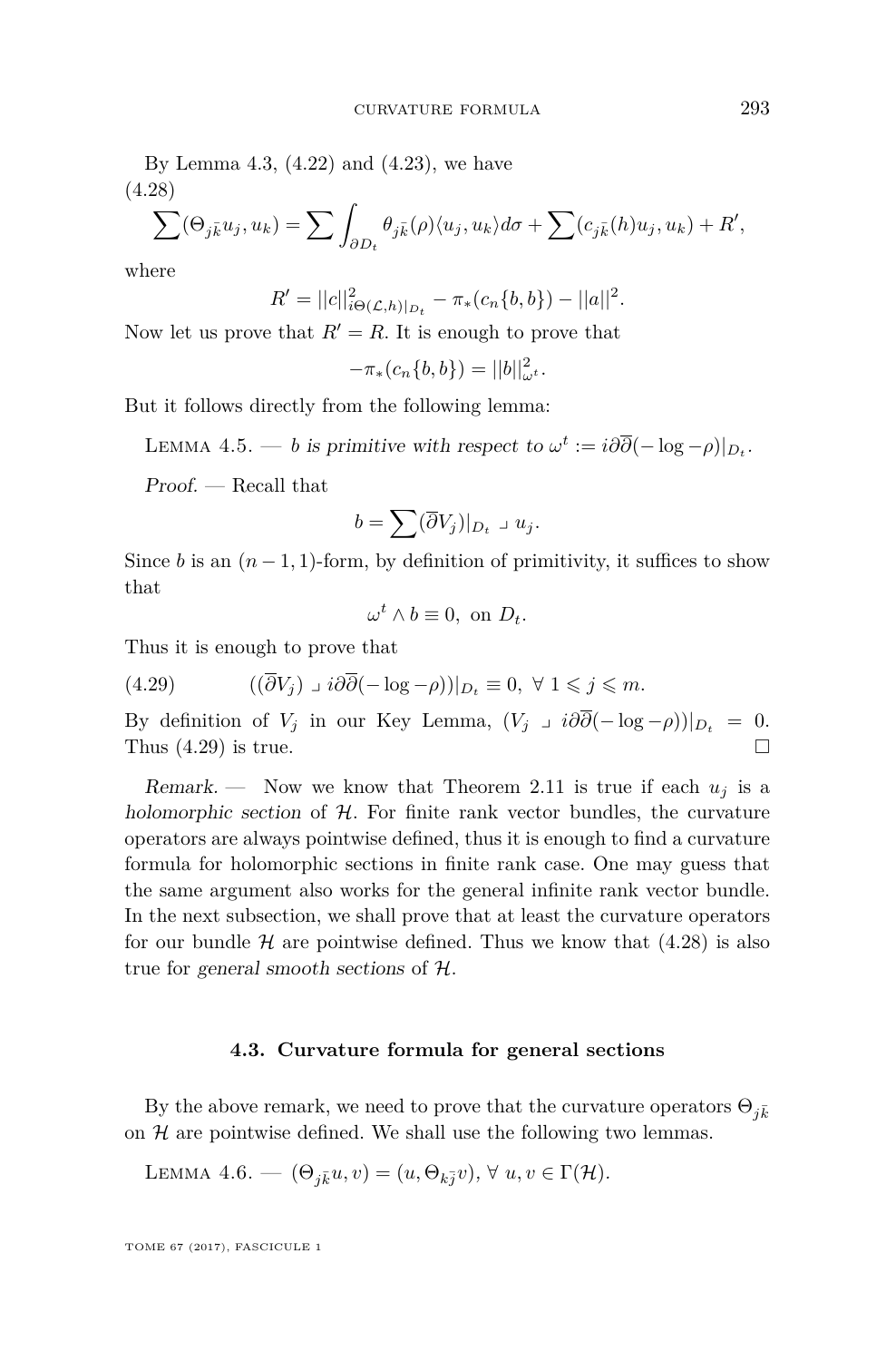$Proof. - By (2.6)$  $Proof. - By (2.6)$ , we have

$$
(u, v)_{\bar{k}j} = \overline{\partial}_{t^k}((D_{t^j}u, v) + (u, \overline{\partial}_{t^j}v))
$$
  
=  $(\overline{\partial}_{t^k}D_{t^j}u, v) + (D_{t^j}u, D_{t^k}v) + (\overline{\partial}_{t^k}u, \overline{\partial}_{t^j}v) + (u, D_{t^k}\overline{\partial}_{t^j}v).$ 

On the other hand,

$$
(u, v)_{j\overline{k}} = \partial_{t^{j}}((\partial_{t^{k}} u, v) + (u, D_{t^{k}} v))
$$
  
=  $(D_{t^{j}}\overline{\partial}_{t^{k}} u, v) + (D_{t^{j}} u, D_{t^{k}} v) + (\overline{\partial}_{t^{k}} u, \overline{\partial}_{t^{j}} v) + (u, \overline{\partial}_{t^{j}} D_{t^{k}} v).$ 

Since  $(u, v)_{\bar{k}j} \equiv (u, v)_{j\bar{k}}$ , the lemma follows by comparing the difference of the above two equality. the above two equality.

<span id="page-26-0"></span>LEMMA 4.7. — Assume that *D* satisfies [\(A1\)](#page-6-0) and [\(A2\)](#page-8-1). Fix  $u \in \Gamma(\mathcal{H})$ and  $t_0 \in \mathbb{B}$ . Then  $u|_{D_{t_0}}$  can be approximated by holomorphic sections of  $H$  in the following sense:

For every  $0 < s < 1$ , there exists a holomorphic section  $u^{(s)}$  of H over an open neighborhood (may depend on  $s$ ) of  $t_0$  such that

(4.30) 
$$
(\eta, s) \mapsto u^{(s)}|_{D_{t_0}}(\eta), \ 0 < s < 1, \quad (\eta, 0) \mapsto u|_{D_{t_0}}(\eta),
$$

is smooth up to the boundary of  $D_{t_0} \times [0,1)$ .

Proof. — Fix a sufficiently small  $\varepsilon > 0$  and consider

$$
D_{t_0}^s := \{ \zeta \in \pi^{-1}(t_0) : \rho(t_0, \zeta) < \varepsilon s \}.
$$

Let us define  $u^{(s)}$  as the Bergman projection to the space of  $L^2$ -holomorphic forms on  $D_{t_0}^s$  of  $u|_{D_{t_0}^s}$ . By Siu's theorem [\[46\]](#page-45-6), for every  $0 < s < 1,$   $D_{t_0}^s$  has a Stein neighborhood in  $\mathcal{X}$ . Thus by Cartan's theorem, every  $u^{(s)}$  extends to a holomorphic section (also denoted by  $u^{(s)}$ ) of  $\mathcal H$  over an open neighborhood of  $t_0$ . The regularity properties of  $\{u^{(s)}\}$  follows directly from Hamilton's theorem (see Appendix [A.2\)](#page-41-1).  $\Box$ 

Now let us finish the proof of Theorem [2.11.](#page-14-0) By the above two lemmas, for every  $u_j \in \Gamma(\mathcal{H}), 1 \leq j \leq m, t_0 \in \mathbb{B}$ , we have

$$
(\Theta_{j\bar{k}}u_j, u_k)(t_0) = \lim_{s_1 \to 0} (\Theta_{j\bar{k}}u_j, u_k^{(s_1)})(t_0) = \lim_{s_1 \to 0} (u_j, \Theta_{k\bar{j}}u_k^{(s_1)})(t_0)
$$
  
\n
$$
= \lim_{s_1 \to 0} \lim_{s_2 \to 0} (u_j^{(s_2)}, \Theta_{k\bar{j}}u_k^{(s_1)})(t_0)
$$
  
\n
$$
= \lim_{s_1 \to 0} \lim_{s_2 \to 0} (\Theta_{j\bar{k}}u_j^{(s_2)}, u_k^{(s_1)})(t_0)
$$
  
\n
$$
= \lim_{s \to 0} (\Theta_{j\bar{k}}u_j^{(s)}, u_k^{(s)})(t_0).
$$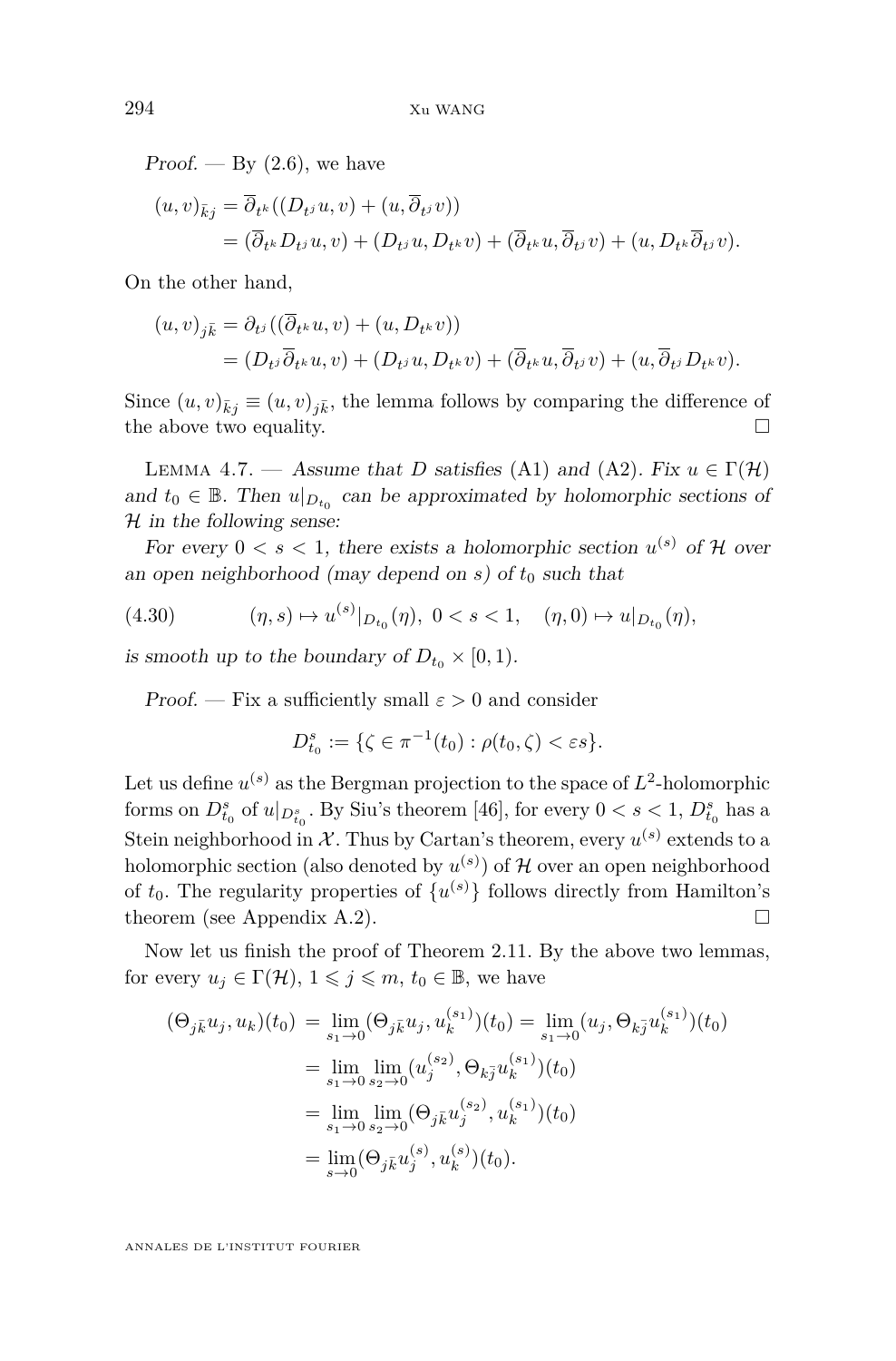where  $u_j^{(s)}$  are holomorphic sections of  $H$  defined in Lemma [4.7.](#page-26-0) By our curvature formula for holomorphic sections, we know that  $\sum (\Theta_{j\bar{k}}u^{(s)}_{j}, u^{(s)}_{k})$  $\binom{s}{k}$ can be written as

$$
\sum \int_{\partial D_t} \theta_{j\bar{k}}(\rho) \langle u_j^{(s)}, u_k^{(s)} \rangle d\sigma + \sum (c_{j\bar{k}}(h) u_j^{(s)}, u_k^{(s)}) + R(s),
$$

where

$$
R(s) = ||c(s)||_{i\Theta(\mathcal{L},h)|_{D_t}}^2 + ||b(s)||_{\omega^t}^2 - ||a(s)||_{\omega^t}^2.
$$

Since  $a(s)$ ,  $b(s)$  and  $c(s)$  only depend on  $u_j^{(s)}|_{D_{t_0}}$ , by Lemma [4.7,](#page-26-0) let  $s \to 0$ , we know that  $(2.27)$  is true at  $t_0$ . Since  $t_0$  is an arbitrary point in  $\mathbb{B}$ , the proof of Theorem [2.11](#page-14-0) is complete.

#### **4.4. Proof of Corollary [2.12](#page-15-1)**

For any fixed  $t_0 \in \mathbb{B}$ , one may choose a sufficiently large positive constant *A* such that  $\rho + A|t|^2$  is strictly plurisubharmonic in a neighborhood of the closure of  $D \cap \pi^{-1}(U)$ , where *U* is a small neighborhhod of  $t_0$ . Now for every  $\varepsilon > 0$ ,

$$
h^{\varepsilon} := he^{-\varepsilon(\rho + A|t|^2)},
$$

defines a smooth Hermitian metric on  $\mathcal L$  with positive curvature on a neighborhood of the closure of  $D \cap \pi^{-1}(U)$ . Denote by  $\mathcal{H}^{\varepsilon}$  the associatied family of Hilbert spaces with respect to  $h^{\varepsilon}$ . Denote by  $\Theta_{j\overline{k}}^{\varepsilon}$  the assocaited curvature operator on  $\mathcal{H}^{\varepsilon}$ . Since the total space D is Stein, we know that  $\theta_{j\bar{k}}$  is semi-positive. By the construction of  $h^{\varepsilon}$ , we know that  $c_{j\bar{k}}(h^{\varepsilon})$  is positive on  $D \cap \pi^{-1}(U)$ . Thus our main theorem implies that  $\mathcal{H}^{\varepsilon}$  is Nakano positive on *U*. By Hamilton's theorem, we have

$$
\sum (\Theta_{j\bar{k}} u_j, u_k)(t_0) = \lim_{\varepsilon \to 0} \sum (\Theta_{j\bar{k}}^{\varepsilon} u_j, u_k)(t_0) \geq 0, \ \forall \ u, v \in \Gamma(\mathcal{H}).
$$

Thus  $H$  is Nakano semi-positive at  $t_0$ . Since  $t_0$  is an arbitrary point in  $\mathbb{B}$ , we know that  $H$  is Nakano semi-positive.

#### **5. Curvature of the dual family**

<span id="page-27-0"></span>In this section, we shall prove our main application Corollary [2.15.](#page-16-1) As a direct application, we shall give a plurisubharmonicity property of the derivatives of the Bergman kernel, which can be seen as a generalization of Theorem [C.](#page-2-1) In the last part of this section, based on a remarkable idea of Berndtsson and Lempert [\[14\]](#page-43-10), we shall show how to use Corollary [2.15](#page-16-1) to study plurisubharmonicity properties of the Bergman projection of currents with compact support.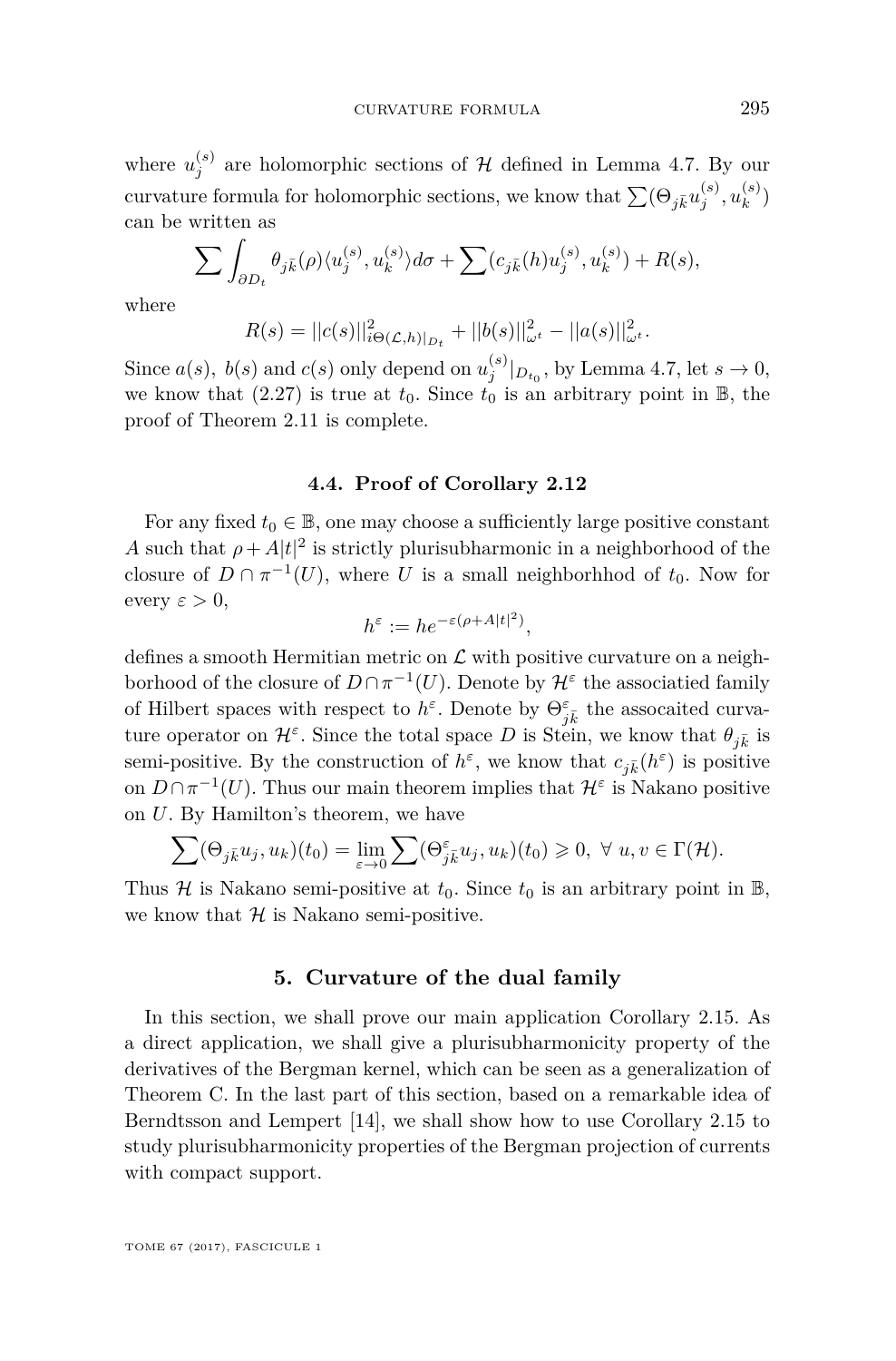#### **5.1. Proof of Corollary [2.15](#page-16-1)**

Let  $f$  be a holomorphic section of the dual of  $H$ . By Definition [2.13,](#page-15-2) we know that there is a smooth section, say  $P(f)$ , of  $H$ , such that

(5.1) 
$$
f^t(u^t) = (u^t, P(f)^t),
$$

for every  $u^t \in \mathcal{H}_t$ . Moreover, by Definition [2.14,](#page-15-0) we know that

(5.2) 
$$
f(u): t \mapsto f^t(u^t),
$$

is a holomorphic function of  $t$  if  $u$  is a holomorphic section of  $H$ . Thus we have

(5.3) 
$$
0 \equiv \overline{\partial}_{t} f(u) = (u, D_{t} P(f)),
$$

for every holomorphic section  $u$  of  $H$ . By Lemma [4.7,](#page-26-0) we know that

$$
(5.4) \t\t D_{t} P(f) \equiv 0,
$$

which implies that

(5.5) 
$$
\partial_{t^j}\overline{\partial}_{t^k}(\vert\vert P(f)\vert\vert^2)=(\overline{\partial}_{t^k}P(f),\overline{\partial}_{t^j}P(f))+(\Theta_{j\overline{k}}P(f),P(f)).
$$

By Corollary [2.12,](#page-15-1) we have

<span id="page-28-0"></span>
$$
\sum (\Theta_{j\bar k}(\xi_jP(f)),\xi_kP(f))\geqslant 0.
$$

for every  $\xi \in \mathbb{C}^m$ . Thus we have

$$
\sum \overline{\partial}_{t^k} \partial_{t^j} (\log ||P(f)||^2) \xi_j \overline{\xi}_k \ge \frac{||\sum \overline{\xi}_k \overline{\partial}_{t^k} P(f)||^2}{||P(f)||^2} - \frac{|(P(f), \sum \overline{\xi}_k \overline{\partial}_{t^k} P(f))|^2}{||P(f)||^4},
$$

on

(5.6) 
$$
U_f := \{ t \in \mathbb{B} : ||P(f)^t|| > 0 \}.
$$

By Schwartz inequality, we have  $\sum \overline{\partial}_{t^k} \partial_{t^j} (\log ||P(f)||^2) \xi_j \overline{\xi}_k \geq 0$  on  $U_f$ . Notice that

(5.7) 
$$
||P(f)||: t \mapsto ||P(f)^t|| = ||f^t||
$$

is a smooth function on  $\mathbb{B}$ . Thus  $\log ||P(f)|| = \log ||f||$  is plurisubharmonic on B. The proof is complete.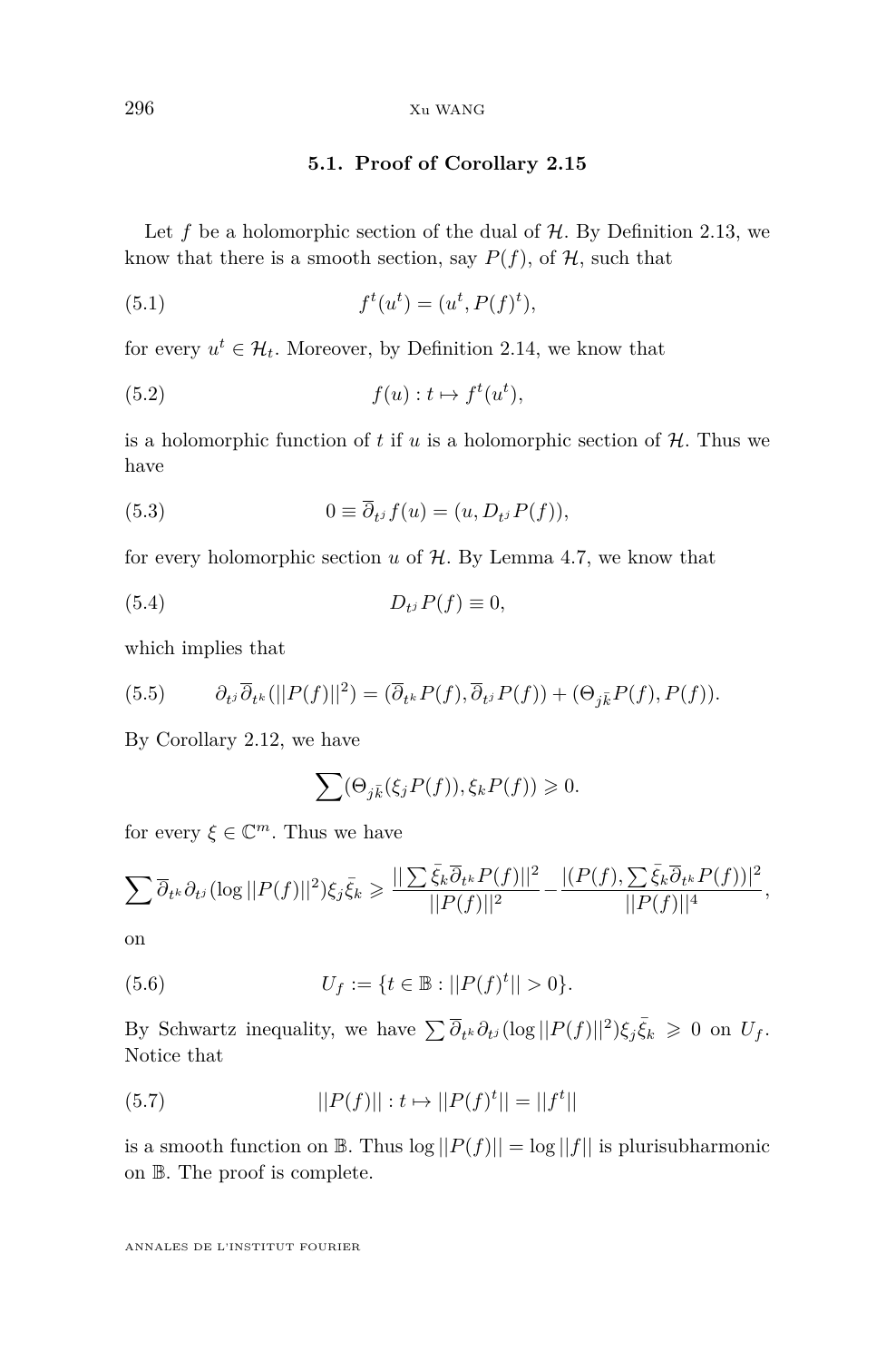#### <span id="page-29-0"></span>**5.2. Variation of the derivatives of the Bergman kernel**

For simplicity purposes, we shall only consider the following case:

Pseudoconvex family in  $\mathbb{C}^n$ . — In this case,  $\mathcal X$  is  $\mathbb{C}^n \times \mathbb{B}$  and  $\pi$  is just the natural projection to  $\mathbb B$ . Assume that *D* satisfies [\(A1\)](#page-6-0) and [\(A2\)](#page-8-1). One may look at  $D = \{D_t\}_{t \in \mathbb{R}}$  as a smooth family of smoothly bounded strongly pseudoconvex domains in  $\mathbb{C}^n$ . Moreover, we shall assume that  $\mathcal L$  is a trivial line bundle over  $\mathcal X$  with Hermitian metric  $h = e^{-\phi}$ .

**Variation formula of the derivatives of the Bergman kernel.** Fix  $\eta \in D_0$ , replace B by a smaller ball if necessary, one may assume that

(5.8) 
$$
\eta \in D_t, \quad \forall \ t \in \mathbb{B}.
$$

Let us consider

$$
D^{\alpha}\eta: f \mapsto f_{\alpha}(\eta) := \frac{\partial^{|\alpha|} f}{(\partial \mu^{1})^{\alpha_{1}} \cdots (\partial \mu^{n})^{\alpha_{n}}}(\eta), \ \ \forall \ f = f(\mu) d\mu \in \mathcal{H}_{t},
$$

where  $\alpha \in \mathbb{N}^n$ ,  $|\alpha| := \alpha_1 + \cdots + \alpha_n$  and  $d\mu$  is short for  $d\mu^1 \wedge \cdots \wedge d\mu^n$ . By Definition [2.14,](#page-15-0) we know that every  $D^{\alpha}\eta$  defines a holomorphic section of the dual of  $H$ . Put

<span id="page-29-1"></span>
$$
\cdot_{\alpha}\eta:=P(D^{\alpha}\eta).
$$

i.e.,  $\cdot_{\alpha} \eta$  is the unique smooth section of H such that

(5.9) 
$$
(f, \cdot_{\alpha}\eta) = f_{\alpha}(\eta) \quad \forall \ f \in \mathcal{H}_{t}.
$$

Let  $K^t(\zeta, \eta)d\zeta \otimes \overline{d\eta}$  be the Bergman reproducing kernel of  $\mathcal{H}_t$ . Then [\(5.9\)](#page-29-1) implies that

(5.10) 
$$
\cdot_0 \eta = K^t(\mu, \eta) d\mu
$$
,  $(\cdot_{\beta} \eta, \cdot_{\alpha} \zeta) = (\cdot_{\beta} \eta)_{\alpha} (\zeta) = \overline{(\cdot_{\alpha} \zeta)_{\beta} (\eta)} = K^t_{\alpha \overline{\beta}} (\zeta, \eta)$ ,  
where

$$
K_{\alpha\bar{\beta}}^{t}(\zeta,\eta)=\frac{\partial^{|\alpha|+|\beta|}K^{t}}{(\partial\zeta^{1})^{\alpha_{1}}\cdots(\partial\zeta^{n})^{\alpha_{n}}(\partial\bar{\eta}^{1})^{\beta_{1}}\cdots(\partial\bar{\eta}^{n})^{\beta_{n}}}(\zeta,\eta).
$$

By  $(5.4)$ , we have

(5.11) 
$$
K_{j\bar{k}\alpha\bar{\beta}}^{t}(\zeta,\eta) = \partial_{t^{j}}\overline{\partial}_{t^{k}}(\cdot_{\beta}\eta,\cdot_{\alpha}\zeta) = ((\cdot_{\beta}\eta)_{\bar{k}}, (\cdot_{\alpha}\zeta)_{\bar{j}}) + (\Theta_{j\bar{k}}(\cdot_{\beta}\eta), \cdot_{\alpha}\zeta).
$$
  
By (2.27), we have

(5.12) 
$$
(\Theta_{j\bar{k}}(\cdot_{\beta}\eta), \cdot_{\alpha}\zeta) = \int_{\partial D_t} \theta_{j\bar{k}}(\rho) \langle \cdot_{\beta}\eta, \cdot_{\alpha}\zeta \rangle d\sigma + (c_{j\bar{k}}(h) \cdot_{\beta}\eta, \cdot_{\alpha}\zeta) + R,
$$

where

(5.13) 
$$
R = (c, c')_{i\partial \overline{\partial} \phi|_{D_t}} + (b, b')_{\omega^t} - (a, a')_{\omega^t},
$$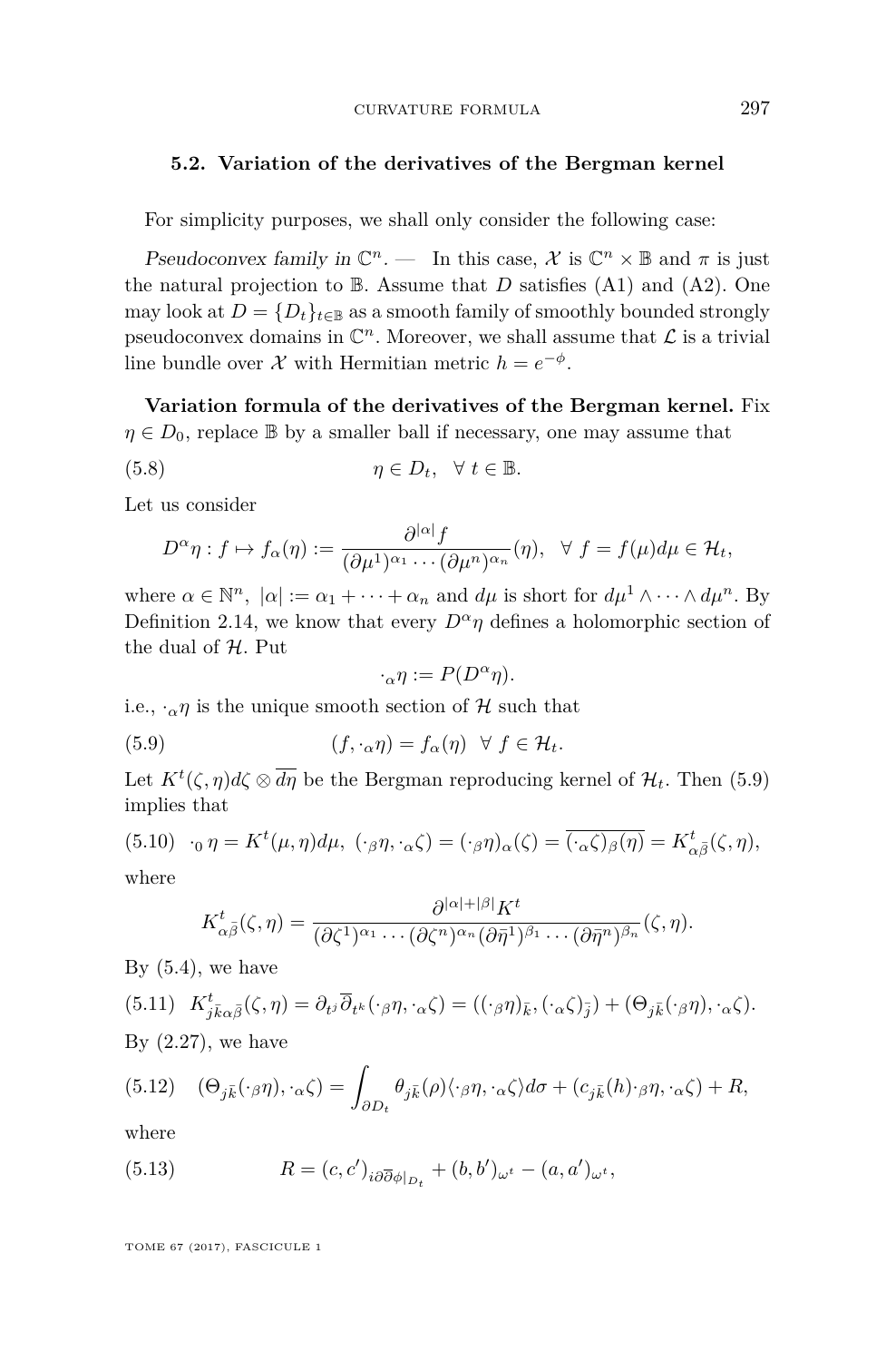if  $i\partial\overline{\partial}\phi|_{D_t} > 0$ , and

$$
R = (b, b')_{\omega^t} - (a, a')_{\omega^t},
$$

if *i∂∂φ* ≡ 0. Here

$$
\omega^t = i\partial\overline{\partial}(-\log - \rho)|_{D_t},
$$

and  $(a, b, c)$  (resp.  $(a', b', c')$ ) are forms associated to  $\cdot_{\beta} \eta$  (resp.  $\cdot_{\alpha} \zeta$ ) respectively. Moreover,

$$
\overline{\partial}^t a = \partial_{\phi}^t b + c, \overline{\partial}^t a' = \partial_{\phi}^t b' + c'.
$$

Remark. — Theorem [A.5](#page-42-0) implies that  $R$  is non-negative as a Hermitian form. Later we shall give an explicit expression of the Hörmander remaining term *R* in case  $i\partial\overline{\partial}\phi \equiv 0$ . (thus  $c = c' \equiv 0$ ).

**Hörmander remaining term for flat weight.** Let us assume that  $i\partial\overline{\partial}\phi \equiv 0$ . By definition, then we have  $c = c' \equiv 0$ . Put

(5.14) 
$$
\Box' = \partial_{\phi}^{t} (\partial_{\phi}^{t})^* + (\partial_{\phi}^{t})^* \partial_{\phi}^{t},
$$

We shall prove that:

<span id="page-30-0"></span>LEMMA 5.1. — If 
$$
i\partial\overline{\partial}\phi \equiv 0
$$
 on *D* then  
(5.15) 
$$
R = (\mathbb{H}b, \mathbb{H}b')_{\omega^t},
$$

where  $\mathbb{H}b$  denotes the  $\square'$ -harmonic part of *b*.

Proof. — Since  $i\partial\overline{\partial}\phi \equiv 0$  and  $\omega^t$  is complete Kähler, we know that the  $\overline{\partial}$ -Laplace  $\square''$  is equal to  $\square'$ . Denote by *G* the associated Green operator. Let us omit  $\omega^t$  in  $(\cdot, \cdot)_{\omega^t}$ , then we have

$$
(a, a') = ((\overline{\partial}^t)^* G \partial_{\phi}^t b, a') = (G \partial_{\phi}^t b, \partial_{\phi}^t b').
$$

Since *b* is primitive and  $\overline{\partial}^t$ -closed, we know that *b* is  $(\partial^t_{\phi})^*$ -closed. Thus *b* can be written as

$$
b = \mathbb{H}b + (\partial_{\phi}^t)^* f, \quad \partial_{\phi}^t f = 0.
$$

Now

$$
(a, a') = (G \partial_{\phi}^{t} (\partial_{\phi}^{t})^{*} f, \partial_{\phi}^{t} b') = (f, \partial_{\phi}^{t} b') = (b - \mathbb{H}b, b') = (b, b') - (\mathbb{H}b, \mathbb{H}b').
$$

Thus

$$
R = (b, b') - (a, a') = (\mathbb{H}b, \mathbb{H}b'). \square
$$

Recall that

(5.16) 
$$
b = (\overline{\partial}V_j)|_{D_t} \cup (\cdot_\beta \eta), \ b' = (\overline{\partial}V_k)|_{D_t} \cup (\cdot_\alpha \zeta).
$$

Thus Lemma [5.1](#page-30-0) implies that: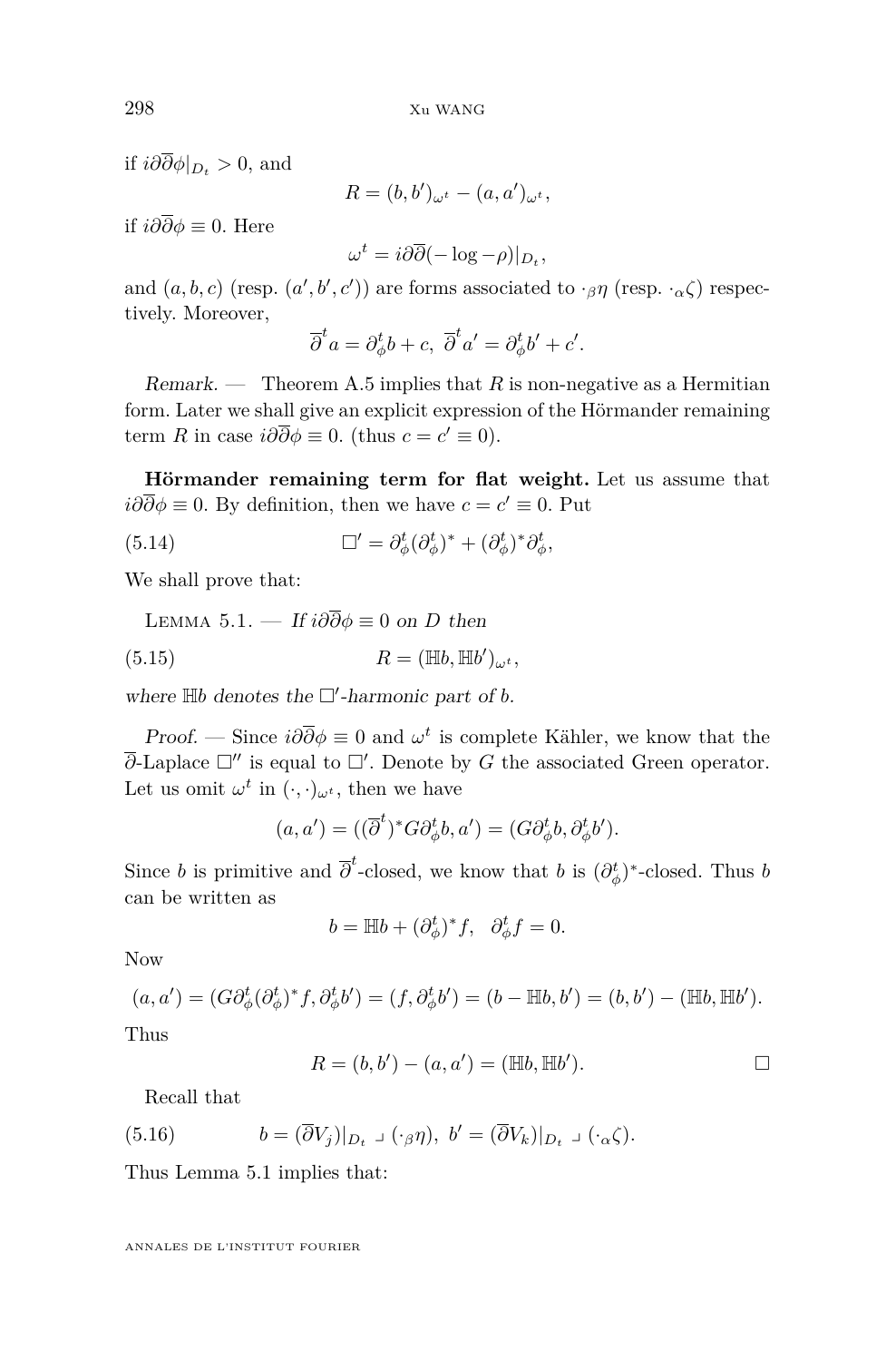<span id="page-31-0"></span>THEOREM 5.2 (Variation Formula of the Bergman Kernel). — The first order variation formula of the Bergman kernel can be written as

<span id="page-31-2"></span>(5.17) 
$$
K_{j\alpha\bar{\beta}}^{t}(\zeta,\eta) = i^{n^{2}} \int_{D_{t}} \phi_{j}\{\cdot_{\beta}\eta,\cdot_{\alpha}\zeta\} - i^{n^{2}} \int_{\partial D_{t}} \delta_{V_{j}}\{\cdot_{\beta}\eta,\cdot_{\alpha}\zeta\},
$$

Moreover, if  $i\partial\overline{\partial}\phi \equiv 0$  on *D* then

<span id="page-31-1"></span>(5.18) 
$$
K_{j\bar{k}\alpha\bar{\beta}}^{t}(\zeta,\eta) = ((\cdot_{\beta}\eta)_{\bar{k}}, (\cdot_{\alpha}\zeta)_{\bar{j}}) + \int_{\partial D_{t}} \theta_{j\bar{k}}(\rho) \langle \cdot_{\beta}\eta, \cdot_{\alpha}\zeta \rangle d\sigma + (\mathbb{H}b, \mathbb{H}b'),
$$
  
where  $b = (\overline{\partial}V_{j})|_{D_{t}} \supset (\cdot_{\beta}\eta), \ b' = (\overline{\partial}V_{k})|_{D_{t}} \supset (\cdot_{\alpha}\zeta).$ 

 $Proof.$  — Notice that  $(5.18)$  is a direct consequence of Lemma [5.1.](#page-30-0) Thus it suffices to prove [\(5.17\)](#page-31-2). Notice that [\(4.3\)](#page-20-3) implies that

$$
K_{j\alpha\bar{\beta}}^{t}(\zeta,\eta)=i^{n^{2}}\int_{D_{t}}L_{V_{j}}^{t}\left\{\cdot_{\beta}\eta,\cdot_{\alpha}\zeta\right\}.
$$

By Cartan's formula

$$
L_{V_j}^t = i_t^*(d\delta_{V_j} + \delta_{V_j}d),
$$

thus we have

$$
K_{j\alpha\bar{\beta}}^{t}(\zeta,\eta) = i^{n^{2}} \int_{\partial D_{t}} \delta_{V_{j}} \{\cdot_{\beta}\eta,\cdot_{\alpha}\zeta\} + i^{n^{2}} \int_{D_{t}} \frac{\partial}{\partial t^{j}} \{\cdot_{\beta}\eta,\cdot_{\alpha}\zeta\}.
$$

By the reproducing formula,

$$
i^{n^2} \int_{D_t} \frac{\partial}{\partial t^j} \{\cdot_{\beta}\eta, \cdot_{\alpha}\zeta\} = 2K^t_{j\alpha\bar{\beta}}(\zeta, \eta) - i^{n^2} \int_{D_t} \phi_j \{\cdot_{\beta}\eta, \cdot_{\alpha}\zeta\},\,
$$

which implies  $(5.17)$ .

Remark. — If  $\alpha = \beta = 0$  and  $\phi \equiv 0$  then [\(5.17\)](#page-31-2) is Komatsu's formula (see [\[32\]](#page-44-18)). Recently, Berndtsson [\[11\]](#page-43-16) showed that [\(5.17\)](#page-31-2) can be used to study the comparison principle for Bergman kernels. In fact, if *D* is a product then [\(5.17\)](#page-31-2) is just [\[11,](#page-43-16) (2*.*2)].

#### **5.3. Variation of the Bergman projection of currents**

In the last section, we discussed the plurisubharmonicity properties of the Bergman projection of the derivatives of the Dirac measure. Recently, it is known that the plurisubharmonicity properties of the Bergman projection of other kind of currents are also very useful (see [\[14\]](#page-43-10)). In this subsection, we shall show how to use Corollary [2.15](#page-16-1) to study variation of the Bergman projection of general currents with compact support.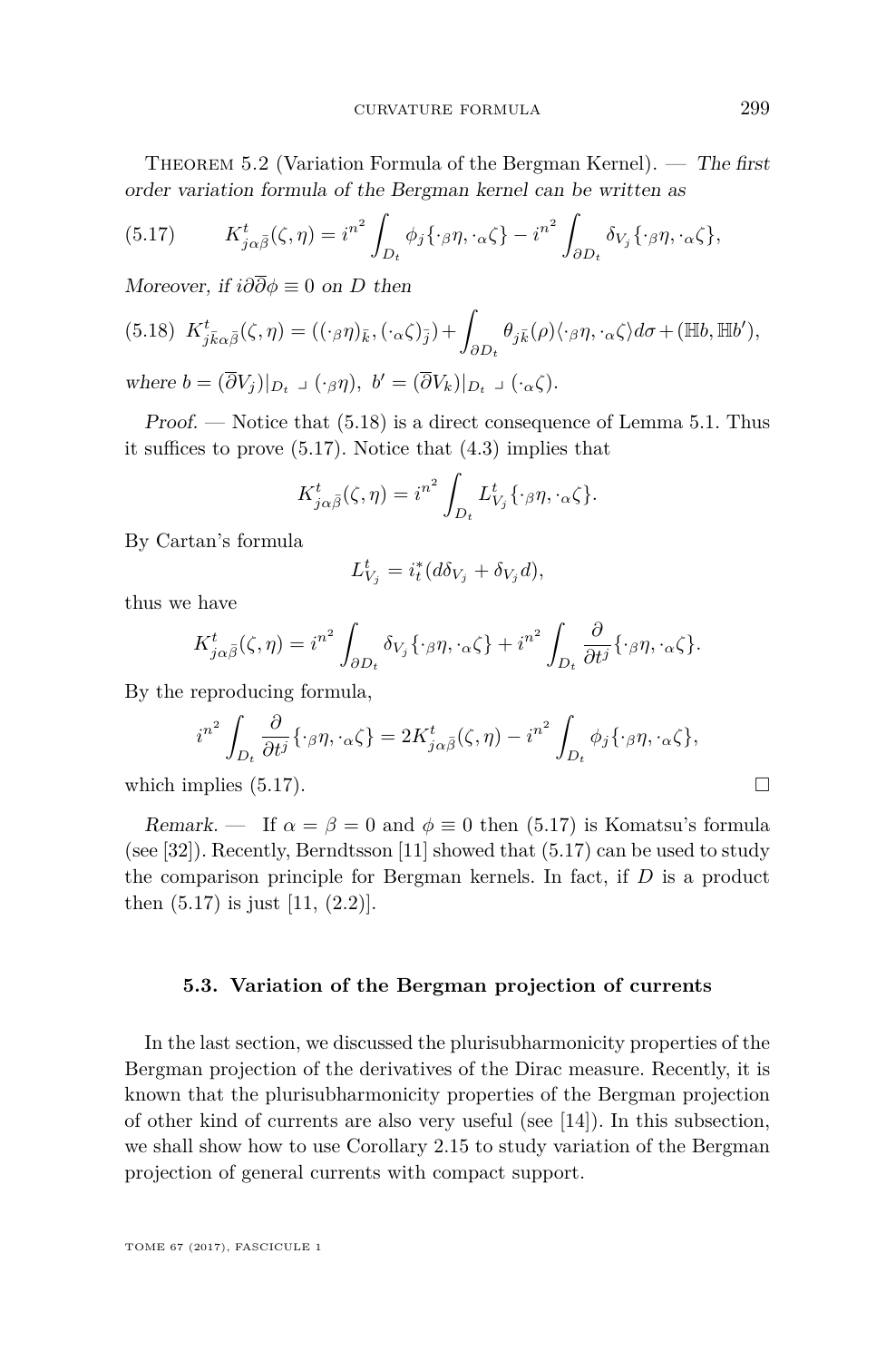**Smooth family of currents with compact support.** Denote by *A<sup>t</sup>* the space of smooth sections of  $K_{D_t} + L_t$  over  $D_t$ . Put

$$
\mathcal{A} = \{A_t\}_{t \in \mathbb{B}}.
$$

We shall introduce the notion of the dual of  $A$  by using the language of currents. Denote by  $A'_t$  the dual space of  $A_t$ , that is the space of  $L_t^*$ -valued degree  $(0, n)$ -currents with compact support in  $D_t$ . Fix  $f^t \in A'_t$ , we shall formally write

$$
f^t(u^t) = \int_{D_t} f^t \wedge u^t, \ \forall \ u^t \in A_t,
$$

even though the  $(n, n)$ -current  $f^t \wedge u^t$  may not be integrable in general. Put

$$
\mathcal{A}' = \{A'_t\}_{t \in \mathbb{B}}.
$$

Denote by Supp  $f^t$  the support of  $f^t$ . Denote by  $K_{\mathcal{X}/\mathbb{B}}$  the relative canonical line bundle associated to  $\pi$ , recall that

(5.19) 
$$
K_{\mathcal{X}/\mathbb{B}} := K_{\mathcal{X}} - \pi^* K_{\mathbb{B}}, \ K_{\mathcal{X}/\mathbb{B}}|_{D_t} \simeq K_{D_t}.
$$

We shall introduce the following definiton:

DEFINITION 5.3. — We call  $f: t \to f^t \in A_t'$  a smooth family of currents with compact support if

(5.20) 
$$
\bigcup_{t \in K} \text{Supp } f^t \in D, \ \forall \ K \in \mathbb{B},
$$

and for every smooth section  $\kappa$  of  $(K_{\mathcal{X}/\mathbb{B}} + \mathcal{L}) \boxtimes (\overline{K_{\mathcal{X}/\mathbb{B}}} + \mathcal{L}^*)$  over

<span id="page-32-1"></span><span id="page-32-0"></span>
$$
\mathcal{X} \times_{\pi} \mathcal{X} := \{ (x, y) \in \mathcal{X} \times \mathcal{X} : \pi(x) = \pi(y) \},
$$

there exists a smooth section, say  $u_{f,\kappa}$ , of  $\overline{K_{\mathcal{X}/\mathbb{B}}} + \mathcal{L}^*$  over X such that

(5.21) 
$$
f^t(\kappa^t(v^t)) = u^t_{f,\kappa}(v^t), \ \forall \ v \in C^\infty(\mathcal{X}, K_{\mathcal{X}/\mathbb{B}} + \mathcal{L}), \ t \in \mathbb{B}.
$$

 $Remark.$  Let us explain the meaning of  $(5.21)$ . The right hand side is clear, that is

$$
u_{f,\kappa}^t(v^t) := \int_{D_t} u_{f,\kappa}^t \wedge v^t.
$$

For the left hand side, by Assumption[\(A1\)](#page-6-0), the restriction of  $\pi$  to the closure of *D* is proper, thus we know that

$$
\kappa^t(v^t) : x \mapsto \int_{D_t} \kappa^t(x, \cdot) \wedge v^t(\cdot), \ \forall \ x \in \pi^{-1}(t),
$$

defines a section in  $A_t$ . Thus  $f^t(\kappa^t(v^t))$  is well defined. Hence [\(5.21\)](#page-32-0) means that the current defined by  $f(\kappa)$  is smooth up to the boundary of *D*.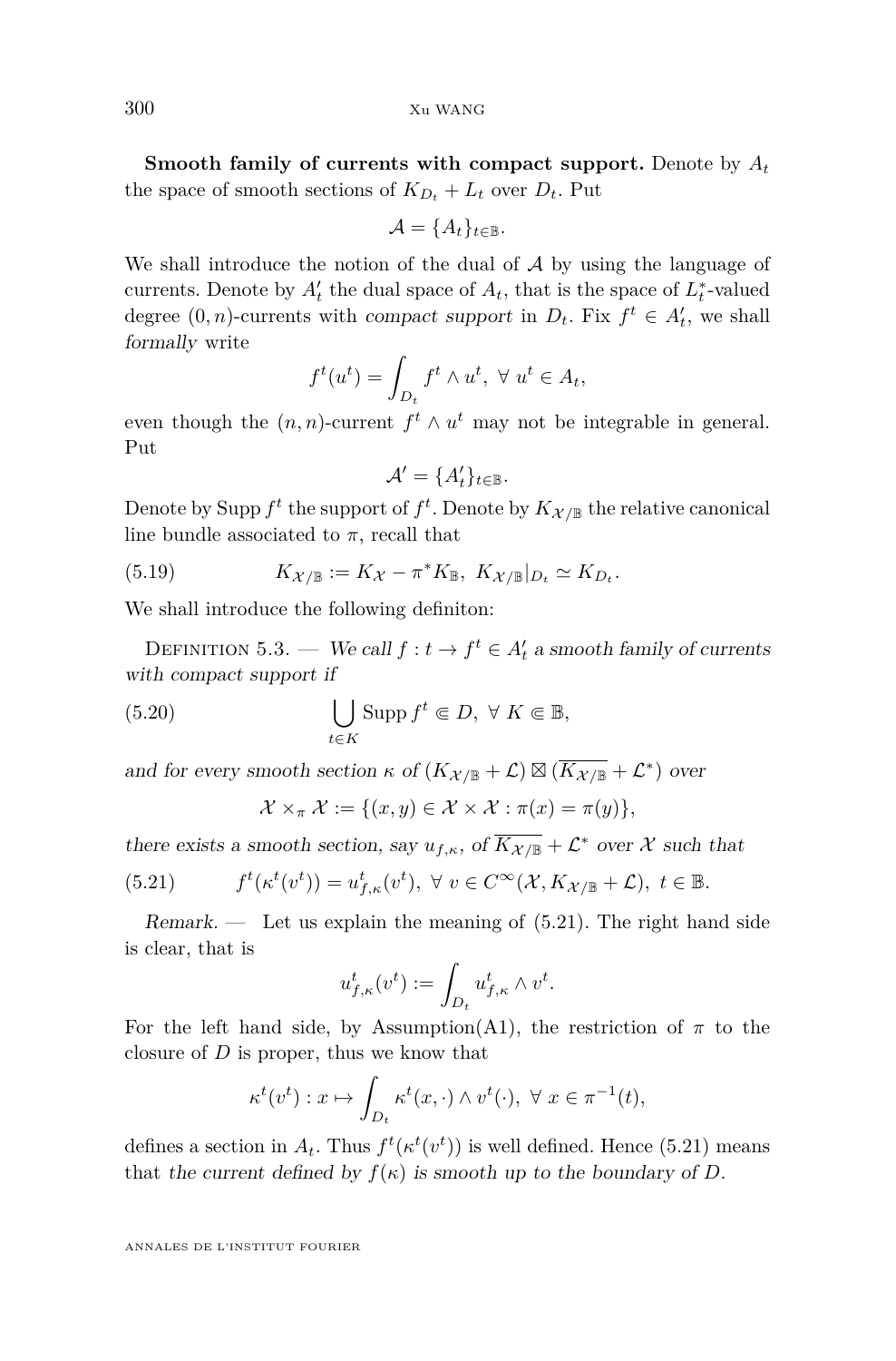**Bergman projection of smooth family of currents with compact support.** We shall prove the following proposition:

Proposition 5.4. — Assume that *D* satisfies [\(A1\)](#page-6-0) and [\(A2\)](#page-8-1). Let *f* :  $t \to f^t \in A_t'$  be a smooth family of currents with compact support. Then

(5.22) 
$$
f^t: u^t \mapsto f^t(u^t), \ \forall u^t \in \mathcal{H}_t,
$$

defines a smooth section of the dual of  $H$  in the sense of Definiton [2.13.](#page-15-2)

Proof. — [\(5.20\)](#page-32-1) implies that there exists a smooth real function, say  $\chi$ , on *D* such that

$$
\chi \equiv 1 \text{ on } \bigcup_{t \in \mathbb{B}} \text{Supp } f^t, \text{ } \text{Supp}(\chi|_{D_t}) \Subset D_t, \ \forall \ t \in \mathbb{B}.
$$

Denote by  $K^t$  the Bergman kernel of  $\mathcal{H}_t$ . Put

$$
\chi K: (x, y) \mapsto \chi(x) K^{\pi(x)}(x, y), \ \forall \ (x, y) \in D \times_{\pi} D.
$$

By Hamilton's theorem (see Appendix [A.2\)](#page-41-1), Assumptions [\(A1\)](#page-6-0) and [\(A2\)](#page-8-1) imply that  $\chi K$  is smooth up to the boundary, i.e., it extends to a smooth section of  $(K_{\mathcal{X}/\mathbb{B}} + \mathcal{L}) \boxtimes (\overline{K_{\mathcal{X}/\mathbb{B}}} + \mathcal{L}^*)$  over  $\mathcal{X} \times_{\pi} \mathcal{X}$ . By the reproducing property of  $K^t$ , we have

$$
(\chi K)^t(v^t) = (\chi v)^t, \ \forall \ v \in \Gamma(\mathcal{H}).
$$

Thus by [\(5.21\)](#page-32-0), we have

<span id="page-33-0"></span>(5.23)  

$$
f^t(v^t) = f^t((\chi v)^t) = f^t((\chi K)^t(v^t))
$$

$$
= u^t_{f,\chi K}(v^t) = \int_{D_t} u^t_{f,\chi K} \wedge v^t, \ \forall \ v^t \in \mathcal{H}_t.
$$

Let us write

$$
u_{f,\chi K}^t \wedge v^t = i^{n^2} \{v^t, P(f)^t\}, \ \forall \ v^t \in C^{\infty}(D_t, K_{D_t} + L_t).
$$

Thus we have

(5.24) 
$$
f^{t}((\chi K)^{t}(v^{t})) = (v^{t}, P(f)^{t}), \ \forall \ v^{t} \in C^{\infty}(D_{t}, K_{D_{t}} + L_{t}).
$$

Since  $(\chi K)^t(\mathcal{H}_t^{\perp}) = 0$ , we have  $P(f)^t \in \mathcal{H}_t$ . Thus  $P(f) \in \Gamma(\mathcal{H})$ , and by  $(5.23)$ , we have

<span id="page-33-1"></span>(5.25) 
$$
f^t(v^t)) = (v^t, P(f)^t), \ \forall \ v \in \Gamma(\mathcal{H}).
$$

By Definition [2.13,](#page-15-2) we know that *f* defines a smooth section of the dual of H.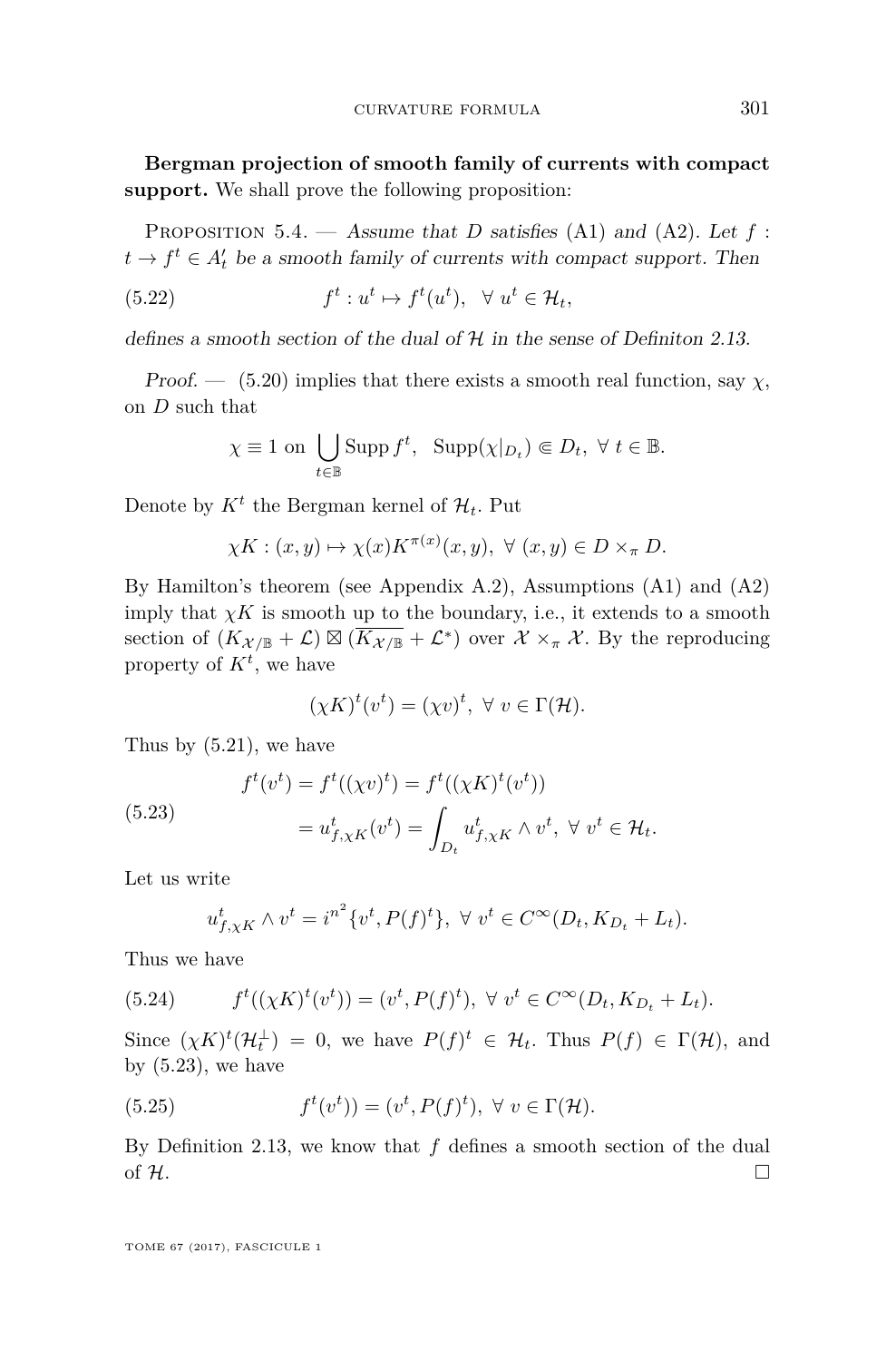Remark. — By Lemma [4.7,](#page-26-0) if *D* satisfies [\(A1\)](#page-6-0) and [\(A2\)](#page-8-1) then  $\mathcal{H}_t$  is equal to the closure of  $\{u^t \in \mathcal{H}_t : u \in \Gamma(\mathcal{H})\}$ . Thus [\(5.25\)](#page-33-1) implies that

(5.26) 
$$
||P(f)||^{2}(t) = \sup\{|f^{t}(u)|^{2} : u \in \mathcal{H}_{t}, i^{n^{2}} \int_{D_{t}} \{u, u\} = 1\}.
$$

By this extremal property, one may generalize Corollary [2.15](#page-16-1) to the case that the metric  $h$  on  $\mathcal L$  is singular.

#### **6. Triviality and flatness**

<span id="page-34-0"></span>In this section, we shall prove Theorem [2.17](#page-16-2) and use it to study triviality of holomorphic motions.

#### **6.1. Proof of Theorem [2.17](#page-16-2)**

**Triviality implies flatness.** By definition, if *D* is trivial then one may assume that the vector fields  $\partial/\partial t^j$  are well defined on *D*, tangent to the boundary of  $D$  and can be extended to smooth vector fields on  $\mathcal{X}$ . Thus we have

(6.1) 
$$
\theta_{j\bar{k}}(\rho) \equiv 0,
$$

on  $\partial D$ . Moreover, in this case  $b \equiv 0$ . If  $\Theta(\mathcal{L}, h) \equiv 0$  then we also have  $c \equiv 0$ . Thus  $a \equiv 0$  and  $R \equiv 0$ . By our main theorem, we know that  $H$  is flat.

**Flatness implies triviality.** By Theorem [2.11](#page-14-0) and our assumption, we have

$$
\sum (\Theta_{j\bar{k}} u_j, u_k) = \sum \int_{\partial D_t} \theta_{j\bar{k}}(\rho) \langle u_j, u_k \rangle d\sigma + R,
$$

where  $R \geqslant 0$ . Moreover, since *D* is Stein, we have

<span id="page-34-2"></span>
$$
\sum \int_{\partial D_t} \theta_{j\bar{k}}(\rho) \langle u_j, u_k \rangle d\sigma \geq 0.
$$

Thus if  $\Theta_{i\bar{k}} \equiv 0$  then  $R \equiv 0$  and

(6.2) 
$$
\theta_{j\bar{k}}(\rho) = \langle V_j^{\rho}, V_k^{\rho} \rangle_{i\partial\overline{\partial}\rho} \equiv 0 \text{ on } \partial D.
$$

Since

<span id="page-34-1"></span>(6.3) 
$$
\langle V_j, V_k \rangle_{i \partial \overline{\partial} (-\log - \rho)} = \frac{\langle V_j, V_k \rangle_{i \partial \overline{\partial} \rho}}{-\rho} + \frac{V_j(\rho) \overline{V_k(\rho)}}{\rho^2},
$$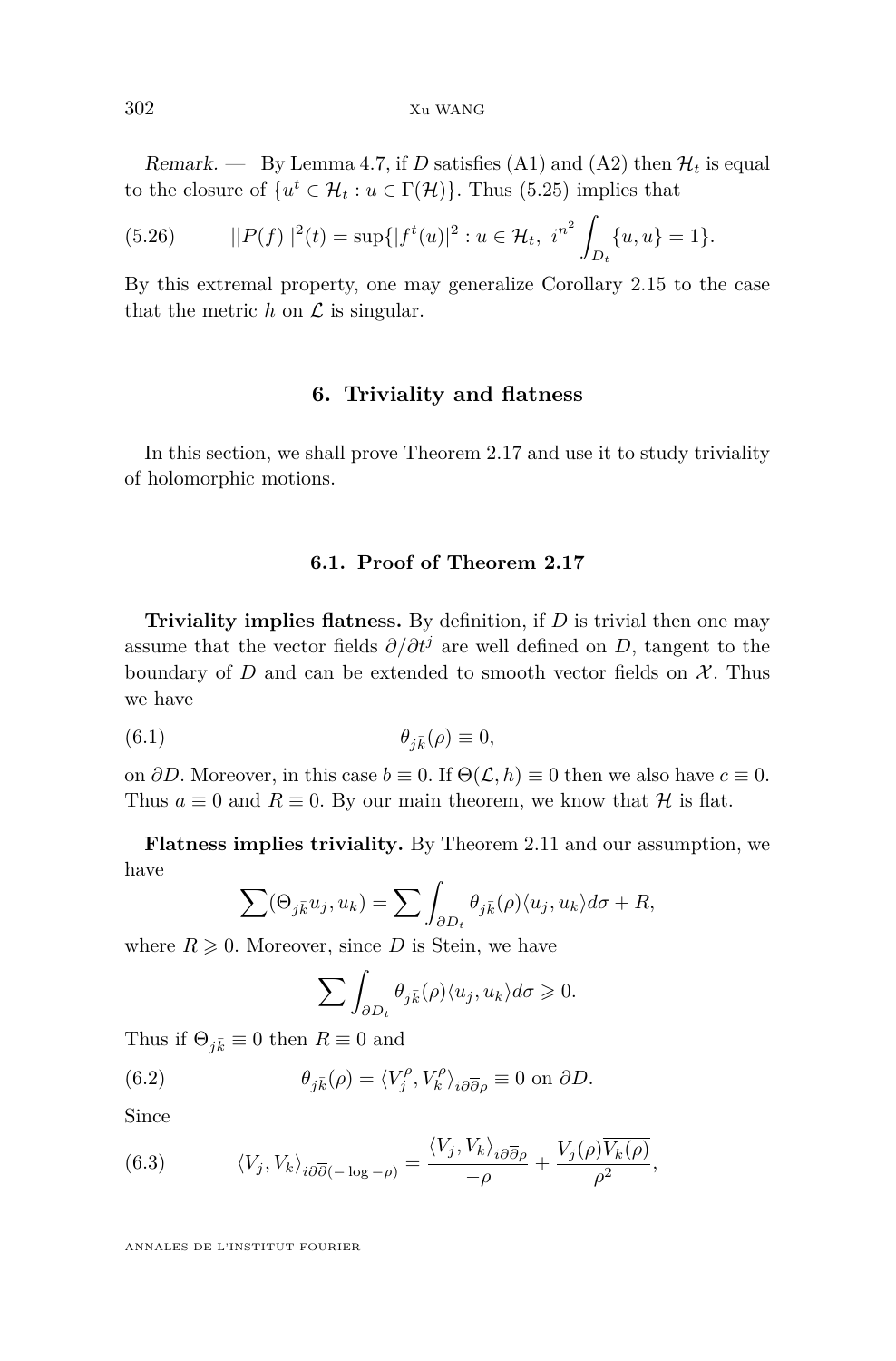and  $V_j = V_j^{\rho}$  on  $\partial D$ , by [\(6.3\)](#page-34-1) and [\(6.2\)](#page-34-2), we know that  $\langle V_j, V_k \rangle_{i \partial \overline{\partial} (-\log - \rho)}$  is smooth up to the boundary of *D*. We shall use the following lemma, which follows from

(6.4) 
$$
V_j^{\psi} = \partial/\partial t^j - \sum \psi_{j\bar{\lambda}} \psi^{\bar{\lambda}\nu} \partial/\partial \mu^{\nu},
$$

by direct computation.

LEMMA 6.1. — Let  $\psi$  be a smooth function on *D*. Assume that  $\psi$  is strictly plurisubharmonic on each fibre of *D*. Denote by  $V_j^{\psi}$  the horizontal lift of *∂/∂t<sup>j</sup>* with respect to *i∂∂ψ*. Then

$$
\begin{split} & [V_j^\psi, V_k^\psi] = 0, \ \ [V_j^\psi, \overline{V_k^\psi}] = \sum c_{j\bar k}(\psi)_{\bar \lambda} \psi^{\bar \lambda \nu} \partial / \partial \mu^\nu - c_{j\bar k}(\psi)_\nu \psi^{\bar \lambda \nu} \partial / \partial \bar \mu^\lambda, \\ & \text{where } c_{j\bar k}(\psi) := \langle V_j^\psi, V_k^\psi \rangle_{i \partial \overline \partial \psi}. \end{split}
$$

Let us apply this lemma to  $\psi = -\log -\rho$ . Now by definition of  $V_j$  in Lemma [2.9,](#page-13-2) we have  $V_j \equiv V_j^{\psi}$ . Since  $(-\log - \rho)^{\bar{\lambda}\nu} \equiv 0$  on  $\partial D$ . By [\(6.3\)](#page-34-1) and the above lemma, we have

<span id="page-35-0"></span>(6.5) 
$$
[V_j, V_k] = 0, \text{ on } D, \text{ and } [V_j, \overline{V_k}] = 0, \text{ on } \partial D.
$$

on the boundary of *D*. Moreover, we shall prove that the following lemma is true.

<span id="page-35-1"></span>Lemma 6.2. — Assume that *D* satisfies [\(A1\)](#page-6-0) and [\(A2\)](#page-8-1). Assume further that  $K_{\mathcal{X}/\mathbb{B}} + \mathcal{L}$  is trivial on each fibre of  $\pi$  and  $\Theta(\mathcal{L}, h) \equiv 0$  on *D*. If  $R \equiv 0$ then each  $V_j^{\rho}$  has a smooth extension, say  $\tilde{V}_j$ , that is holomorphic on fibres and smooth up to the boundary of *D*.

If the above lemma is true then by  $(6.5)$ , we have

$$
[\tilde{V}_j, \tilde{V}_k] = [\tilde{V}_j, \overline{\tilde{V}_k}] = 0, \text{ on } \partial D.
$$

Since  $\tilde{V}_j$  are holomorphic on fibres, we have

$$
[\tilde{V}_j,\overline{\tilde{V}_k}]=\frac{\partial}{\partial t^j}\overline{\tilde{V}_k}-\frac{\partial}{\partial \overline{t}^k}\tilde{V}_j.
$$

Thus

$$
\frac{\partial}{\partial \bar{t}^k} \tilde{V}_j \equiv 0, \text{ on } \partial D.
$$

Since  $\frac{\partial}{\partial t^k} \tilde{V}_j$  are holomorphic on each fibre, we have

$$
\frac{\partial}{\partial \bar{t}^k} \tilde{V}_j \equiv 0, \text{ on } D.
$$

Thus each  $\tilde{V}_j$  is a holomorphic vector field on *D*. Moreover,

$$
[\tilde{V}_j, \tilde{V}_k] \equiv 0, \text{ on } \partial D.
$$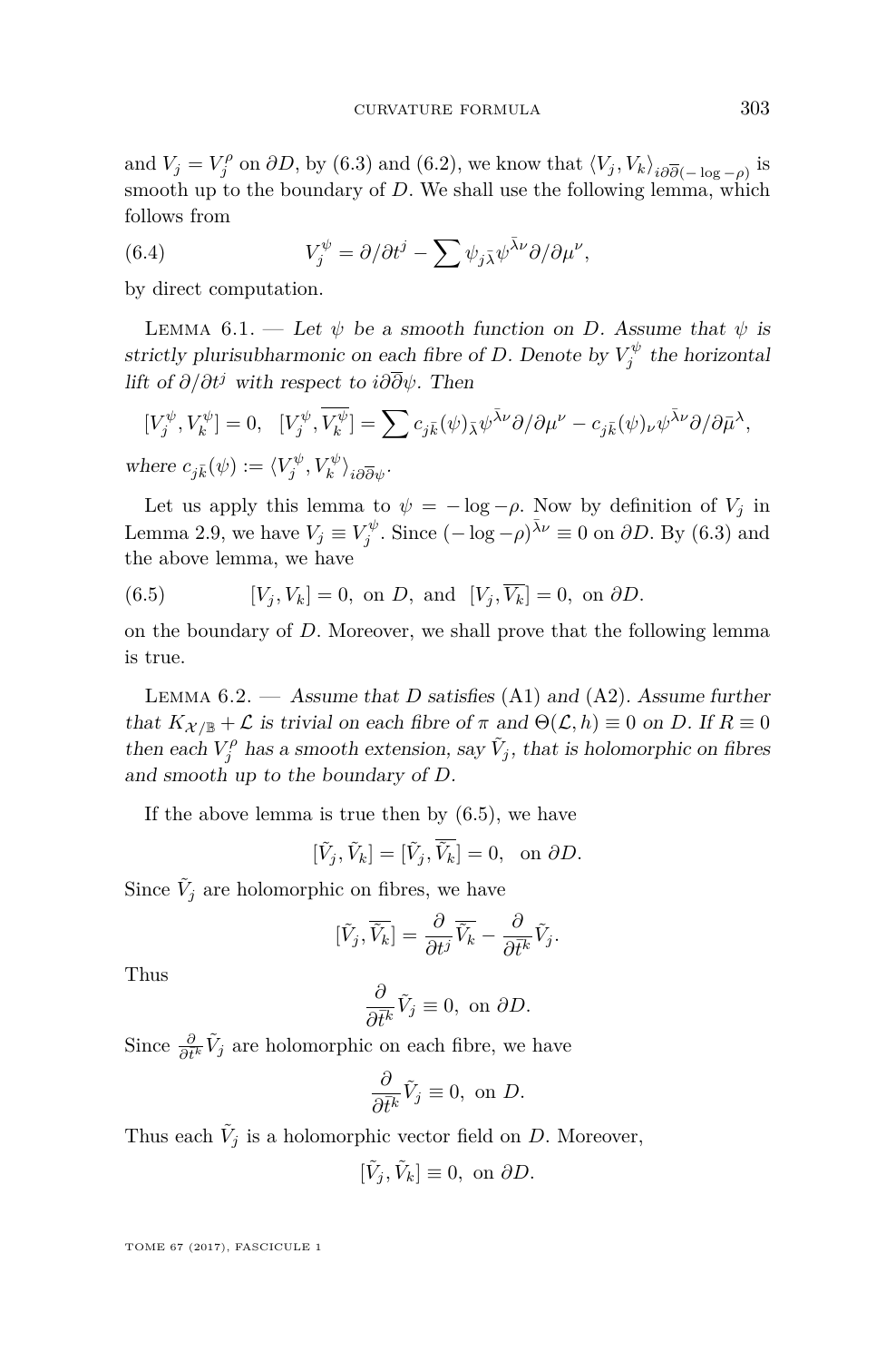Thus *D* is trivial. The proof of Theorem [2.17](#page-16-2) is complete.  $\Box$ 

Now let us prove Lemma [6.2:](#page-35-1)

Proof of Lemma [6.2.](#page-35-1) — We shall prove that  $R \equiv 0$  implies that every  $V_j|_{\partial D}$ (=  $V_j^{\rho}$ ) has a holomorphic extension to *D*. Notice that the proof of Lemma [5.1](#page-30-0) implies that

$$
R = ||\mathbb{H}(\sum (\overline{\partial}V_j)|_{D_t} \cup u_j)||_{\omega^t}^2,
$$

where  $\omega^t = i\partial\overline{\partial}(-\log - \rho)|_{D_t}$ . Thus  $R \equiv 0$  implies that  $\mathbb{H}b \equiv 0$ . Since  $\omega^t$  is *d*-bounded in the sense of Gromov (see [\[1,](#page-43-17) [21,](#page-44-19) [26\]](#page-44-20)), and

$$
b := \sum (\overline{\partial} V_j)|_{D_t} \cup u_j
$$

is  $\overline{\partial}$ -closed, we know that there exists a smooth *L*<sub>t</sub>-valued (*n* − 1*,* 0)-form  $u^t$  such that  $\overline{\partial}^t u^t = b$  and

<span id="page-36-0"></span>
$$
||u^t||_{\omega^t}\leq 2||b||_{\omega^t}<\infty.
$$

We claim that  $u:(\eta,t)\mapsto u^t(\eta)$  is smooth up the boundary of *D* and  $u=0$ on *∂D*. In fact, if we can show

(6.6) 
$$
\int_{D_t} \{f, b\} = 0,
$$

for every  $\partial_{\phi}^t$ -closed  $L_t$ -valued  $(n-1,1)$ -form  $f$  that is smooth up to the boundary of  $D_t$ , then  $* b \in \text{Im}(\partial_{\phi}^t)^*$ , where  $*$  is the Hodge-de Rham operator with respect to  $(i\partial\overline{\partial}\rho)|_{D_t}$  and  $(\partial^t_{\phi})^*$  is the adjoint of  $\partial^t_{\phi}$  with respect to  $(i\partial\partial\rho)|_{D_t}$ . By the regularity property of the  $\partial$ -Neumann problem (in fact, in our case, it is Dirichlet problem), one may solve

$$
(\partial_{\phi}^{t})^* v^t = *b.
$$

where  $v:(\eta,t)\mapsto v^t(\eta)$  is smooth up to the boundary of *D*. Since  $(\partial_{\phi}^t)^*$  =  $-\ast \overline{\partial}^t$ <sup>\*</sup>, we have

$$
\overline{\partial}^t(- * v^t) = b.
$$

Since  $v^t \in \text{Dom}(\partial_{\phi}^t)^*$ , we have  $v^t = 0$  on  $\partial D_t$ . Thus  $|| - * v^t||_{\omega^t} < \infty$ . Since there are no  $L^2$  (with respect to  $\omega^t$ ) holomorphic  $L_t$ -valued  $(n-1,0)$ -forms on  $D_t$ , we have  $u^t = - * v^t$ . Thus our claim follows from [\(6.6\)](#page-36-0).

Now let us prove [\(6.6\)](#page-36-0). Put  $\rho^t = \rho|_{D_t}$ . Since *b* is smooth up to the boundary, we have

<span id="page-36-1"></span>(6.7) 
$$
\int_{D_t} \{f, b\} = \lim_{r \to 0^-} \int_{\{\rho^t < r\}} \{f, b\} = \lim_{r \to 0^-} (-1)^n \int_{\{\rho^t = r\}} \{f, u^t\}.
$$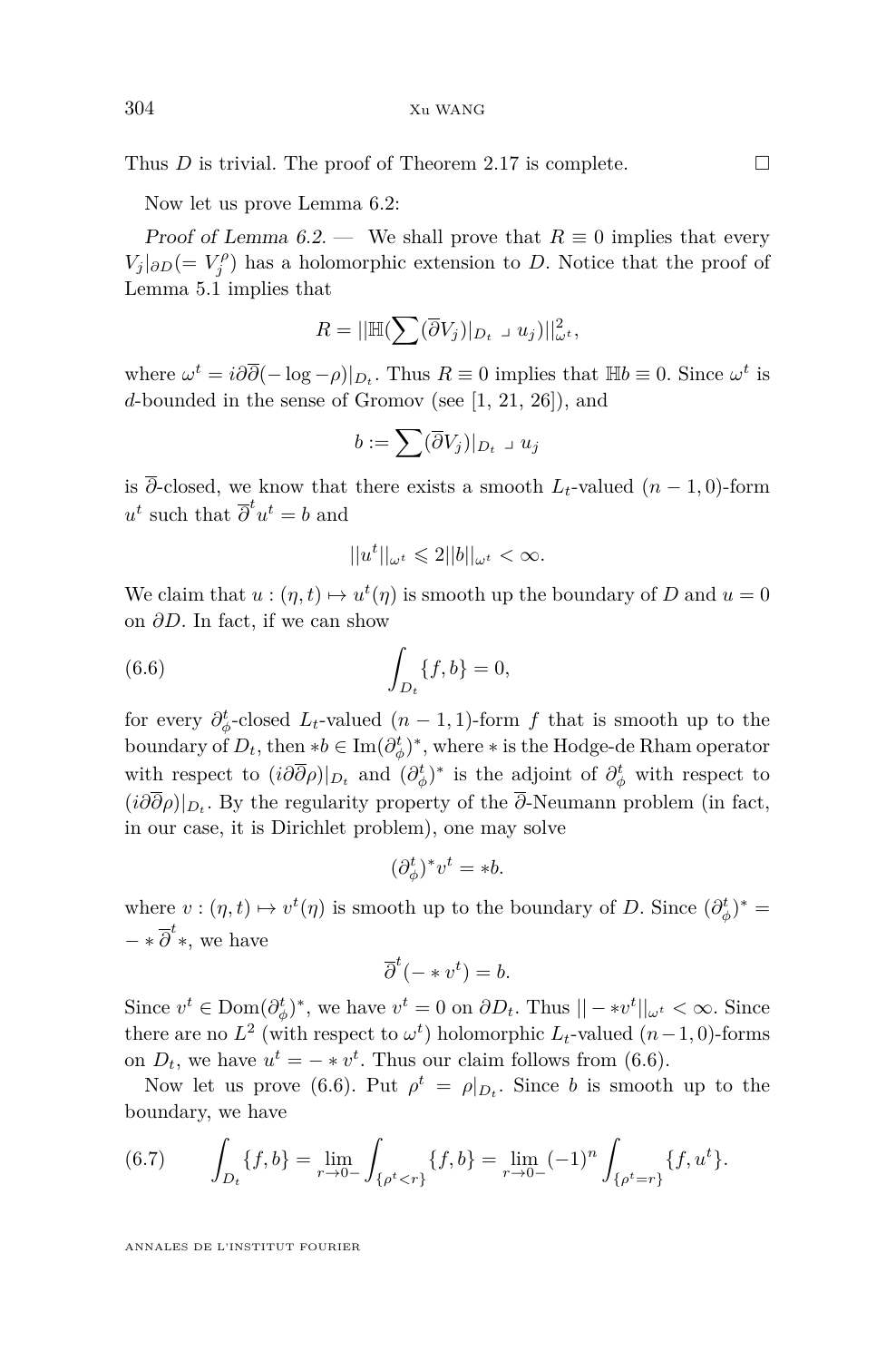Since

$$
\omega^t \geqslant \frac{(i \partial \overline{\partial} \rho)|_{D_t}}{-\rho},
$$

we know that  $||u^t||_{\omega^t} < \infty$  implies that

$$
\int_{D_t} \frac{|u^t|^2_{i\partial \overline{\partial}\rho|_{D_t}}}{-\rho} \frac{(i\partial \overline{\partial}\rho)^n|_{D_t}}{n!} < \infty.
$$

Thus

<span id="page-37-0"></span>
$$
\liminf_{r \to 0-} \int_{\{\rho^t = r\}} |u^t|^2_{i\partial \overline{\partial} \rho|_{D_t}} d\sigma = 0.
$$

Since *f* is smooth up to the boundary, we know that

(6.8) 
$$
\lim_{r \to 0-} (-1)^n \int_{\{\rho^t = r\}} f \wedge \bar{u}^t = 0.
$$

Thus [\(6.6\)](#page-36-0) follows from [\(6.7\)](#page-36-1) and [\(6.8\)](#page-37-0), and our claim is proved.

By our assumption,  $K_{\mathcal{X}/\mathbb{B}} + \mathcal{L}$  is trivial on  $\pi^{-1}(t)$ , thus there exists a holomorphic section, say *e*, of  $K_{\mathcal{X}/\mathbb{B}} + \mathcal{L}$ , that has no zero point in  $\pi^{-1}(t)$ . Now fix  $t \in \mathbb{B}$ ,  $1 \leqslant j \leqslant m$ . Put

$$
u_j = e, \quad u_k = 0, \ \forall \ k \neq j.
$$

By our claim, one may solve  $\overline{\partial}^t u^t = (\overline{\partial} V_j)|_{D_t}$   $\supset e$  such that  $u^t = 0$  on the boundary. Since *e* has no zero point in  $\pi^{-1}(t)$ , one may write

$$
u^t = V \perp e, \text{ on } D_t.
$$

Thus we have

$$
\overline{\partial}^t(V_j - V) = 0, \text{ on } D_t; \ V_j - V = V_j \text{ on } \partial D_t.
$$

Thus  $V_j|_{\partial D_t}$  has a holomorphic extension, say  $\tilde{V}_j|_{D_t}$ , to  $D_t$ . The regularity property of  $\tilde{V}_j$  follows from the regularity property of  $u^t$ . The proof is  $\Box$ complete.  $\Box$ 

#### **6.2. Triviality of holomorphic motions**

We shall show how to use Theorem [2.17](#page-16-2) to study triviality of holomorphic motions.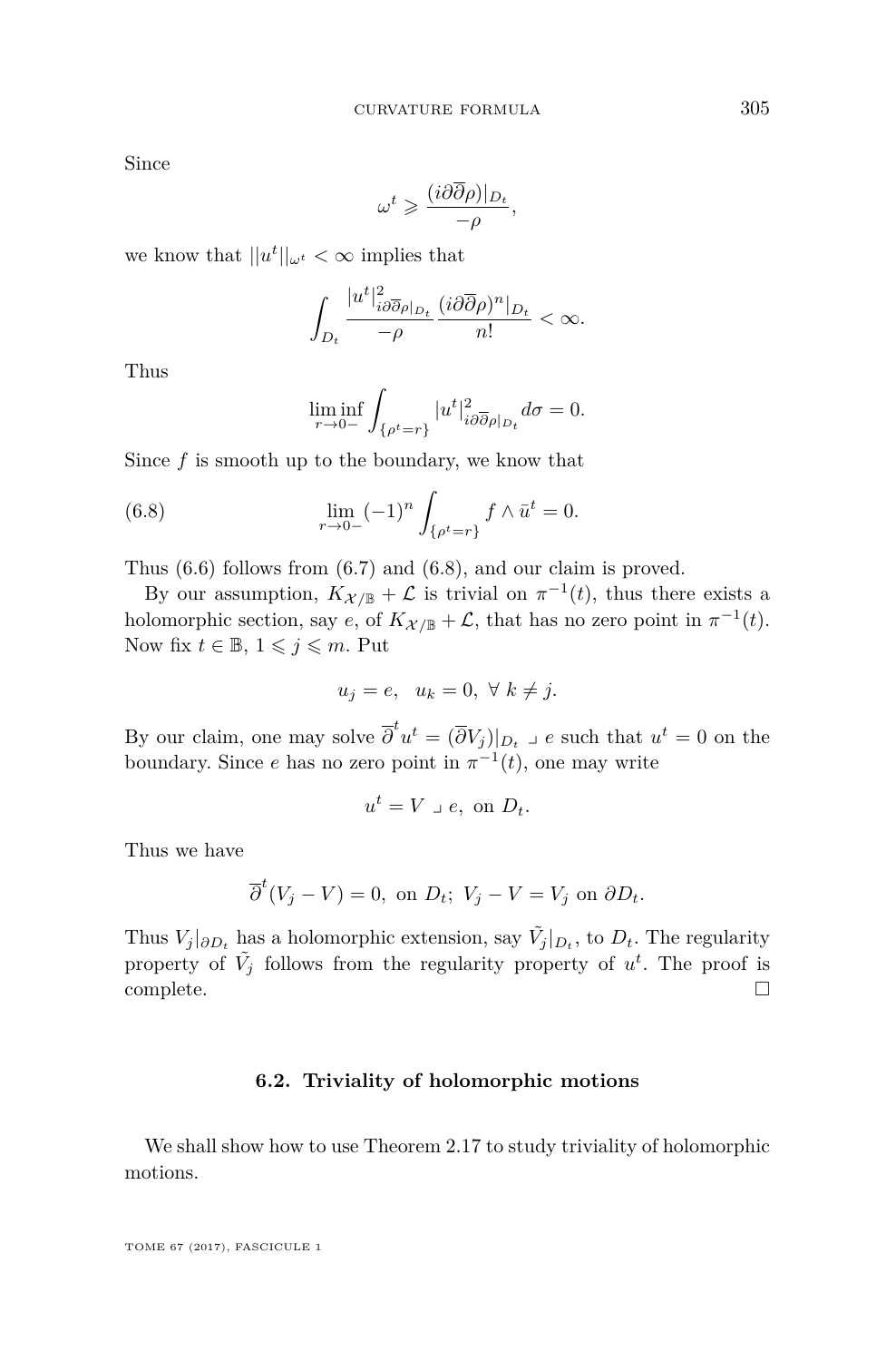**Basic notions on holomorphic motion.** Recall that that if every fibre  $D_t$  is a domain in  $\mathbb C$  then:

*∂D* is Levi-flat if and only if  $θ_{i\bar{k}}(ρ) ≡ 0$ .

It is known that the boundary of the total space of a holomorphic motion of a planar domain is Levi-flat. Recall that, by definition, a homeomorphism

$$
(6.9) \t\t\t F: (z,t) \mapsto (f(z,t),t),
$$

from  $D_0 \times \mathbb{B}$  to *D* is called a *holomorphic motion* (see [\[36\]](#page-44-21)) of  $D_0$  (with total space *D*) if  $f(\cdot, 0)$  is the identity mapping and  $f(z, \cdot)$  is holomorphic for every fixed  $z \in D_0$ .

**Curvature formula for holomorphic motions.** Assume that  $D_0$  is a smooth domain in  $\mathbb C$  and  $F$  is smooth up to the boundary. Assume further that  $\mathcal L$  is trivial and  $\phi \equiv 0$  on *D*. Put

$$
V_j^F := F_*(\partial/\partial t^j) = \partial/\partial t^j + f_j(z, t)\partial/\partial \zeta.
$$

By definition,  $V_j^F(\rho) \equiv 0$  on  $\partial D$ . Thus

$$
V_j^F = V_j = V_j^{\rho}, \text{ on } \partial D.
$$

Hence we have

$$
||\sum (V_j^F - V_j) \supset u_j||_{\omega^t} < \infty,
$$

which implies that

$$
\sum (\Theta_{j\bar{k}} u_j, u_k) = ||\mathbb{H}(\sum (\overline{\partial} V_j)|_{D_t} \cup u_j)||^2 = ||\mathbb{H}(\sum (\overline{\partial} V_j^F)|_{D_t} \cup u_j)||^2.
$$

**Criterion for**  $\Theta_{j\bar{k}} \equiv 0$  by using the Bergman kernel. Put

$$
J = f_{\bar{z}}/f_z.
$$

Since

$$
\partial/\partial\bar{\zeta}=z_{\bar{\zeta}}\partial/\partial z+\overline{z_{\zeta}}\partial/\partial\bar{z},
$$

and

$$
\overline{z_{\zeta}} = \frac{f_z}{|f_z|^2 - |f_{\bar{z}}|^2}, \ z_{\bar{\zeta}} = \frac{-f_{\bar{z}}}{|f_z|^2 - |f_{\bar{z}}|^2},
$$

we have

$$
(6.10) \quad (\overline{\partial}V_j^F)|_{D_t} = (f_{jz}z_{\overline{\zeta}} + f_{j\overline{z}}\overline{z_{\zeta}})d\overline{\zeta} \otimes \frac{\partial}{\partial \zeta} = \frac{(f_z)^2 J_j}{|f_z|^2 (1-|J|^2)}d\overline{\zeta} \otimes \frac{\partial}{\partial \zeta}.
$$

Thus  $\Theta_{i\bar{k}} \equiv 0$  is equivalent to

<span id="page-38-0"></span>(6.11) 
$$
\int_{D_t} K^t(\zeta, \bar{\eta}) \left( \frac{(f_z)^2 J_j}{|f_z|^2 (1 - |J|^2)} \right) (z(\zeta, t), t) i d\zeta \wedge d\bar{\zeta} = 0.
$$

for every  $(\eta, t)$  in *D* and every *j*.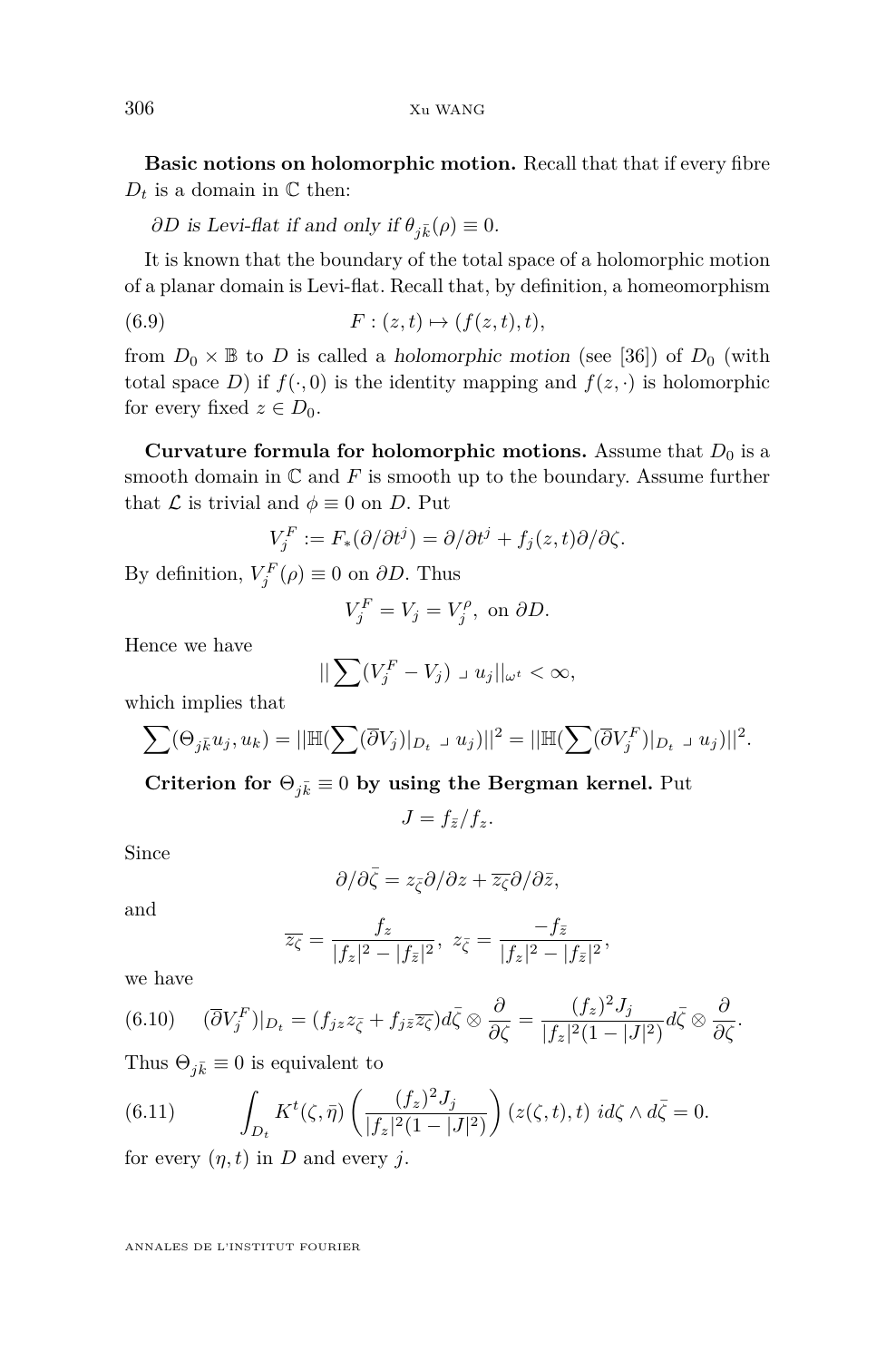Proof of Corollary [2.18.](#page-16-3) — Since  $J = a(t)$  now, by [\(6.11\)](#page-38-0), we know that  $\Theta_{i\bar{k}} \equiv 0$  is equivalent to

$$
\frac{a_j}{1-|a|^2} \int_{D_t} K^t(\zeta, \bar{\eta}) \, d\zeta \wedge d\bar{\zeta} = 0.
$$

for every  $(\eta, t)$  in *D* and every *j*. But notice that

$$
\int_{D_t} K^t(\zeta, \bar{\eta}) \, id\zeta \wedge d\bar{\zeta} \equiv 1.
$$

Thus  $\Theta_{j\bar{k}} \equiv 0$  is equivalent to  $a_j \equiv 0$  for every *j*. Since  $a(0) = 0$ , we know that  $\Theta_{i\bar{k}} \equiv 0$  is equivalent to  $a \equiv 0$ .

Remark. — In [\[35\]](#page-44-22), Ren Shan Liu showed that if  $f = z + t^2 \overline{z}$ , then  $F(\mathbb{D}\times\mathbb{D})$  is not biholomorphic equivalent to the bidisc, where  $\mathbb D$  denotes the unit disc. Interested readers can find more information on the holomorphic motion in  $[49]$  and  $[50]$ .

#### **Appendix**

#### **A.1. Variation of fibre integrals**

Let  $\mathbb{B}$  be the unit ball in  $\mathbb{R}^m$ . Let  $\{D_t\}_{t\in\mathbb{B}}$  be a family of smoothly bounded domains in R *<sup>n</sup>*. Put

$$
D := \{ (t, x) \in \mathbb{R}^{m+n} : x \in D_t, \ t \in \mathbb{B} \}.
$$

Assume that there is a real valued function  $\rho$  on  $\mathbb{B} \times \mathbb{R}^n$  such that for each *t* in  $\mathbb{B}$ ,  $\rho|_{D_t}$  is a smooth defining function of  $D_t$ .

We call  $\{D_t\}_{t\in\mathbb{B}}$  a smooth family if there exists a fibre preserving diffeomorphism  $\Phi$  from  $\mathbb{B} \times D_0$  onto *D* such that for each  $1 \leqslant j \leqslant m$ ,  $\Phi_*(\partial/\partial t^j)$ extends to a smooth vector field on R *<sup>n</sup>*. Put

(A.1) 
$$
[D] := \overline{D} \cap (\mathbb{B} \times \mathbb{R}^n), \ \delta D := \partial D \cap (\mathbb{B} \times \mathbb{R}^n).
$$

Let  $dx := dx^1 \wedge \cdots \wedge dx^n$  be the Euclidean volume form on  $\mathbb{R}^n$ . Fix a smooth function *f* on a neighborhood of [*D*]. If  $\{D_t\}_{t\in\mathbb{B}}$  is a smooth family then the fibre integrals

$$
F(t) := \int_{D_t} f(t, x) dx
$$

depend smoothly on  $t \in \mathbb{B}$ . We shall introduce a natural way to compute the derivatives of  $F(t)$  (see [\[44\]](#page-44-8) for related results). For every fixed  $j \in$  $\{1, \cdots m\}$ , let

$$
V_j := \frac{\partial}{\partial t^j} - \sum v_j^{\lambda} \frac{\partial}{\partial x^{\lambda}}
$$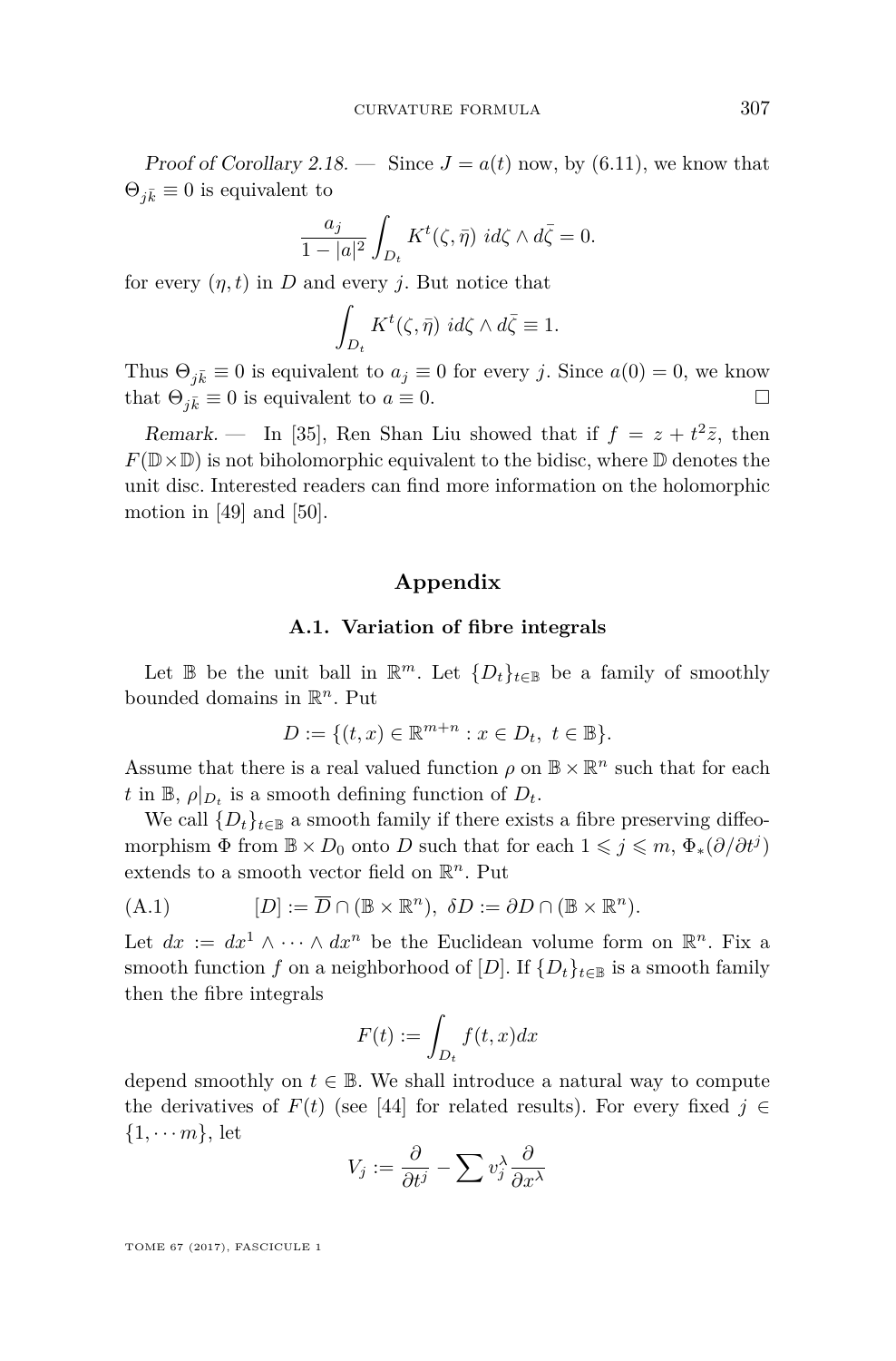be a smooth vector field on a neighborhood of [*D*]. We shall prove that:

<span id="page-40-3"></span>THEOREM A.3. — Let  ${D_t}_{t \in \mathbb{B}}$  be a smooth family of smoothly bounded domain in  $\mathbb{R}^m$ . Assume that  $V_j(\rho) = 0$  on  $\delta D$ . Then we have

<span id="page-40-0"></span>(A.2) 
$$
\frac{\partial F}{\partial t^j}(t) = \int_{D_t} L_{V_j}^t \left( f(t, x) dx \right) = \int_{D_t} L_{V_j} \left( f(t, x) dx \right),
$$

for every *t* in  $\mathbb{B}$ , where  $L_{V_j}^t := i_t^*(L_{V_j})$ .

Proof. — Without loss of generality, one may assume that  $t = 0$  and  $j = 1$ . Since  $V_1(\rho)$  vanishes on  $\delta D$ , the motion

$$
\Phi: (-1,1) \times D_0 \to \mathbb{R}^m
$$

of  $D_0$  associated to  $V_1$  is compatible with  $\{D_t\}$ , i.e.

$$
\Phi(a \times D_0) = D_{a\nu}, \ \nu = (1, 0, \cdots, 0) \in \mathbb{R}^m,
$$

for every  $a \in (-1,1)$ . Since for every fixed  $a \in (-1,1)$ ,

$$
\Phi^a: x \mapsto \Phi(a, x)
$$

is a  $C^{\infty}$  isomorphism from  $D_0$  to  $D_{a\nu}$ , we have

(A.3) 
$$
\frac{\partial F}{\partial t^1}(0) = \lim_{0 \neq a \to 0} \int_{D_0} \frac{f(a\nu, \Phi^a(x))d\Phi^a(x) - f(0, x)dx}{a}
$$

Since  $V_1$  and  $f$  are smooth up to the boundary, we have

<span id="page-40-1"></span>(A.4) 
$$
\frac{\partial F}{\partial t^1}(0) = \int_{D_0} \lim_{0 \neq a \to 0} \frac{f(a\nu, \Phi^a(x))d\Phi^a(x) - f(0, x)dx}{a}.
$$

By definition of Lie derivative,

<span id="page-40-2"></span>(A.5) 
$$
L_{V_1}(f(t,x)dx)(0,x) = \lim_{0 \neq a \to 0} \frac{[(\Psi^a)^*(fdx)](0,x) - f(0,x)dx}{a},
$$

where

$$
\Psi^a : (b\nu, \Phi^b(x)) \mapsto (b\nu + a\nu, \Phi^{b+a}(x)), (b, x) \in (-1 + |a|, 1 - |a|) \times D_0.
$$

Since

$$
i_0^* \{ [(\Psi^a)^*(f dx)](0, x) - f(a\nu, \Phi^a(x))d\Phi^a(x) \} = 0,
$$

 $(A.2)$  follows from  $(A.4)$  and  $(A.5)$ .

Now assume that  $m = 2$ , put

$$
\frac{\partial}{\partial t} := \frac{1}{2} \left( \frac{\partial}{\partial t^1} - i \frac{\partial}{\partial t^2} \right), \frac{\partial}{\partial \overline{t}} := \frac{1}{2} \left( \frac{\partial}{\partial t^1} + i \frac{\partial}{\partial t^2} \right).
$$

Let

$$
V = \frac{\partial}{\partial t} - \sum v^{\lambda} \frac{\partial}{\partial x^{\lambda}}
$$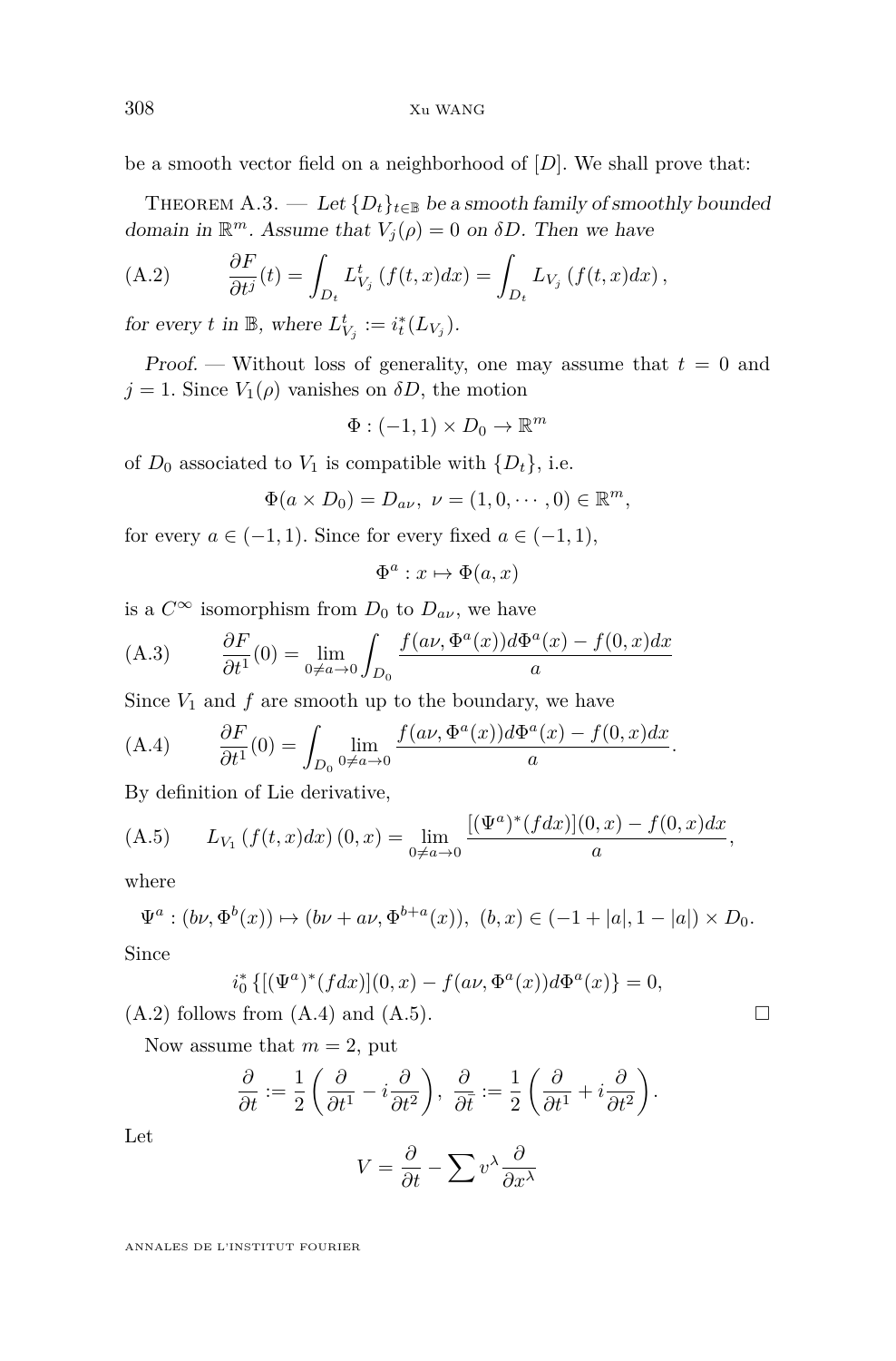be a smooth vector field on a neighborhood of  $[D]$ . If  $V(\rho)$  vanishes on *δD*, then both 2 Re *V* and −2 Im *V* satisfy the assumption of Theorem [A.3.](#page-40-3) Thus we have:

<span id="page-41-0"></span>COROLLARY A.4. — If  $V(\rho)$  vanishes on  $\delta D$  then

$$
\frac{\partial F}{\partial t}(t) = \int_{D_t} L_V^t(f(t, x) dx), \ \frac{\partial F}{\partial \overline{t}}(t) = \int_{D_t} L_V^t(f(t, x) dx),
$$

for every  $t \in \mathbb{B}$ .

#### **A.2. Stability of the Bergman kernel**

<span id="page-41-1"></span>We shall give a short account of Hamilton's theory on regularity properties of families of non-coercive boundary value problems. By [\[3,](#page-43-0) Lemma 2.1], stability of Bergman kernels follows directly from stability of solutions *u t* of a family of  $\overline{\partial}$ -Neumann problems  $\Box^t(\cdot) = f^t$ . But it is not easy to prove regularity of  $u^t$  by the standard method. In fact, if we want to use

<span id="page-41-2"></span>(A.6) 
$$
||\Box^{t}(u^{t} - u^{s})|| = ||f^{t} - f^{s} - (\Box^{t} - \Box^{s})u^{s}||,
$$

to estimate  $||u^t - u^s||$  then we have to find a natural connection between the domain of  $\Box^t$  and the domain of  $\Box^s$  (i.e.,  $u^s$  may not be in the domain of  $\Box^t$ ).

Hamilton [\[28\]](#page-44-11) found a more natural way to study the regularity properties of families of non-coercive boundary value problems (not only for the *∂*- Neumann problem). For reader's convenience we give a sketch description of Hamilton's idea.

Instead of considering  $\Box^t$  (whose domain satisfies the so called  $\overline{\partial}$ -Neumann condition), Hamilton considered the full Laplace operator  $\widetilde{\Box}^t$  (whose domain contains all forms smooth up to the boundary). Let  $u^t$  be a form smooth up to the boundary. In general, the Sobolev norm of  $\widetilde{\Box}^t(u^t)$  could not control the Sobolev norm of  $u^t$ . In fact,  $u^t$  has to be in the domain of  $\Box^t$  (see [\[22\]](#page-44-23)). Thus two more operators (sending forms on  $\overline{D_t}$  to forms on the boundary of  $D_t$ ) are used in Hamilton's paper, i.e., he considered the full *∂*-Neumann problem

(A.7) 
$$
\mathfrak{S}^{t}(\cdot) := \left(\widetilde{\Box}^{t}, (\overline{\partial}^{t} \rho) \vee, (\overline{\partial}^{t} \rho) \vee \overline{\partial}^{t}\right)(\cdot) = f^{t},
$$

where

$$
(\overline{\partial}^t \rho) \vee := (\overline{\partial}^t \rho \wedge \cdot)^*.
$$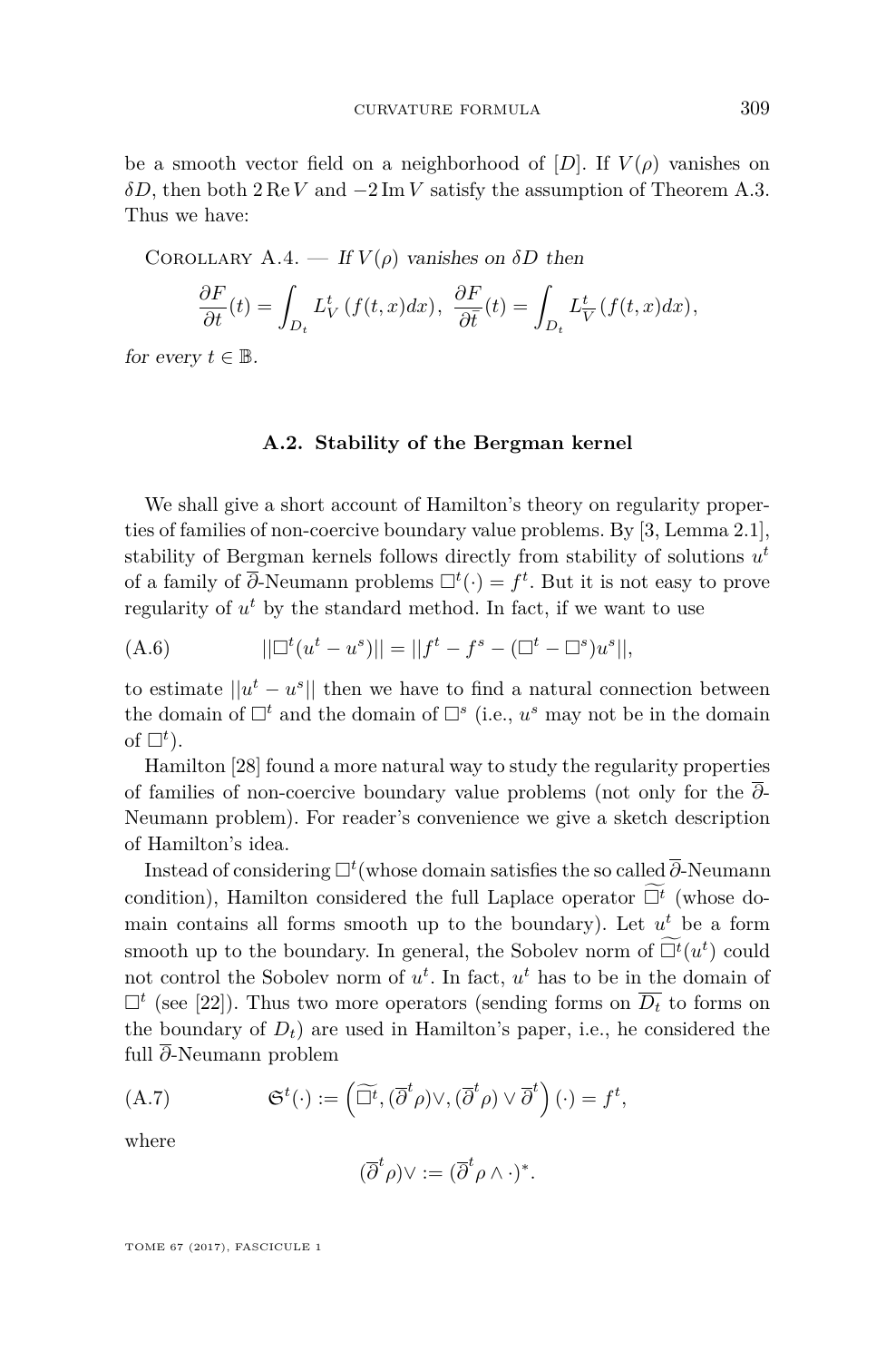Now the domain of  $\mathfrak{S}^t$  is  $C_{\bullet,\bullet}^{\infty}(\overline{D_t})$  for each *t*. Choose a  $C^{\infty}$  trivialization mapping

$$
\mathbb{B} \times D_0 \simeq D,
$$

then the domain of  $\mathfrak{S}^t$  can be seen as a fixed space  $C_{\bullet,\bullet}^{\infty}(\overline{D_0})$ . Moreover, by [\[28\]](#page-44-11), the constant in the basic estimates for  $\mathfrak{S}^t$  can be chosen to be independent of  $t \in \mathbb{B}$ . Thus [\(A.6\)](#page-41-2) applies. The interested reader is referred to that paper for further information and a clear proof.

## **A.3.**  $L^2$ -estimate for  $\overline{\partial}a = \partial_{\phi}b + c$

We shall prove a generalization of Demailly's theorem (see [\[6,](#page-43-18) [19,](#page-43-19) [29\]](#page-44-3)) in this section.

<span id="page-42-0"></span>THEOREM  $A.5.$  — Let  $(L, h)$  be a Hermitian line bundle over an *n*dimensional complete Kähler manifold (*X, ω*). Let *v* be a smooth *∂*-closed *L*-valued (*n,* 1)-form. Assume that

$$
i\Theta(L, h) > 0
$$
 on X,  $(resp. i\Theta(L, h) \equiv 0$  on X)

and

$$
I(v) := \inf_{v = \partial_{\phi} b + c} ||b||_{\omega}^2 + ||c||_{i\Theta(L,h)}^2 < \infty, \ (resp. \ I(v) := \inf_{v = \partial_{\phi} b} ||b||_{\omega}^2 < \infty).
$$

Then there exists a smooth *L*-valued  $(n,0)$ -form *a* on *X* such that  $\overline{\partial}a = v$ and

$$
||a||_{\omega}^2 \leqslant I(v).
$$

Proof. — We shall only prove the  $i\Theta(L, h) > 0$  case, since the  $i\Theta(L, h) \equiv 0$ case can be proved by a similar argument. By Hörmander's theorem and the standard density lemma for complete Kähler manifold, it suffices to prove that,

<span id="page-42-1"></span>(A.9) 
$$
|(\partial_{\phi}b + c, g)_{\omega}|^{2} \leq (||b||_{\omega}^{2} + ||c||_{i\Theta(L,h)}^{2})(||\overline{\partial}^{*}g||_{\omega}^{2} + ||\overline{\partial}g||_{\omega}^{2}),
$$

for every smooth *L*-valued (*n,* 1)-form *g* with compact support in *X*. Notice that

$$
(\partial_{\phi}b+c,g)_{\omega}=(b,\partial_{\phi}^*g)_{\omega}+(c,g)_{\omega}.
$$

Hence

$$
|(\partial_{\phi}b+c,g)_{\omega}|^2 \leq (||b||_{\omega}^2+||c||_{i\Theta(L,h)}^2)(||\partial_{\phi}^*g||_{\omega}^2+([i\Theta(L,h),\Lambda_{\omega}]g,g)_{\omega}),
$$

where  $\Lambda_{\omega}$  denotes the adjoint of  $\omega \wedge$ . Thus [\(A.9\)](#page-42-1) follows from the Bochner– Kodaira–Nakano formula. The proof is complete.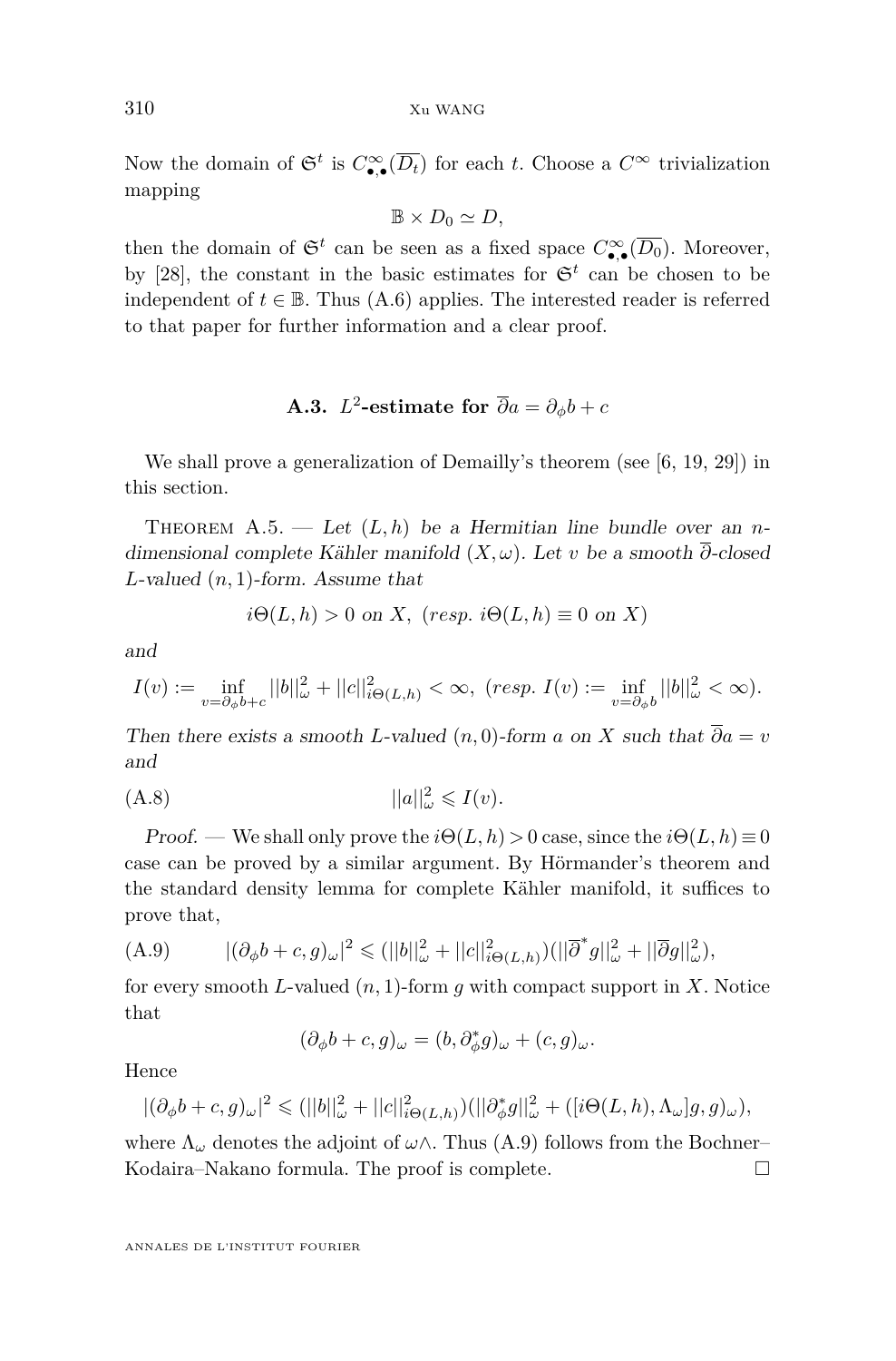#### BIBLIOGRAPHY

- <span id="page-43-17"></span>[1] B. BERNDTSSON, "The extension theorem of Ohsawa-Takegoshi and the theorem of Donnelly-Fefferman", Ann. Inst. Fourier **46** (1996), no. 4, p. 1083-1094.
- <span id="page-43-3"></span>[2] ——— , "Prekopa's theorem and Kiselman's minimum principle for plurisubharmonic functions", Math. Ann. **312** (1998), no. 4, p. 785-792.
- <span id="page-43-0"></span>[3] ——— , "Subharmonicity properties of the Bergman kernel and some other functions associated to pseudoconvex domains", Ann. Inst. Fourier **56** (2006), no. 6, p. 1633-1662.
- <span id="page-43-4"></span>[4] ———, "Curvature of vector bundles associated to holomorphic fibrations", Ann. Math. **169** (2009), no. 2, p. 531-560.
- <span id="page-43-6"></span>[5] ——— , "Positivity of direct image bundles and convexity on the space of Kähler metrics", J. Diff. Geom. **81** (2009), no. 3, p. 457-482.
- <span id="page-43-18"></span>[6] ——— , "An introduction to things *∂*", in Analytic and algebraic geometry, IAS/Park City Math., vol. 17, Providence, RI, 2010, p. 7-76.
- <span id="page-43-13"></span>[7] ——— , "Strict and nonstrict positivity of direct image bundles", Math. Z. **269** (2011), no. 3-4, p. 1201-1218.
- <span id="page-43-1"></span>[8] ——— , "Convexity on the space of Kähler metrics", Ann. Fac. Sci. Toulouse **22** (2013), no. 4, p. 713-746.
- <span id="page-43-7"></span>[9] ——— , "The openness conjecture for plurisubharmonic functions", [http://arxiv.](http://arxiv.org/abs/1305.5781) [org/abs/1305.5781](http://arxiv.org/abs/1305.5781), 2013.
- <span id="page-43-8"></span>[10]  $\frac{10}{10}$ , "A Brunn-Minkowski type inequality for Fano manifolds and some uniqueness theorems in Kähler geometry", Invent. Math. **200** (2014), no. 1, p. 149-200.
- <span id="page-43-16"></span>[11] ——— , "A comparison principle for Bergman kernels", [http://arxiv.org/abs/](http://arxiv.org/abs/1501.02440) [1501.02440](http://arxiv.org/abs/1501.02440), 2015.
- <span id="page-43-5"></span>[12] ——— , "The Openness Conjecture and Complex Brunn-Minkowski Inequalities", in Complex Geometry and Dynamics, Abel Symposia, vol. 10, Springer, 2015, p. 29- 44.
- <span id="page-43-9"></span>[13] B. BERNDTSSON & R. J. BERMAN, "Convexity of the K-energy on the space of Kähler metrics and uniqueness of extremal metrics", <http://arxiv.org/abs/1405.0401>, 2015.
- <span id="page-43-10"></span>[14] B. BERNDTSSON & L. LEMPERT, "A proof of the Ohsawa-Takegoshi theorem with sharp estimates", <http://arxiv.org/abs/1407.4946>, 2014.
- <span id="page-43-11"></span>[15] B. BERNDTSSON & M. PAUN, "Bergman kernels and the pseudoeffectivity of relative canonical bundles", Duke Math. J. **145** (2008), no. 2, p. 341-378.
- <span id="page-43-2"></span>[16] H. J. Brascamp & E. H. Lieb, "On extensions of the Brunn-Minkowski and Prekopa-Leindler theorems, including inequalities for log concave functions, and with an application to the diffusion equation", J. Funct. Anal. **22** (1976), p. 366- 389.
- <span id="page-43-15"></span>[17] Y. J. Choi, "A study of variations of pseudoconvex domains via Kähler-Einstein metrics", Math. Z. **281** (2015), no. 1-2, p. 299-314.
- <span id="page-43-12"></span>[18] J.-P. DEMAILLY, "Complex analytic and differential geometry", Book available from the author's homepage [https://www-fourier.ujf-grenoble.fr/~demailly/](https://www-fourier.ujf-grenoble.fr/~demailly/documents.html) [documents.html](https://www-fourier.ujf-grenoble.fr/~demailly/documents.html).
- <span id="page-43-19"></span>[19] ——— , "Estimations *L*<sup>2</sup> pour l'opérateur *∂*¯ d'un fibré vectoriel holomorphe semipositif au-dessus d'une variété kählérienne complète", Ann. Sci. Éc Norm. Sup. **15** (1982), p. 457-511.
- <span id="page-43-14"></span>[20] S. K. DONALDSON, "Symmetric spaces, Kähler geometry and Hamiltonian dynamics", in Northern California Symplectic Geometry Seminar, Amer. Math. Soc. Transl. Ser. 2, vol. 196, Amer. Math. Soc., 1999, p. 13-33.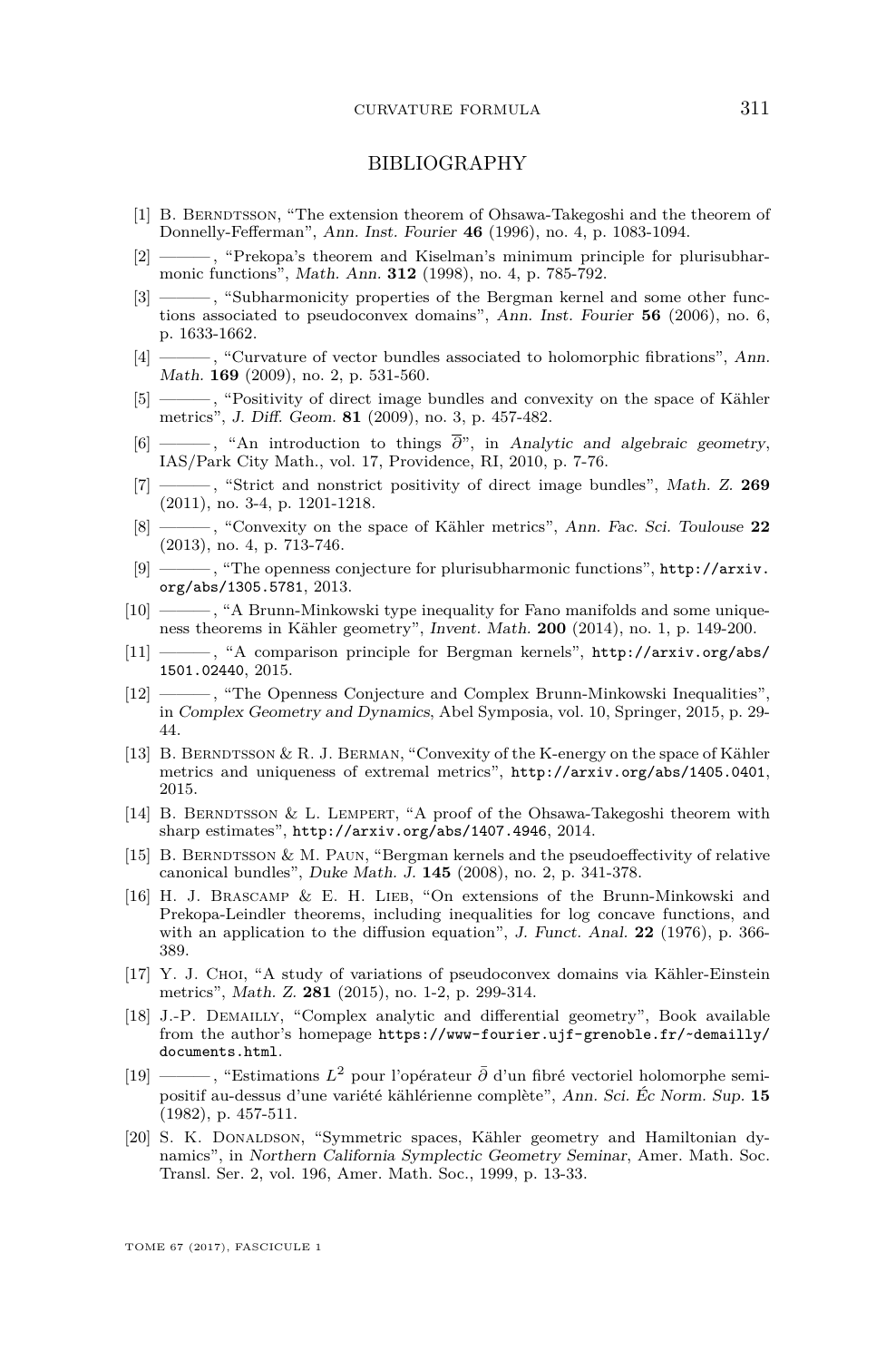- <span id="page-44-19"></span>[21] H. Donnelly & C. Fefferman, "*L*2−cohomology and index theorem for the Bergman metric", Ann. Math. **118** (1983), p. 593-618.
- <span id="page-44-23"></span>[22] G. B. Folland & J. J. Kohn, The Neumann problem for the Cauchy-Riemann complex, Ann. Math. Studies, vol. 75, Princeton University Press, 1972, viii+146 pages.
- <span id="page-44-4"></span>[23] T. GEIGER & G. SCHUMACHER, "Curvature of higher direct image sheaves", [http:](http://arxiv.org/abs/1501.07070) [//arxiv.org/abs/1501.07070](http://arxiv.org/abs/1501.07070), 2015.
- <span id="page-44-16"></span>[24] R. E. Greene & S. G. Krantz, "Deformation of complex structures, estimates for the *∂*-equation, and stability of the Bergman kernel", Adv. Math. **43** (1982), p. 1-86.
- <span id="page-44-15"></span>[25] P. Griffiths, Topics in transcendental algebraic geometry, Annals of Mathematics Studies, vol. 106, Princeton University Press, 1984, viii+316 pages.
- <span id="page-44-20"></span>[26] M. Gromov, "Kähler hyperbolicity and *L*2-Hodge theory", J. Diff. Geom. **33** (1991), no. 1, p. 263-292.
- <span id="page-44-17"></span>[27] R. S. HAMILTON, "Deformation of complex structures on manifolds with boundary. I. The stable case", J. Diff. Geom. **12** (1977), p. 1-45.
- <span id="page-44-11"></span>[28] ———, "Deformation of complex structures on manifolds with boundary. II. Families of noncoercive boundary value problems", J. Diff. Geom. **14** (1979), p. 409-473.
- <span id="page-44-3"></span>[29] L. Hörmander, An introduction to complex analysis in several variables, 2nd ed., North-Holland Mathematical Library, vol. 7, Elsevier, 1973, 213 pages.
- <span id="page-44-14"></span>[30] K. KODAIRA, Complex manifolds and deformation of complex structures, Grundlehren der Mathematischen Wissenschaften, vol. 283, Springer-Verlag, 1986,  $x+465$  pages.
- <span id="page-44-10"></span>[31] K. KODAIRA & D. C. SPENCER, "On deformations of complex analytic structures, III. Stability theorems for complex structures", Ann. Math. **71** (1960), p. 43-76.
- <span id="page-44-18"></span>[32] G. KOMATSU, "Hadamard's variational formula for the Bergman kernel", Proc. Japan Acad. **58** (1982), p. 345-348.
- <span id="page-44-9"></span>[33] L. Lempert & R. Szőke, "Direct Images, Fields of Hilbert Spaces, and Geometric Quantization", Commun. Math. Phys. **327** (2014), no. 1, p. 49-99.
- <span id="page-44-7"></span>[34] K. Liu & X. Yang, "Curvatures of direct image sheaves of vector bundles and applications", J. Diff. Geom. **98** (2014), no. 1, p. 117-145.
- <span id="page-44-22"></span>[35] R. S. Liu, "A property of the graph of a holomorphic motion", J. Fudan Univ. **47** (2008), no. 2, p. 172-176, in Chinese.
- <span id="page-44-21"></span>[36] R. Màñé, P. Sad & D. Sullivan, "On the dynamics of rational maps", Ann. Éc. Norm. Supér. **16** (1983), p. 193-217.
- <span id="page-44-12"></span>[37] T. Mabuchi, "K-energy maps integrating Futaki invariants", Tohoku Math. J. **38** (1986), no. 1-2, p. 575-593.
- <span id="page-44-1"></span>[38] F. MAITANI, "Variations of meromorphic differentials under quasiconformal deformations", J. Math. Kyoto Univ. **24** (1984), p. 49-66.
- <span id="page-44-2"></span>[39] F. MAITANI & H. YAMAGUCHI, "Variation of Bergman metrics on Riemann surfaces", Math. Ann. **330** (2004), no. 3, p. 477-489.
- <span id="page-44-5"></span>[40] C. Mourougane & S. Takayama, "Hodge metrics and positivity of direct images", J. Reine Angew. Math. **606** (2007), p. 167-178.
- <span id="page-44-6"></span>[41] ——— , "Hodge metrics and the curvature of higher direct images", Ann. Éc. Norm. Supér. **41** (2008), no. 6, p. 905-924.
- <span id="page-44-13"></span>[42] T. OHSAWA & K. TAKEGOSHI, "On the extension of  $L^2$  holomorphic functions", Math. Z. **195** (1987), p. 197-204.
- <span id="page-44-0"></span>[43] A. Prekopa, "On logarithmic concave measures and functions", Acad. Sci. Math. **34** (1973), p. 335-343.
- <span id="page-44-8"></span>[44] G. Schumacher, "Positivity of relative canonical bundles and applications", Invent. Math. **190** (2012), no. 1, p. 1-56.